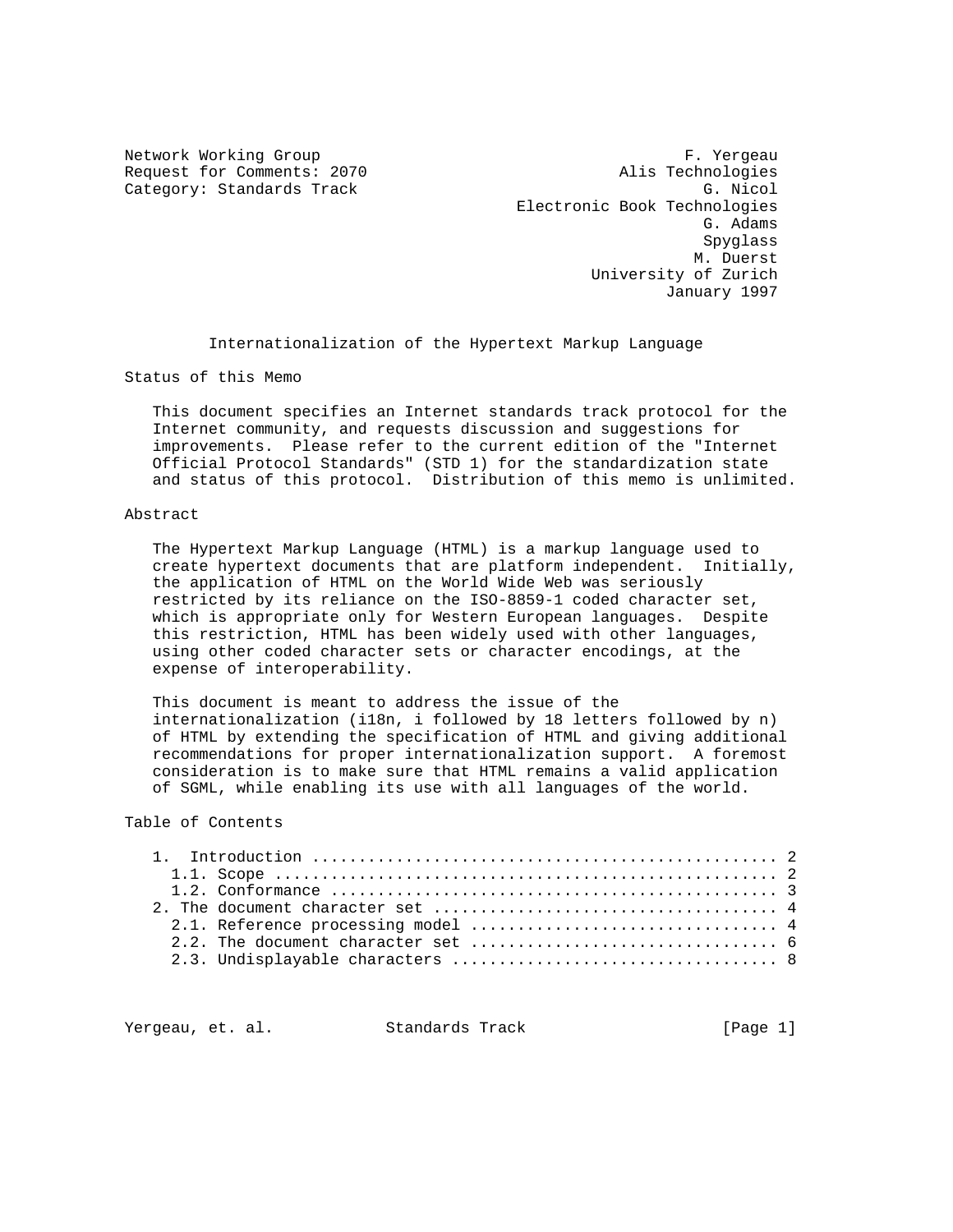| 4.2. Markup for language-dependent presentation  10 |
|-----------------------------------------------------|
|                                                     |
|                                                     |
|                                                     |
| 6. External character encoding issues 18            |
|                                                     |
|                                                     |
|                                                     |
| 7.3. ISO Latin 1 character entity set 37            |
|                                                     |
|                                                     |
|                                                     |

## 1. Introduction

 The Hypertext Markup Language (HTML) is a markup language used to create hypertext documents that are platform independent. Initially, the application of HTML on the World Wide Web was seriously restricted by its reliance on the ISO-8859-1 coded character set, which is appropriate only for Western European languages. Despite this restriction, HTML has been widely used with other languages, using other coded character sets or character encodings, through various ad hoc extensions to the language [TAKADA].

 This document is meant to address the issue of the internationalization of HTML by extending the specification of HTML and giving additional recommendations for proper internationalization support. It is in good part based on a paper by one of the authors on multilingualism on the WWW [NICOL]. A foremost consideration is to make sure that HTML remains a valid application of SGML, while enabling its use with all languages of the world.

 The specific issues addressed are the SGML document character set to be used for HTML, the proper treatment of the charset parameter associated with the "text/html" content type and the specification of some additional elements and entities.

# 1.1 Scope

 HTML has been in use by the World-Wide Web (WWW) global information initiative since 1990. This specification extends the capabilities of HTML 2.0 (RFC 1866), primarily by removing the restriction to the ISO-8859-1 coded character set [ISO-8859].

Yergeau, et. al. Standards Track [Page 2]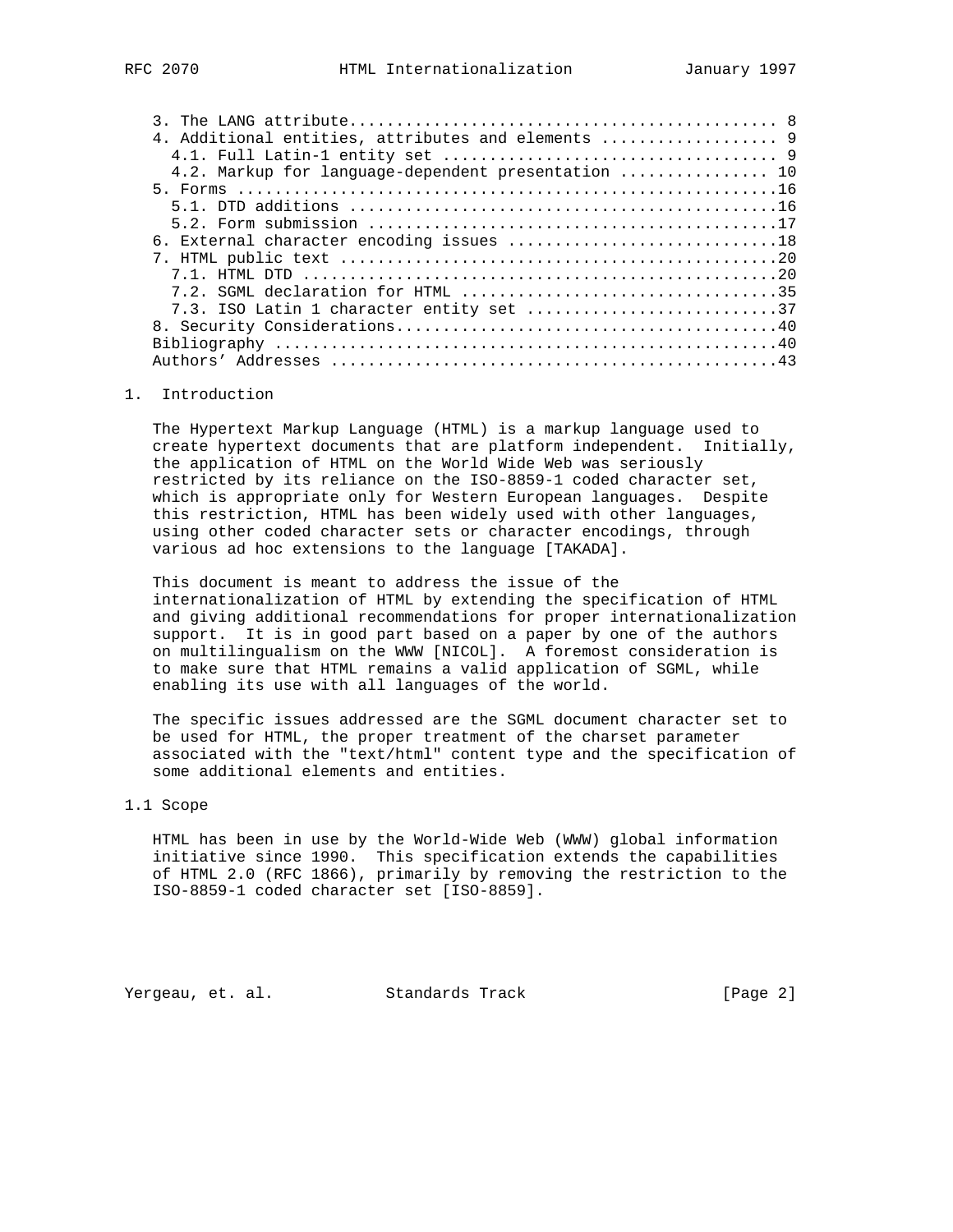HTML is an application of ISO Standard 8879:1986, Information Processing Text and Office Systems -- Standard Generalized Markup Language (SGML) [ISO-8879]. The HTML Document Type Definition (DTD) is a formal definition of the HTML syntax in terms of SGML. This specification amends the DTD of HTML 2.0 in order to make it applicable to documents encompassing a character repertoire much larger than that of ISO-8859-1, while still remaining SGML conformant.

 Both formal and actual development of HTML are advancing very fast. The features described in this document are designed so that they can (and should) be added to other forms of HTML besides that described in RFC 1866. Where indicated, attributes introduced here should be extended to the appropriate elements.

### 1.2 Conformance

 This specification changes slightly the conformance requirements of HTML documents and HTML user agents.

#### 1.2.1 Documents

 All HTML 2.0 conforming documents remain conforming with this specification. However, the extensions introduced here make valid certain documents that would not be HTML 2.0 conforming, in particular those containing characters or character references outside of the repertoire of ISO 8859-1, and those containing markup introduced herein.

## 1.2.2. User agents

 In addition to the requirements of RFC 1866, the following requirements are placed on HTML user agents.

 To ensure interoperability and proper support for at least ISO- 8859-1 in an environment where character encoding schemes other than ISO-8859-1 are present, user agents MUST correctly interpret the charset parameter accompanying an HTML document received from the network.

 Furthermore, conforming user-agents MUST at least parse correctly all numeric character references within the range of ISO 10646-1 [ISO-10646].

 Conforming user-agents are required to apply the BIDI presentation algorithm if they display right-to-left characters. If there is no displayable right-to-left character in a document, there is no need to apply BIDI processing.

Yergeau, et. al. Standards Track [Page 3]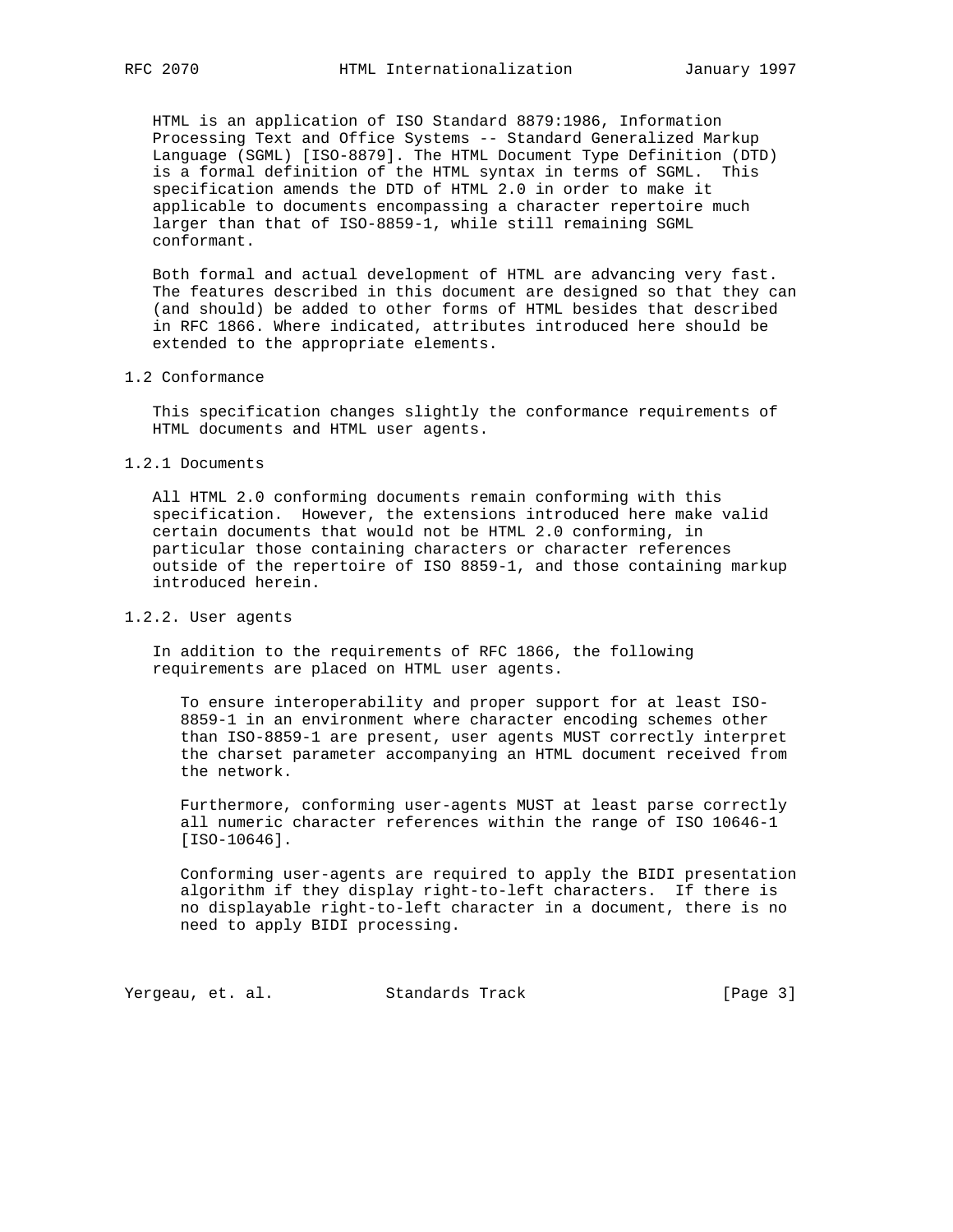## 2. The document character set

#### 2.1. Reference processing model

 This overview explains a reference processing model used for HTML, and in particular the SGML concept of a document character set. An actual implementation may widely differ in its internal workings from the model given below, but should behave as described to an outside observer.

 Because there are various widely differing encodings of text, SGML does not directly address how the sequence of characters that constitutes an SGML document in the abstract sense are encoded by means of a sequence of octets (or occasionally bit groups of another length than 8) in a concrete realization of the document such as a computer file. This encoding is called the external character encoding of the concrete SGML document, and it should be carefully distinguished from the document character set of the abstract HTML document. SGML views the characters as a single set (called a "character repertoire"), and a "code set" that assigns an integer number (known as "character number") to each character in the repertoire. The document character set declaration defines what each of the character numbers represents [GOLD90, p. 451]. In most cases, an SGML DTD and all documents that refer to it have a single document character set, and all markup and data characters are part of this set.

 HTML, as an application of SGML, does not directly address the question of the external character encoding. This is deferred to mechanisms external to HTML, such as MIME as used by the HTTP protocol or by electronic mail.

 For the HTTP protocol [RFC2068], the external character encoding is indicated by the "charset" parameter of the "Content-Type" field of the header of an HTTP response. For example, to indicate that the transmitted document is encoded in the "JUNET" encoding of Japanese [RFC1468], the header will contain the following line:

Content-Type: text/html; charset=ISO-2022-JP

 The term "charset" in MIME is used to designate a character encoding, rather than merely a coded character set as the term may suggest. A character encoding is a mapping (possibly many-to-one) of sequences of octets to sequences of characters taken from one or more character repertoires.

 The HTTP protocol also defines a mechanism for the client to specify the character encodings it can accept. Clients and servers are

Yergeau, et. al. Standards Track [Page 4]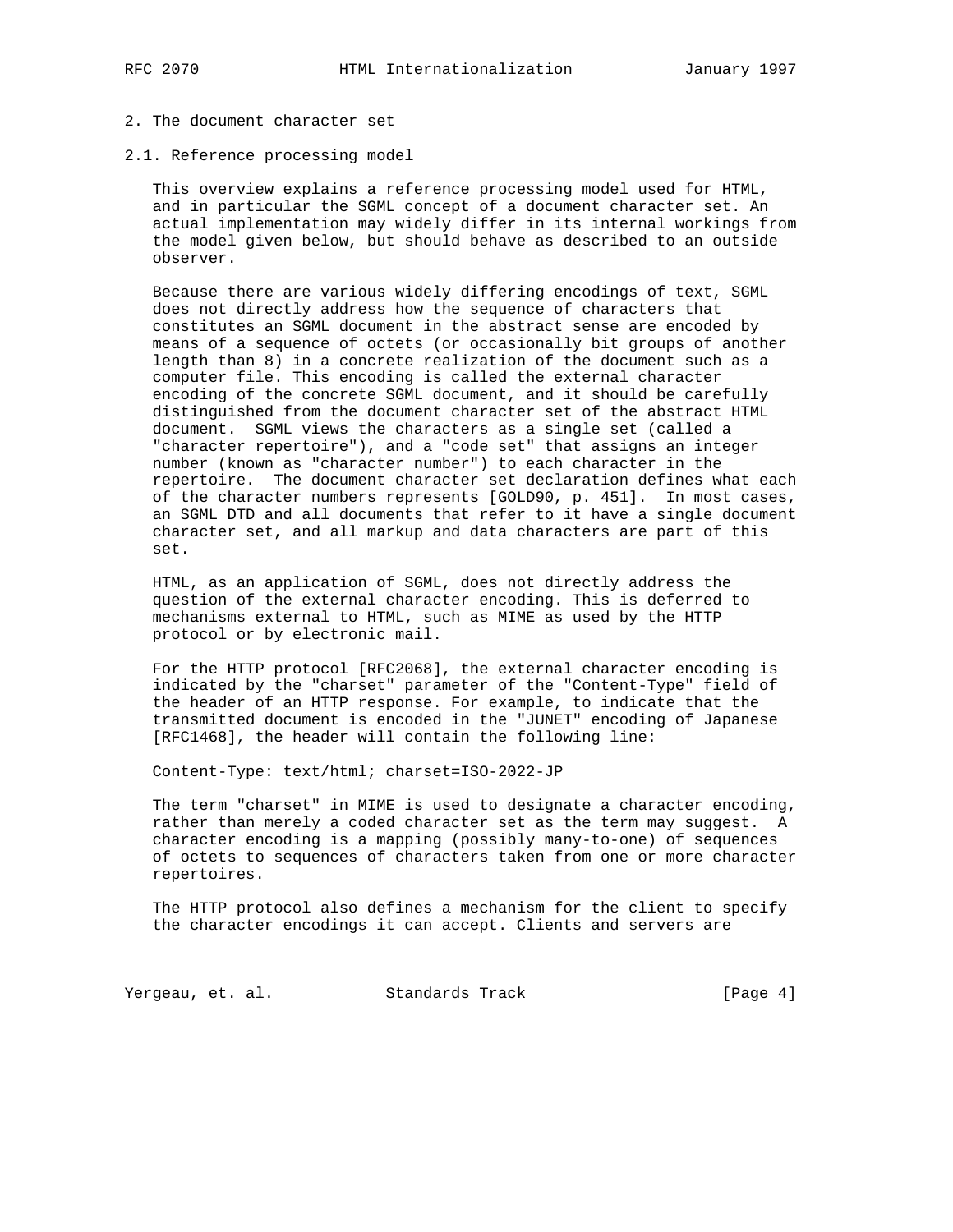strongly requested to use these mechanisms to assure correct transmission and interpretation of any document. Provisions that can be taken to help correct interpretation, even in cases where a server or client do not yet use these mechanisms, are described in section 6.

 Similarly, if HTML documents are transferred by electronic mail, the external character encoding is defined by the "charset" parameter of the "Content-Type" MIME header field [RFC2045], and defaults to US- ASCII in its absence.

 No mechanisms are currently standardized for indicating the external character encoding of HTML documents transferred by FTP or accessed in distributed file systems.

 In the case any other way of transferring and storing HTML documents are defined or become popular, it is advised that similar provisions be made to clearly identify the character encoding used and/or to use a single/default encoding capable of representing the widest range of characters used in an international context.

 Whatever the external character encoding may be, the reference processing model translates it to the document character set specified in Section 2.2 before processing specific to SGML/HTML. The reference processing model can be depicted as follows:

 [resource]->[decoder]->[entity ]->[ SGML ]->[application]->[display] [manager] [parser] ^ | | | +----------+

 The decoder is responsible for decoding the external representation of the resource to the document character set. The entity manager, the parser, and the application deal only with characters of the document character set. A display-oriented part of the application or the display machinery itself may again convert characters represented in the document character set to some other representation more suitable for their purpose. In any case, the entity manager, the parser, and the application, as far as character semantics are concerned, are using the HTML document character set only.

 An actual implementation may choose, or not, to translate the document into some encoding of the document character set as described above; the behaviour described by this reference processing model can be achieved otherwise. This subject is well out of the scope of this specification, however, and the reader is invited to

Yergeau, et. al. Standards Track [Page 5]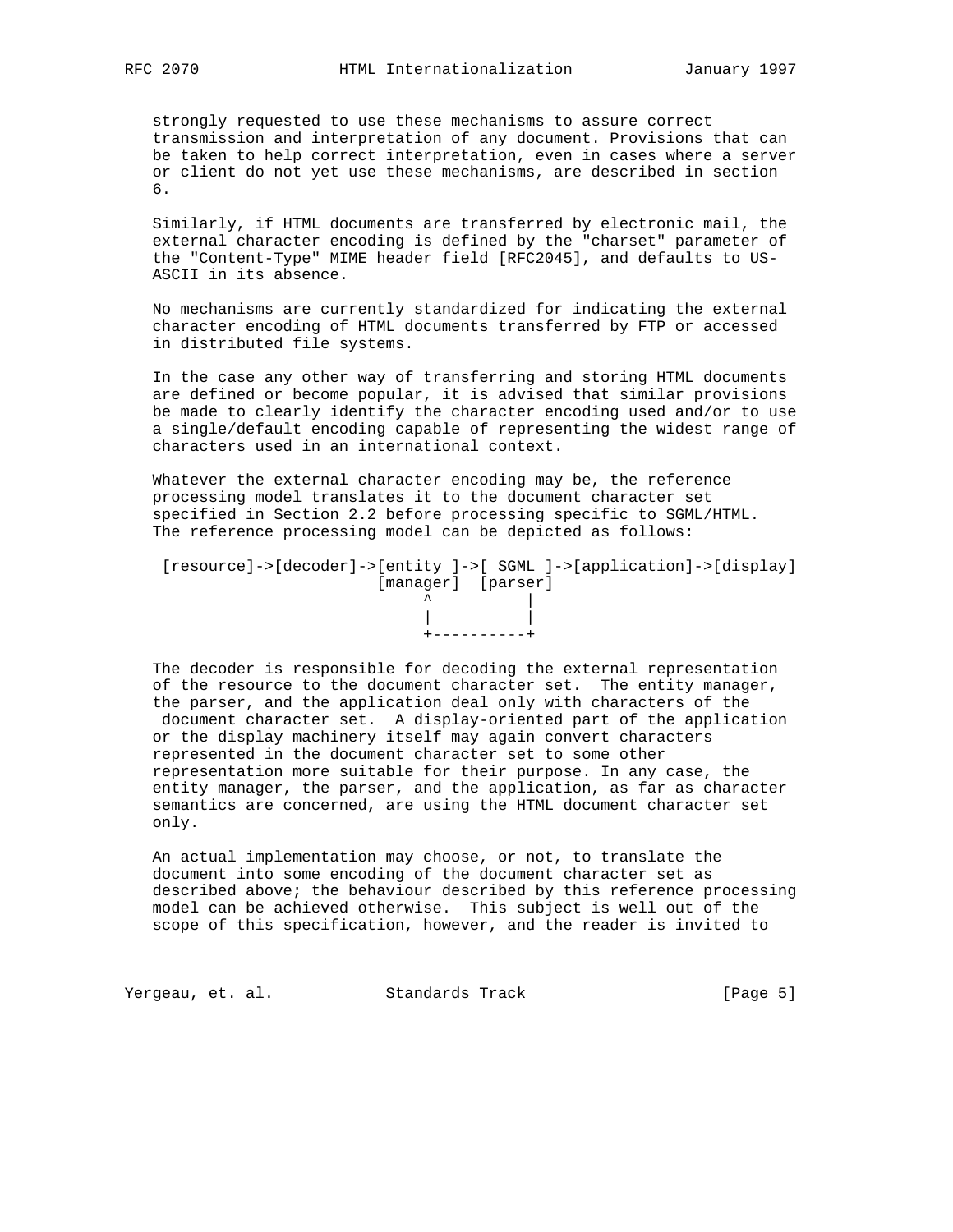consult the SGML standard [ISO-8879] or an SGML handbook [BRYAN88] [GOLD90] [VANH90] [SQ91] for further information.

 The most important consequence of this reference processing model is that numeric character references are always resolved with respect to the fixed document character set, and thus to the same characters, whatever the external encoding actually used. For an example, see Section 2.2.

2.2. The document character set

 The document character set, in the SGML sense, is the Universal Character Set (UCS) of ISO 10646:1993 [ISO-10646], as amended. Currently, this is code-by-code identical with the Unicode standard, version 1.1 [UNICODE].

 NOTE -- implementers should be aware that ISO 10646 is amended from time to time; 4 amendments have been adopted since the initial 1993 publication, none of which significantly affects this specification. A fifth amendment, now under consideration, will introduce incompatible changes to the standard: 6556 Korean Hangul syllables allocated between code positions 3400 and 4DFF (hexadecimal) will be moved to new positions (and 4516 new syllables added), thus making references to the old positions invalid. Since the Unicode consortium has already adopted a corresponding amendment for inclusion in the forthcoming Unicode 2.0, adoption of DAM 5 is considered likely and implementers should probably consider the old code positions as already invalid. Despite this one-time change, the relevant standard bodies have committed themselves not to change any allocated code position in the future. To encode Korean Hangul irrespective of these changes, the conjoining Hangul Jamo in the range 1110-11F9 can be used.

 The adoption of this document character set implies a change in the SGML declaration specified in the HTML 2.0 specification (section 9.5 of [RFC1866]). The change amounts to removing the first BASESET specification and its accompanying DESCSET declaration, replacing them with the following declaration:

Yergeau, et. al. Standards Track [Page 6]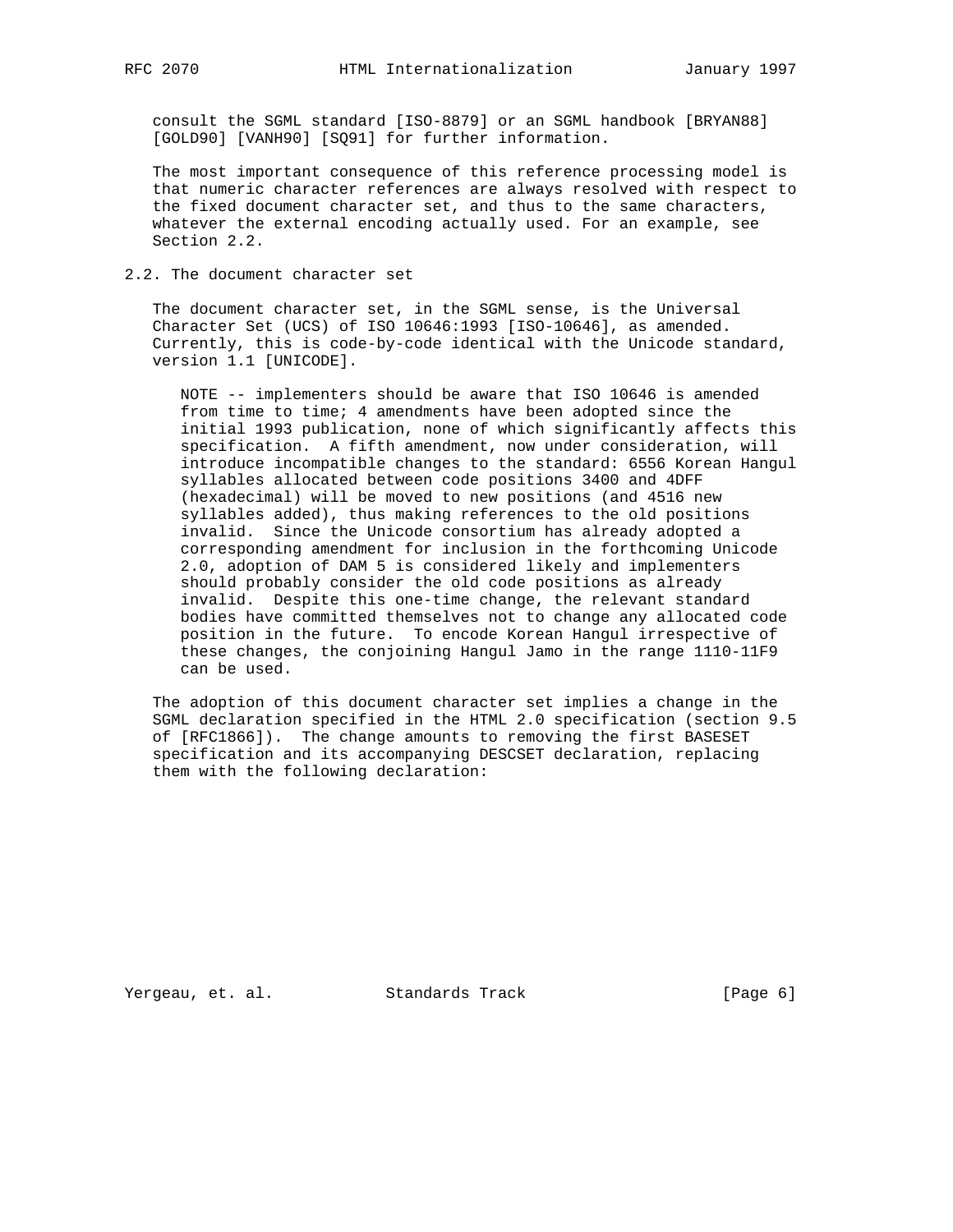| RFC | 2070 |
|-----|------|
|     |      |

|         |                |                | BASESET "ISO Registration Number 177//CHARSET          |  |
|---------|----------------|----------------|--------------------------------------------------------|--|
|         |                |                | ISO/IEC 10646-1:1993 UCS-4 with implementation level 3 |  |
|         |                |                | //ESC 2/5 2/15 4/6"                                    |  |
| DESCSET | $\overline{0}$ | -9             | UNUSED                                                 |  |
|         | 9              | $\mathcal{L}$  | 9                                                      |  |
|         | 11             | $\overline{2}$ | UNUSED                                                 |  |
|         | 13             | $\overline{1}$ | 13                                                     |  |
|         | 14             | 18             | UNUSED                                                 |  |
|         | 32 95          |                | 32                                                     |  |
|         | 127 1          |                | UNUSED                                                 |  |
|         | 128 32         |                | UNUSED                                                 |  |
|         |                |                | 160 2147483486 160                                     |  |
|         |                |                |                                                        |  |

 Making the UCS the document character set does not create non conformance of any expression, construct or document that is conforming to HTML 2.0. It does make conforming certain constructs that are not admissible in HTML 2.0. One consequence is that data characters outside the repertoire of ISO-8859-1, but within that of UCS-4 become valid SGML characters. Another is that the upper limit of the range of numeric character references is extended from 255 to  $2147483645$ ; thus,  $\&\#1048$ ; is a valid reference to a "CYRILLIC CAPITAL LETTER I". [ERCS] is a good source of information on Unicode and SGML, although its scope and technical content differ greatly from this specification.

 NOTE -- the above SGML declaration, like that of HTML 2.0, specifies the character numbers 128 to 159 (80 to 9F hex) as UNUSED. This means that numeric character references within that range (e.g. ') are illegal in HTML. Neither ISO 8859-1 nor ISO 10646 contain characters in that range, which is reserved for control characters.

 Another change was made from the HTML 2.0 SGML declaration, in the belief that the latter did not express its authors' true intent. The syntax character set declaration was changed from ISO 646.IRV:1983 to the newer ISO 646.IRV:1991, the latter, but not the former, being identical with US-ASCII. In principle, this introduces an incompatibility with HTML 2.0, but in practice it should increase interoperability by i) having the SGML declaration say what everyone thinks and ii) making the syntax character set a proper subset of the document character set. The characters that differ between the two versions of ISO 646.IRV are not actually used to express HTML syntax.

 ISO 10646-1:1993 is the most encompassing character set currently existing, and there is no other character set that could take its place as the document character set for HTML. If nevertheless for a specific application there is a need to use characters outside this standard, this should be done by avoiding any conflicts with present

Yergeau, et. al. Standards Track [Page 7]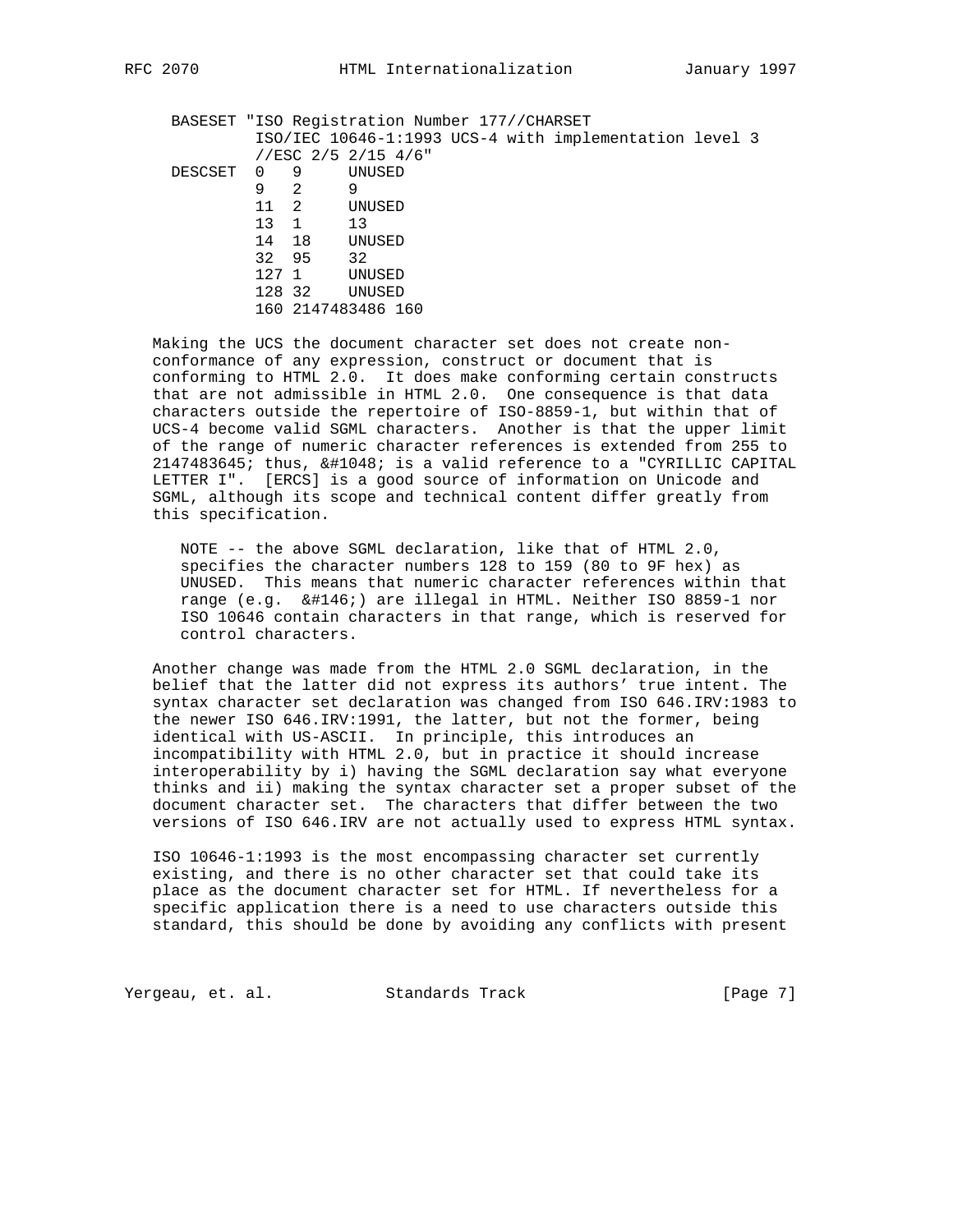or future versions of ISO 10646, i.e. by assigning these characters to a private zone of the UCS-4 coding space [ISO-10646 section 11]. Also, it should be borne in mind that such a use will be highly unportable; in many cases, it may be better to use inline bitmaps.

# 2.3. Undisplayable characters

 With the document character set being the full ISO 10646, the possibility that a character cannot be displayed due to lack of appropriate resources (fonts) cannot be avoided. Because there are many different things that can be done in such a case, this document does not prescribe any specific behaviour. Depending on the implementation, this may also be handled by the underlaying display system and not the application itself. The following considerations, however, may be of help:

- A clearly visible, but unobtrusive behaviour should be preferred. Some documents may contain many characters that cannot be rendered, and so showing an alert for each of them is not the right thing to do.
- In case a numeric representation of the missing character is given, its hexadecimal (not decimal) form is to be preferred, because this form is used in character set standards [ERCS].
- 3. The LANG attribute

 Language tags can be used to control rendering of a marked up document in various ways: glyph disambiguation, in cases where the character encoding is not sufficient to resolve to a specific glyph; quotation marks; hyphenation; ligatures; spacing; voice synthesis; etc. Independently of rendering issues, language markup is useful as content markup for purposes such as classification and searching.

 Since any text can logically be assigned a language, almost all HTML elements admit the LANG attribute. The DTD reflects this; the only elements in this version of HTML without the LANG attribute are BR, HR, BASE, NEXTID, and META. It is also intended that any new element introduced in later versions of HTML will admit the LANG attribute, unless there is a good reason not to do so.

 The language attribute, LANG, takes as its value a language tag that identifies a natural language spoken, written, or otherwise conveyed by human beings for communication of information to other human beings. Computer languages are explicitly excluded.

Yergeau, et. al. Standards Track [Page 8]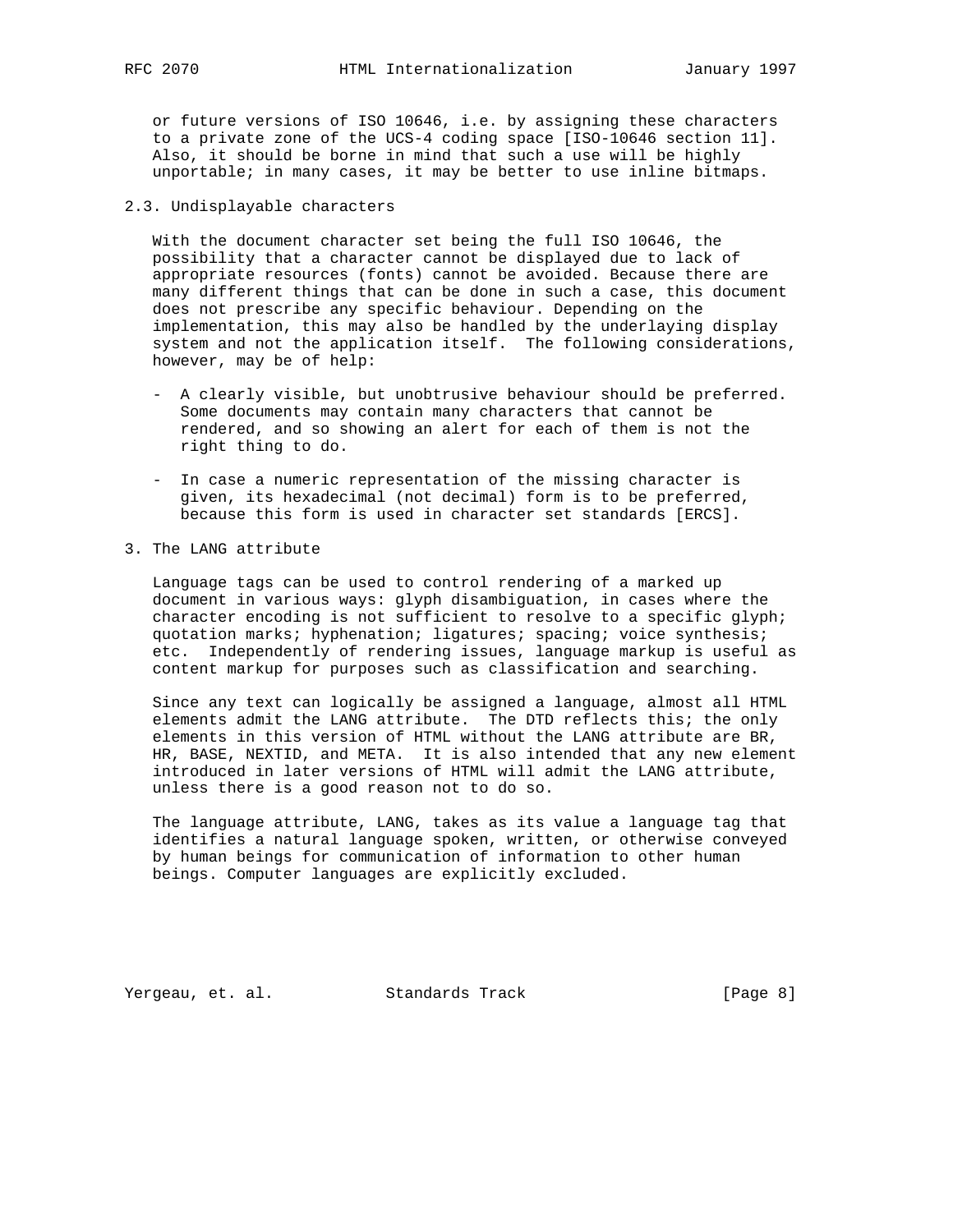The syntax and registry of HTML language tags is the same as that defined by RFC 1766 [RFC1766]. In summary, a language tag is composed of one or more parts: A primary language tag and a possibly empty series of subtags:

 language-tag = primary-tag \*( "-" subtag ) primary-tag = 1\*8ALPHA  $subtag = 1*8ALPHA$ 

 Whitespace is not allowed within the tag and all tags are case insensitive. The namespace of language tags is administered by the IANA. Example tags include:

en, en-US, en-cockney, i-cherokee, x-pig-latin

 In the context of HTML, a language tag is not to be interpreted as a single token, as per RFC 1766, but as a hierarchy. For example, a user agent that adjusts rendering according to language should consider that it has a match when a language tag in a style sheet entry matches the initial portion of the language tag of an element. An exact match should be preferred. This interpretation allows an element marked up as, for instance, "en-US" to trigger styles corresponding to, in order of preference, US-English ("en-US") or 'plain' or 'international' English ("en").

 NOTE -- using the language tag as a hierarchy does not imply that all languages with a common prefix will be understood by those fluent in one or more of those languages; it simply allows the user to request this commonality when it is true for that user.

 The rendering of elements may be affected by the LANG attribute. For any element, the value of the LANG attribute overrides the value specified by the LANG attribute of any enclosing element and the value (if any) of the HTTP Content-Language header. If none of these are set, a suitable default, perhaps controlled by user preferences, by automatic context analysis or by the user's locale, should be used to control rendering.

4. Additional entities, attributes and elements

4.1. Full Latin-1 entity set

 According to the suggestion of section 14 of [RFC1866], the set of Latin-1 entities is extended to cover the whole right part of ISO- 8859-1 (all code positions with the high-order bit set), including the already commonly used  $\&n$ hsp;,  $\©$ ; and  $\&r$ eg;. The names of the entities are taken from the appendices of SGML [ISO-8879]. A list is provided in section 7.3 of this specification.

Yergeau, et. al. Standards Track [Page 9]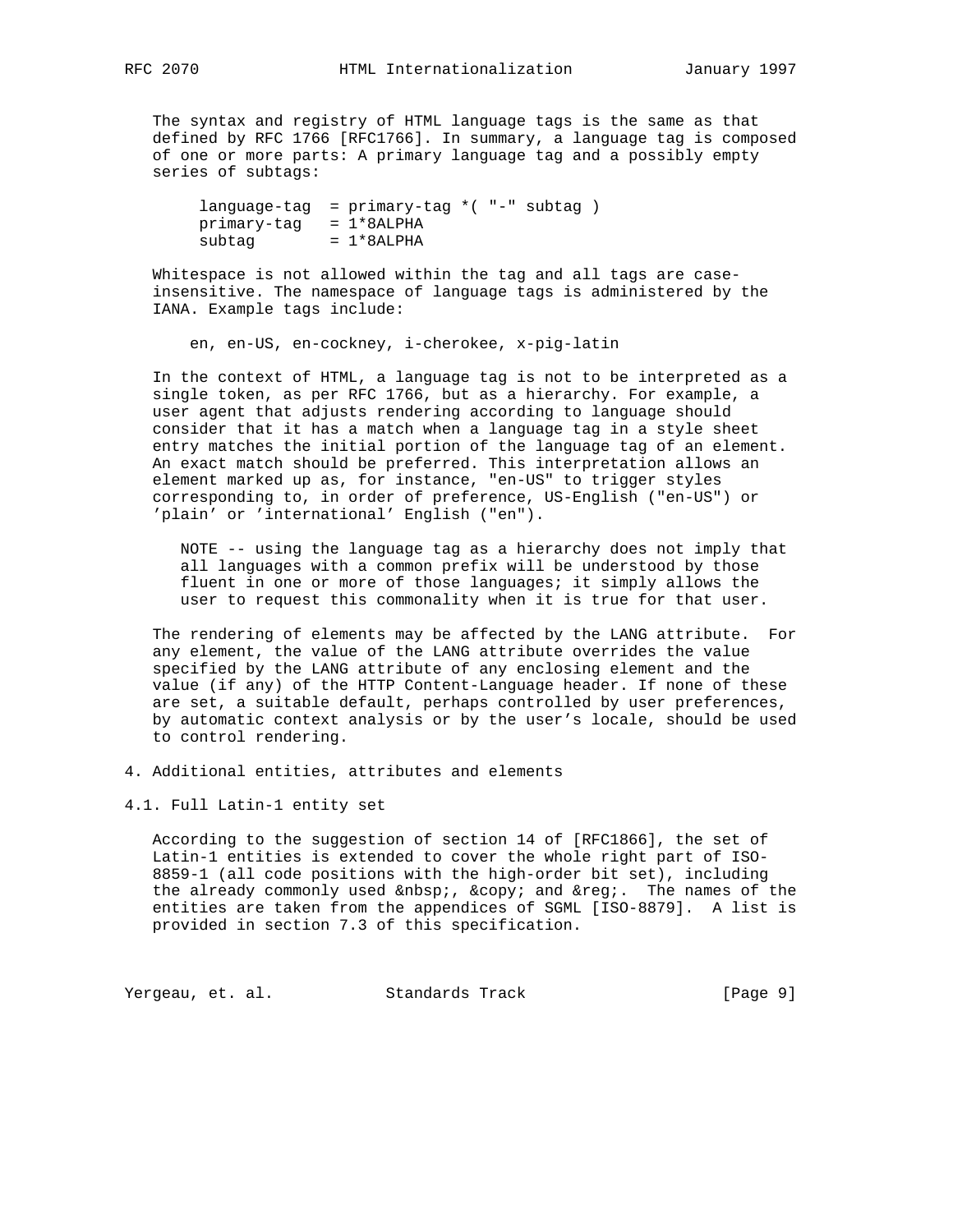4.2. Markup for language-dependent presentation

4.2.1. Overview

 For the correct presentation of text in certain languages (irrespective of formatting issues), some support in the form of additional entities and elements is needed.

In particular, the following features are dealt with:

- Markup of bidirectional text, i.e. text where left-to-right and right-to-left scripts are mixed.
- Control of cursive joining behaviour in contexts where the default behaviour is not appropriate.
- Language-dependent rendering of short (in-line) quotations.
- Better justification control for languages where this is important.
- Superscripts and subscripts for languages where they appear as part of general text.

 Some of the above features need very little additional support; others need more. The additional features are introduced below with brief comments only. Explanations on cursive joining behaviour and bidirectional text follow later. For cursive joining behaviour and bidirectional text, this document follows [UNICODE] in that: i) character semantics, where applicable, are identical to [UNICODE], and ii) where functionality is moved to HTML as a higher level protocol, this is done in a way that allows straightforward conversion to the lower-level mechanisms defined in [UNICODE].

4.2.2. List of entities, elements, and attributes

 First, a generic container is needed to carry the LANG and DIR (see below) attributes in cases where no other element is appropriate; the SPAN element is introduced for that purpose.

Yergeau, et. al. Standards Track [Page 10]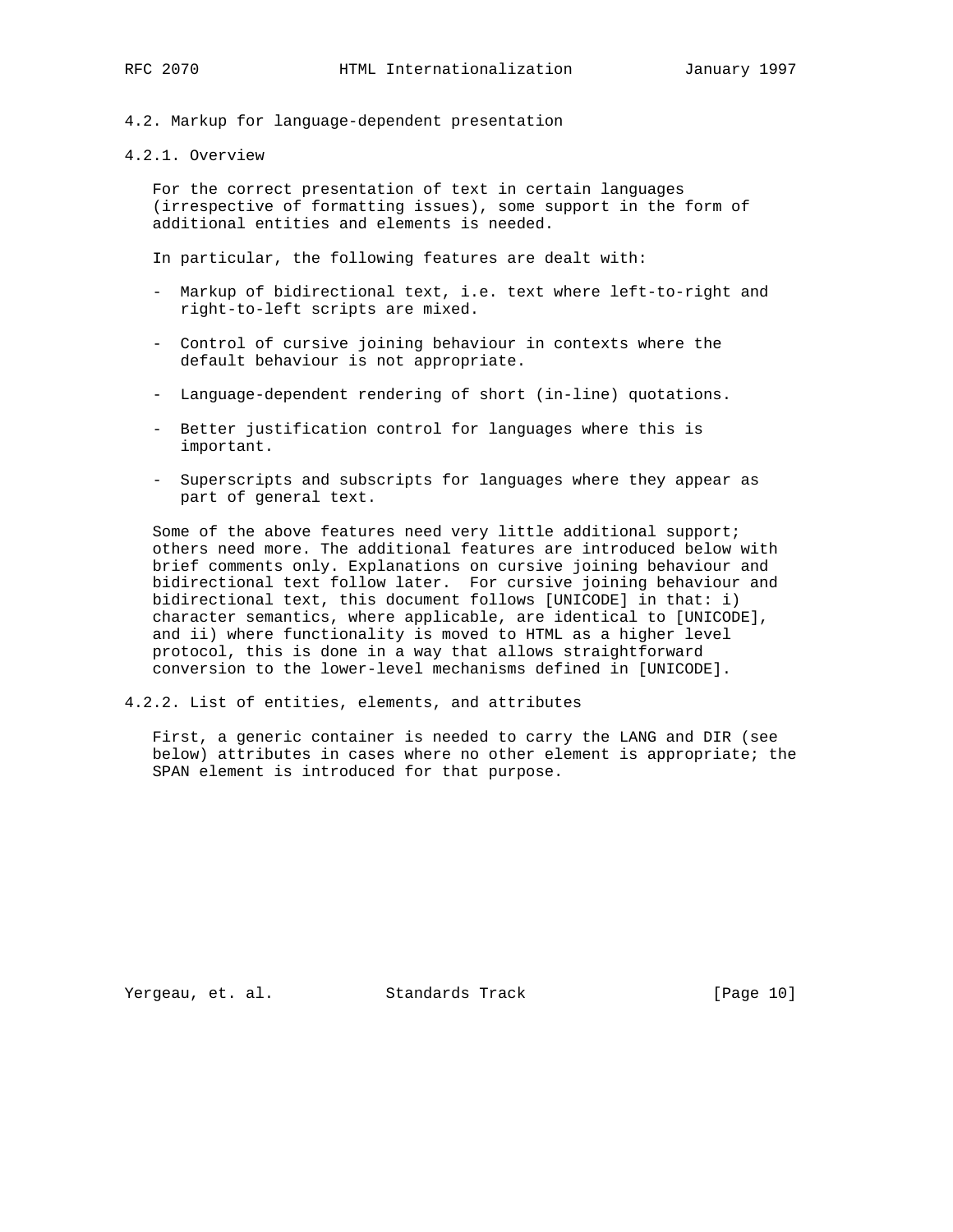A set of named character entities is added for use with bidirectional rendering and cursive joining control:

 <!ENTITY zwnj CDATA "&#8204;"--=zero width non-joiner--> <!ENTITY zwj CDATA "&#8205;"--=zero width joiner--> <!ENTITY lrm CDATA "&#8206;"--=left-to-right mark--> <! ENTITY rlm CDATA "&#8207; "--=right-to-left mark-->

 These entities can be used in place of the corresponding formatting characters whenever convenient, for example to ease keyboard entry or when a formatting character is not available in the character encoding of the document.

 Next, an attribute called DIR is introduced, restricted to the values LTR (left-to-right) and RTL (right-to-left), for the indication of directionality in the context of bidirectional text (see 4.2.4 below for details). Since any text and many other elements (e.g. tables) can logically be assigned a directionality, all elements except BR, HR, BASE, NEXTID, and META admit this attribute. The DTD reflects this. It is also intended that any new element introduced in later versions of HTML will admit the DIR attribute, unless there is a good reason not to do so.

 A new phrase-level element called BDO (BIDI Override) is introduced, which requires the DIR attribute to specify whether the override is left-to-right or right-to-left. This element is required for bidirectional text control; for detailed explanations, see section 4.2.4.

 The phrase-level element Q is introduced to allow language-dependent rendering of short quotations depending on language and platform capability. As the following examples show (rather poorly, because of the character set restriction of Internet specifications), the quotation marks surrounding the quotation are particularly affected: "a quotation in English", 'another, slightly better one', ,,a quotation in German'', << a quotation in French >>. The contents of the Q element does not include quotation marks, which have to be added by the rendering process.

 NOTE -- Q elements can be nested. Many languages use different quotation styles for outer and inner quotations, and this should be respected by user-agents implementing this element.

Yergeau, et. al. Standards Track [Page 11]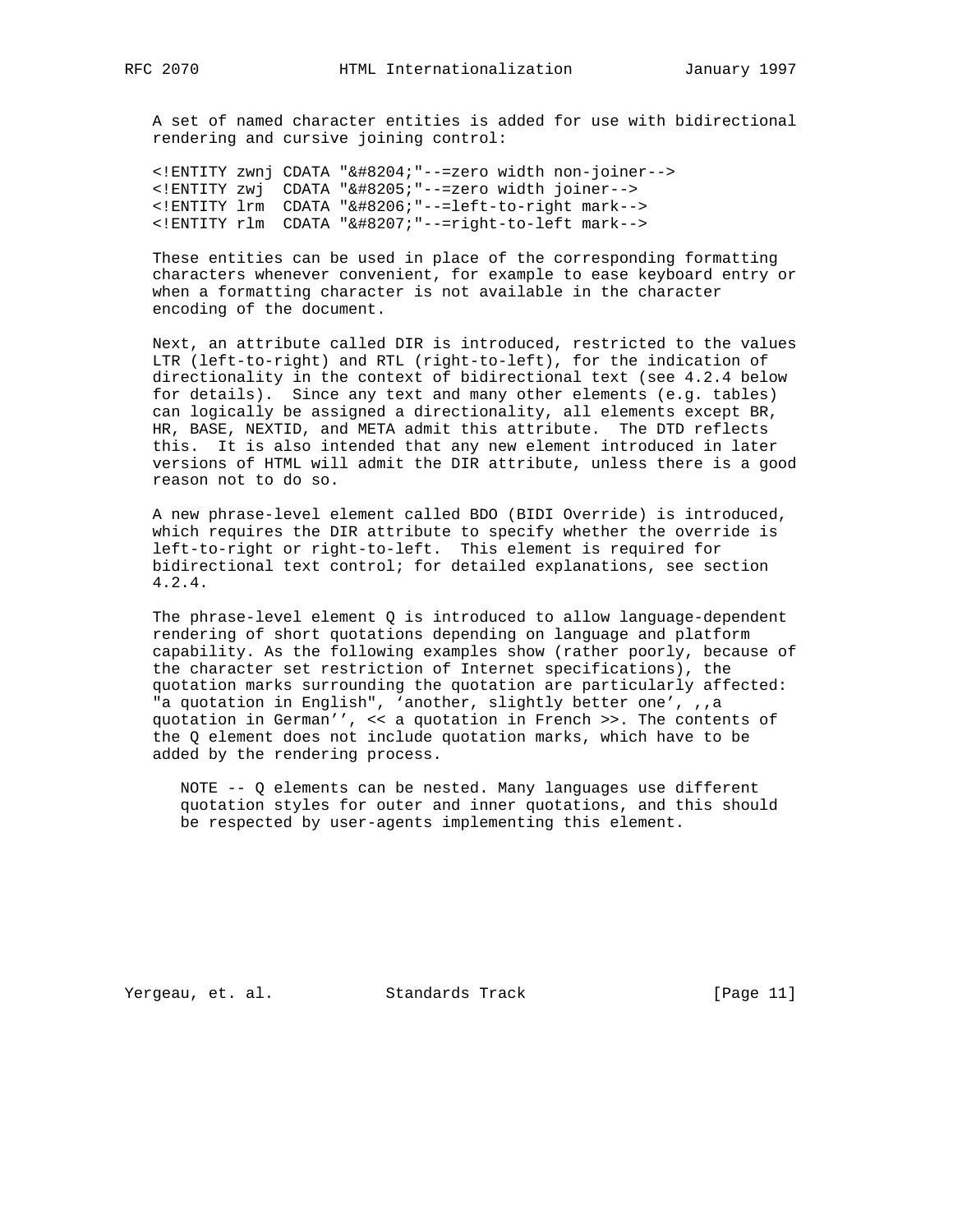NOTE -- minimal support for the Q element is to surround the contents with some kind of quotes, like the plain ASCII double quotes. As this is rather easy to implement, and as the lack of any visible quotes may affect the perceived meaning of the text, user-agent implementors are strongly requested to provide at least this minimal level of support.

 Many languages require superscript text for proper rendering: as an example, the French "Mlle Dupont" should have "lle" in superscript. The SUP element, and its sibling SUB for subscript text, are introduced to allow proper markup of such text. SUP and SUB contents are restricted to PCDATA to avoid nesting problems.

 Finally, in many languages text justification is much more important than it is in Western languages, and justifies markup. The ALIGN attribute, admitting values of LEFT, RIGHT, CENTER and JUSTIFY, is added to a selection of elements where it makes sense (the block-like P, HR, H1 to H6, OL, UL, DIR, MENU, LI, BLOCKQUOTE and ADDRESS). If a user-agent chooses to have LEFT as a default for blocks of left to-right directionality, it should use RIGHT for blocks of right-to left directionality.

 NOTE -- RFC 1866 section 4.2.2 specifies that an HTML user agent should treat an end of line as a word space, except in preformatted text. This should be interpreted in the context of the script being processed, as the way words are separated in writing is script-dependent. For some scripts (e.g. Latin), a word space is just a space, but in other scripts (e.g. Thai) it is a zero-width word separator, whereas in yet other scripts (e.g. Japanese) it is nothing at all, i.e. totally ignored.

 NOTE -- the SOFT HYPHEN character (U+00AD) needs special attention from user-agent implementers. It is present in many character sets (including the whole ISO 8859 series and, of course, ISO 10646), and can always be included by means of the reference ­. Its semantics are different from the plain HYPHEN: it indicates a point in a word where a line break is allowed. If the line is indeed broken there, a hyphen must be displayed at the end of the first line. If not, the character is not dispalyed at all. In operations like searching and sorting, it must always be ignored.

Yergeau, et. al. Standards Track [Page 12]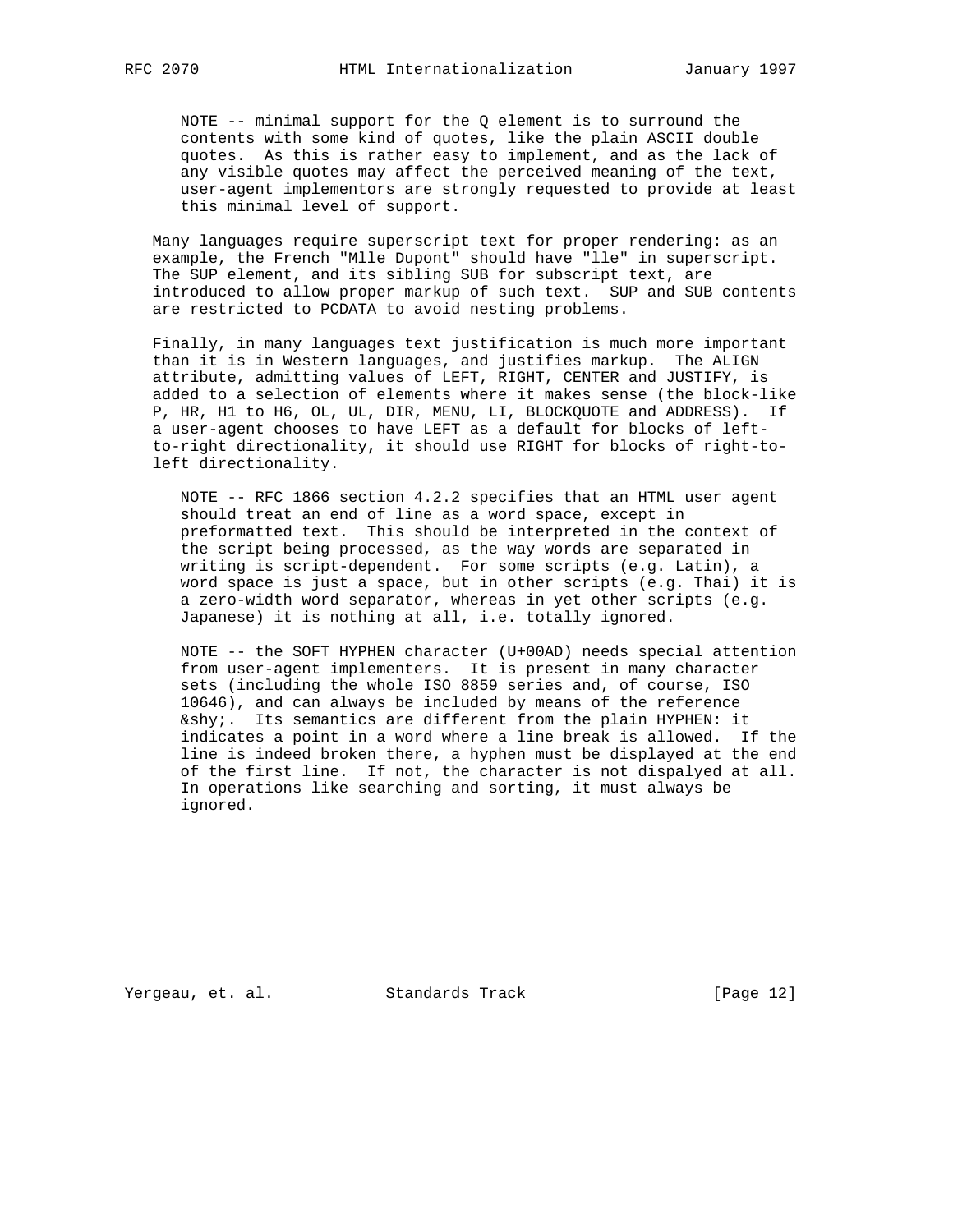In the DTD, the LANG and DIR attributes are grouped together in a parameter entity called attrs. To parallel RFC 1942 [RFC1942], the ID and CLASS attributes are also included in attrs. The ID and CLASS attributes are required for use with style sheets, and RFC 1942 defines them as follows:

- ID Used to define a document-wide identifier. This can be used for naming positions within documents as the destination of a hypertext link. It may also be used by style sheets for rendering an element in a unique style. An ID attribute value is an SGML NAME token. NAME tokens are formed by an initial letter followed by letters, digits, "-" and "." characters. The letters are restricted to A-Z and a-z.
- CLASS A space separated list of SGML NAME tokens. CLASS names specify that the element belongs to the corresponding named classes. It allows authors to distinguish different roles played by the same tag. The classes may be used by style sheets to provide different renderings as appropriate to these roles.
- 4.2.3. Cursive joining behaviour

 Markup is needed in some cases to force cursive joining behavior in contexts in which it would not normally occur, or to block it when it would normally occur.

The zero-width joiner and non-joiner ( $‍$ ; and  $‌$ ;) are used to control cursive joining behaviour. For example, ARABIC LETTER HEH is used in isolation to abbreviate "Hijri" (the Islamic calendrical system); however, the initial form of the letter is desired, because the isolated form of HEH looks like the digit five as employed in Arabic script. This is obtained by following the HEH with a zero width joiner whose only effect is to provide context. In Persian texts, there are cases where a letter that normally would join a subsequent letter in a cursive connection does not. Here a zero width non- joiner is used.

4.2.4. Bidirectional text

 Many languages are written in horizontal lines from left to right, while others are written from right to left. When both writing directions are present, one talks of bidirectional text (BIDI for short). BIDI text requires markup in special circumstances where ambiguities as to the directionality of some characters have to be resolved. This markup affects the ability to render BIDI text in a semantically legible fashion. That is, without this special BIDI markup, cases arise which would prevent \*any\* rendering whatsoever

Yergeau, et. al. Standards Track [Page 13]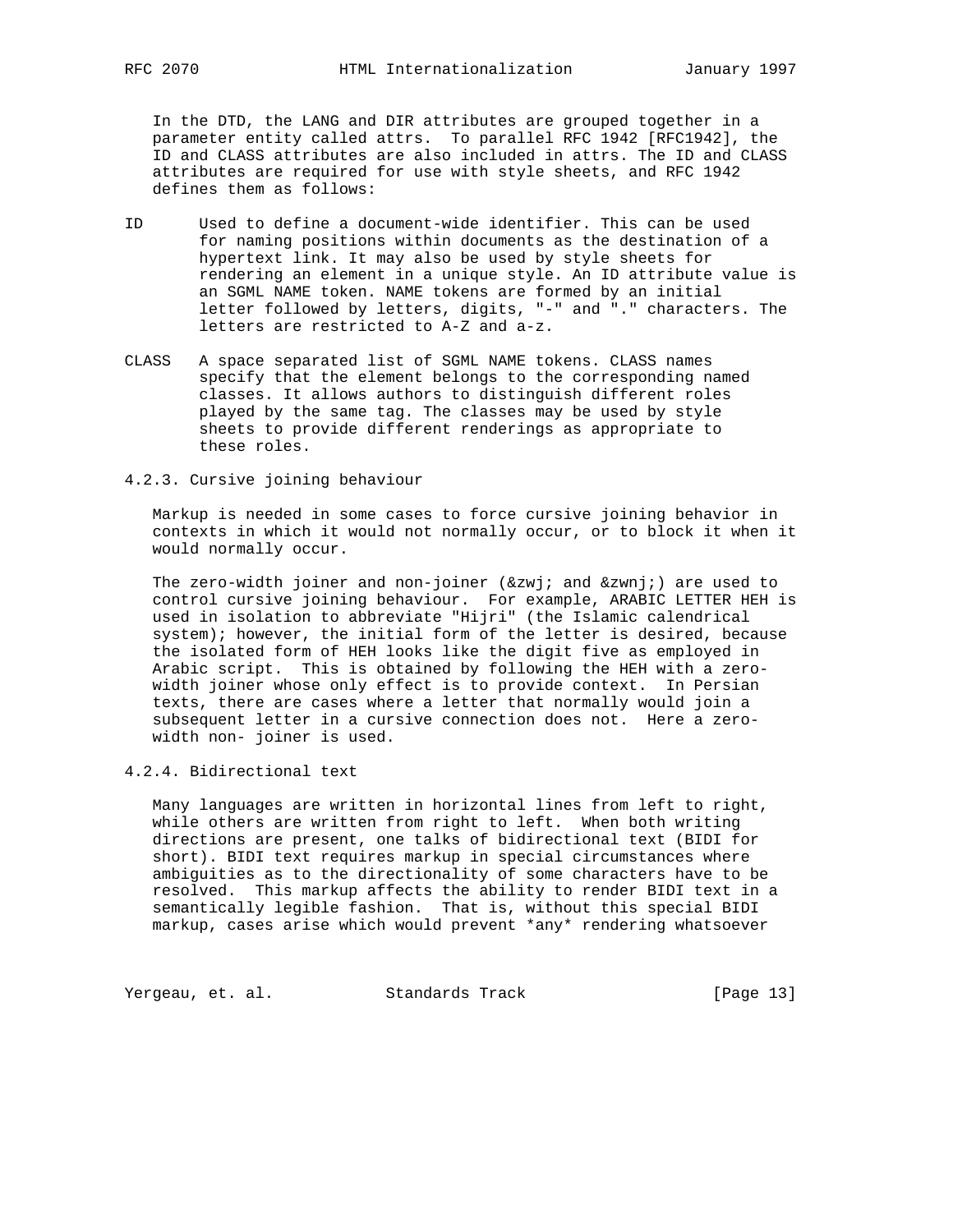that reflected the basic meaning of the text. Plain text may contain BIDI markup in the form of special-purpose formatting characters.

 This is also possible in HTML, which includes the five BIDI-related formatting characters (202A - 202E) of ISO 10646. As an alternative, HTML provides equivalent SGML markup.

 BIDI is a complex issue, and conversion of logical text sequences to display sequences has to be done according to the algorithm and character properties specified in [UNICODE]. Here, explanations are given only as far as they are needed to understand the necessity of the features introduced and to define their exact semantics.

 The Unicode BIDI algorithm is based on the individual characters of a text being stored in logical order, that is the order in which they are normally input and in which the corresponding sounds are normally spoken. To make rendering of logical order text possible, the algorithm assigns a directionality property to each character, e.g. Latin letters are specified to have a left-to-right direction, Arabic and Hebrew characters have a right-to-left direction.

The left-to-right and right-to-left marks (‎ and ‏) are used to disambiguate directionality of neutral characters. For example, when a double quote sits between an Arabic and a Latin letter, its direction is ambiguous; if a directional mark is added on one side such that the quotation mark is surrounded by characters of only one directionality, the ambiguity is removed. These characters are like zero width spaces which have a directional property (but no word/line break property).

 Nested embeddings of contra-directional text runs, due to nested quotations or to the pasting of text from one BIDI context to another, is also a case where the implicit directionality of characters is not sufficient, requiring markup. Also, it is frequently desirable to specify the basic directionality of a block of text. For these purposes, the DIR attribute is used.

 On block-type elements, the DIR attribute indicates the base directionality of the text in the block; if omitted it is inherited from the parent element. The default directionality of the overall HTML document is left-to-right.

 On inline elements, it makes the element start a new embedding level (to be explained below); if omitted the inline element does not start a new embedding level.

Yergeau, et. al. Standards Track [Page 14]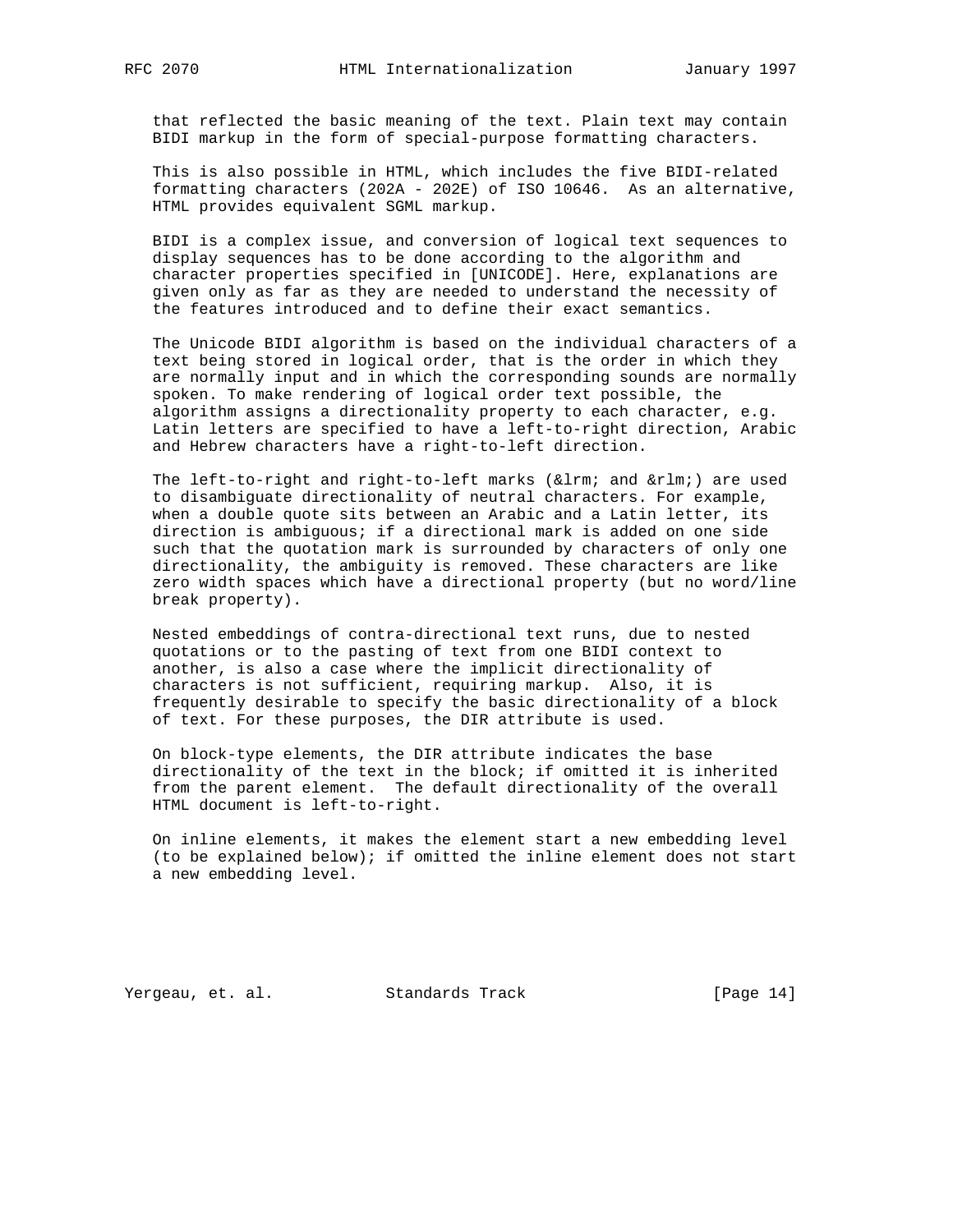NOTE -- the PRE, XMP and LISTING elements admit the DIR attribute. Their contents should not be considered as preformatted with respect to bidirectional layout, but the BIDI algorithm should be applied to each line of text.

 Following is an example of a case where embedding is needed, showing its effect:

 Given the following latin (upper case) and arabic (lower case) letters in backing store with the specified embeddings:

 <SPAN DIR=LTR> AB <SPAN DIR=RTL> xy <SPAN DIR=LTR> CD </SPAN> zw  $\langle$ /SPAN> EF  $\langle$ /SPAN>

 One gets the following rendering (with [] showing the directional transitions):

[ AB [ wz [ CD ] yx ] EF ]

 On the other hand, without this markup and with a base direction of LTR one gets the following rendering:

[ AB [ yx ] CD [ wz ] EF ]

 Notice that yx is on the left and wz on the right unlike the above case where the embedding levels are used. Without the embedding markup one has at most two levels: a base directional level and a single counterflow directional level.

 The DIR attribute on inline elements is equivalent to the formatting characters LEFT-TO-RIGHT EMBEDDING (202A) and RIGHT-TO-LEFT EMBEDDING (202B) of ISO 10646. The end tag of the element is equivalent to the POP DIRECTIONAL FORMATTING (202C) character.

 Directional override, as provided by the BDO element, is needed to deal with unusual short pieces of text in which directionality cannot be resolved from context in an unambiguous fashion. For example, it can be used to force left-to-right (or right-to-left) display of part numbers composed of Latin letters, digits and Hebrew letters.

 The effect of BDO is to force the directionality of all characters within it to the value of DIR, irrespective of their intrinsic directional properties. It is equivalent to using the LEFT-TO-RIGHT OVERRIDE (202D) or RIGHT-TO-LEFT OVERRIDE (202E) characters of ISO 10646, the end tag again being equivalent to the POP DIRECTIONAL FORMATTING (202C) character.

Yergeau, et. al. Standards Track [Page 15]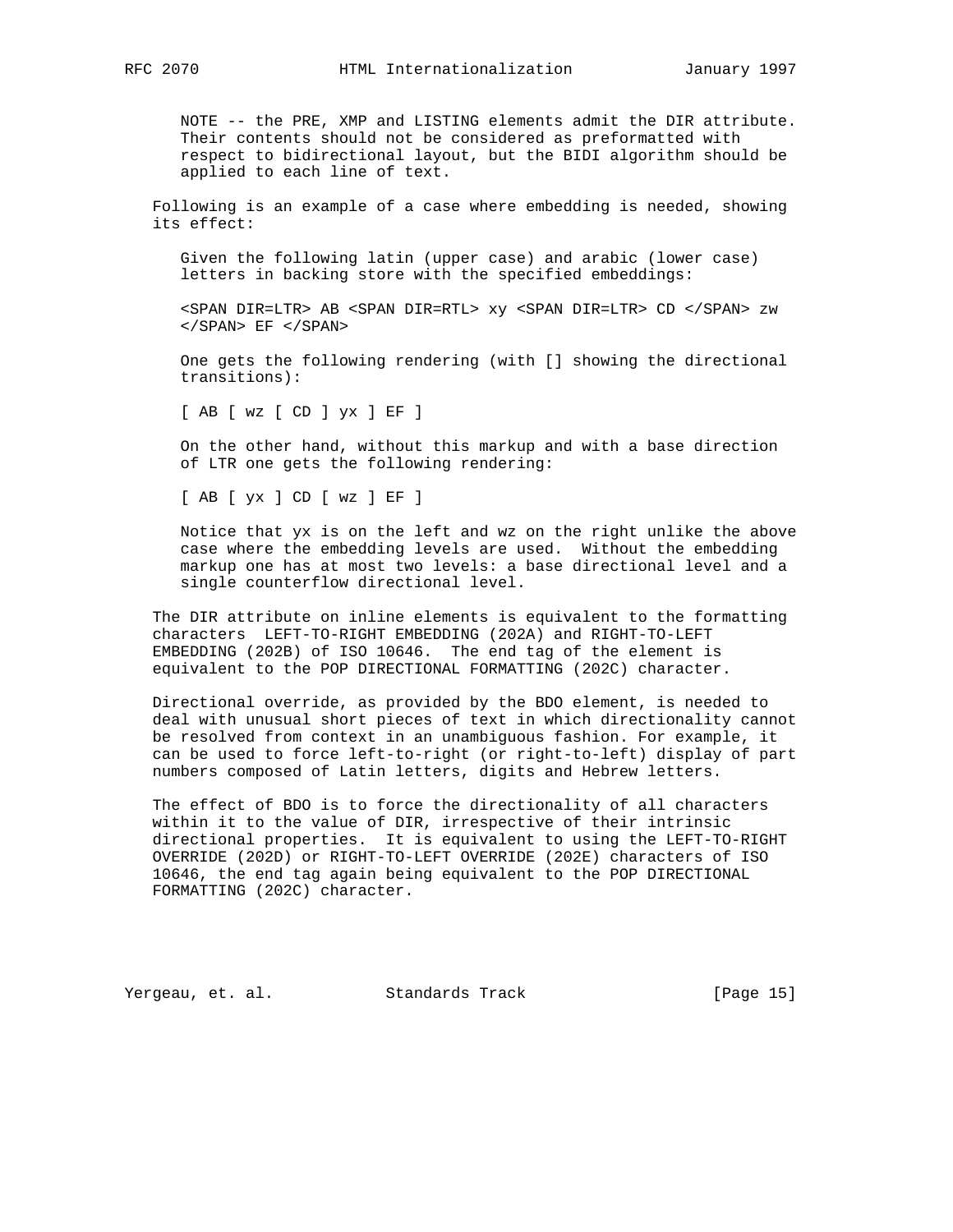NOTE -- authors and authoring software writers should be aware that conflicts can arise if the DIR attribute is used on inline elements (including BDO) concurrently with the use of the corresponding ISO 10646 formatting characters.

 Preferably one or the other should be used exclusively; the markup method is better able to guarantee document structural integrity, and alleviates some problems when editing bidirectional HTML text with a simple text editor, but some software may be more apt at using the 10646 characters. If both methods are used, great care should be exercised to insure proper nesting of markup and directional embedding or override; otherwise, rendering results are undefined.

### 5. Forms

5.1. DTD additions

 It is natural to expect input in any language in forms, as they provide one of the only ways of obtaining user input. While this is primarily a UI issue, there are some things that should be specified at the HTML level to guide behavior and promote interoperability.

 To ensure full interoperability, it is necessary for the user agent (and the user) to have an indication of the character encoding(s) that the server providing a form will be able to handle upon submission of the filled-in form. Such an indication is provided by the ACCEPT-CHARSET attribute of the INPUT and TEXTAREA elements, modeled on the HTTP Accept-Charset header (see [HTTP-1.1]), which contains a space and/or comma delimited list of character sets acceptable to the server. A user agent may want to somehow advise the user of the contents of this attribute, or to restrict his possibility to enter characters outside the repertoires of the listed character sets.

 NOTE -- The list of character sets is to be interpreted as an EXCLUSIVE-OR list; the server announces that it is ready to accept any ONE of these character encoding schemes for each part of a multipart entity. The client may perform character encoding translation to satisfy the server if necessary.

 NOTE -- The default value for the ACCEPT-CHARSET attribute of an INPUT or TEXTAREA element is the reserved value "UNKNOWN". A user agent may interpret that value as the character encoding scheme that was used to transmit the document containing that element.

Yergeau, et. al. Standards Track [Page 16]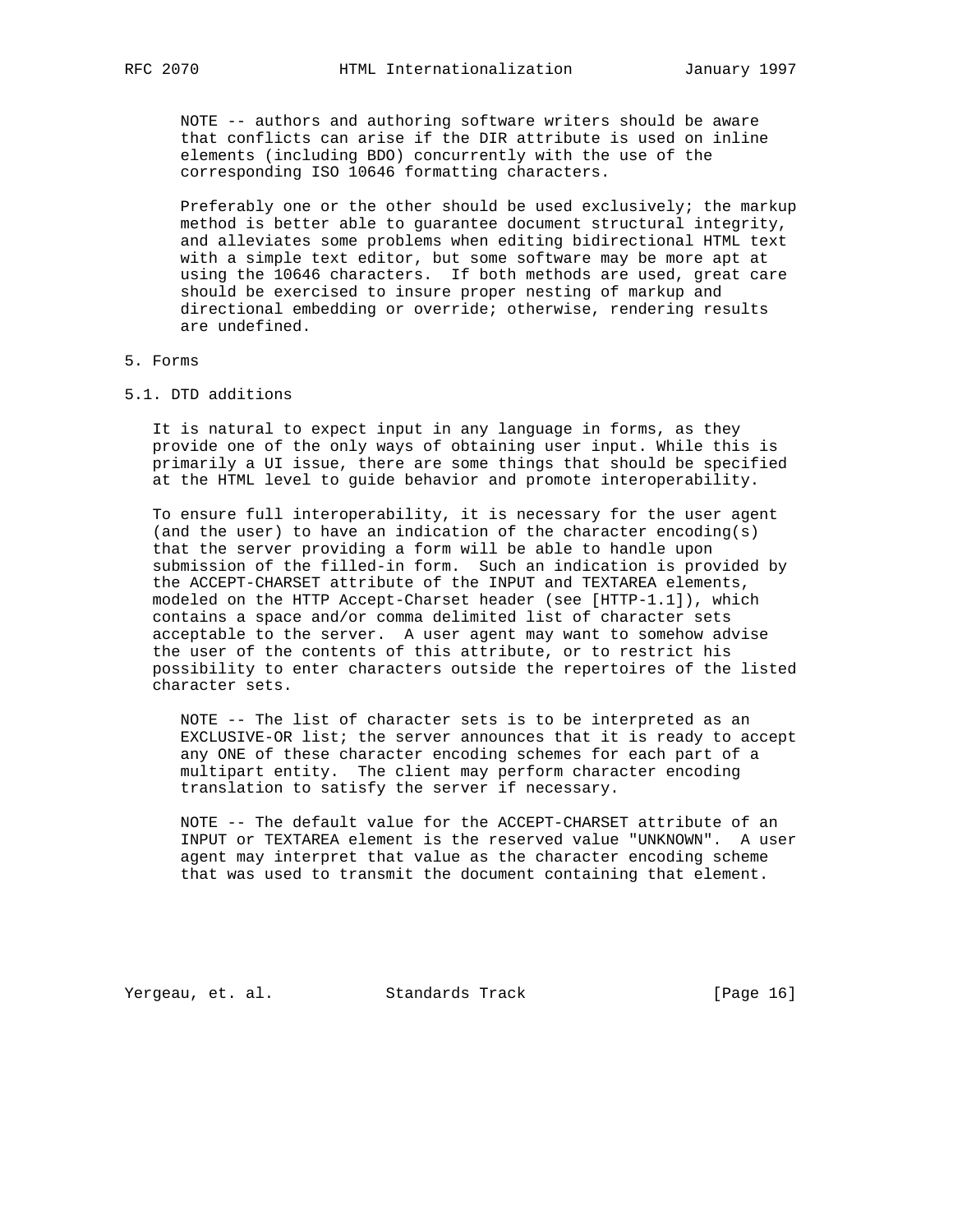#### 5.2. Form submission

 The HTML 2.0 form submission mechanism, based on the "application/x www-form-urlencoded" media type, is ill-equipped with regard to internationalization. In fact, since URLs are restricted to ASCII characters, the mechanism is akward even for ISO-8859-1 text. Section 2.2 of [RFC1738] specifies that octets may be encoded using the "%HH" notation, but text submitted from a form is composed of characters, not octets. Lacking a specification of a character encoding scheme, the "%HH" notation has no well-defined meaning.

 The best solution is to use the "multipart/form-data" media type described in [RFC1867] with the POST method of form submission. This mechanism encapsulates the value part of each name-value pair in a body-part of a multipart MIME body that is sent as the HTTP entity; each body part can be labeled with an appropriate Content-Type, including if necessary a charset parameter that specifies the character encoding scheme. The changes to the DTD necessary to support this method of form submission have been incorporated in the DTD included in this specification.

 A less satisfactory solution is to add a MIME charset parameter to the "application/x-www-form-urlencoded" media type specifier sent along with a POST method form submission, with the understanding that the URL encoding of [RFC1738] is applied on top of the specified character encoding, as a kind of implicit Content-Transfer-Encoding.

 One problem with both solutions above is that current browsers do not generally allow for bookmarks to specify the POST method; this should be improved. Conversely, the GET method could be used with the form data transmitted in the body instead of in the URL. Nothing in the protocol seems to prevent it, but no implementations appear to exist at present.

 How the user agent determines the encoding of the text entered by the user is outside the scope of this specification.

 NOTE -- Designers of forms and their handling scripts should be aware of an important caveat: when the default value of a field (the VALUE attribute) is returned upon form submission (i.e. the user did not modify this value), it cannot be guaranteed to be transmitted as a sequence of octets identical to that in the source document -- only as a possibly different but valid encoding of the same sequence of text elements. This may be true even if the encoding of the document containing the form and that used for submission are the same.

Yergeau, et. al. Standards Track [Page 17]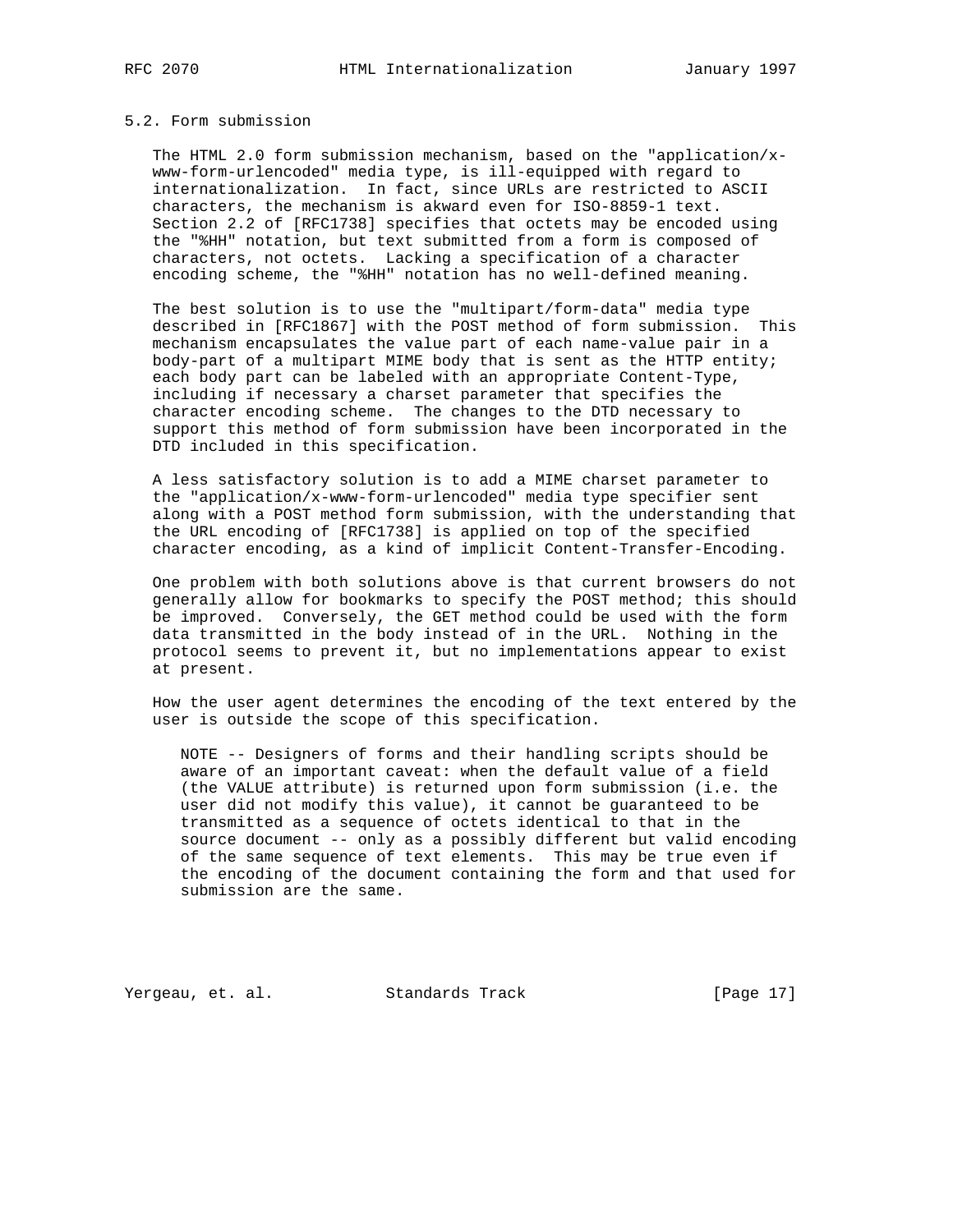Differences can occur when a sequence of characters can be represented by various sequences of octets, and also when a composite sequence (a base character plus one or more combining diacritics) can be represented by either a different but equivalent composite sequence or by a fully precomposed character. For instance, the UCS-2 sequence 00EA+0323 (LATIN SMALL LETTER E WITH CIRCUMFLEX ACCENT + COMBINING DOT BELOW) may be transformed into 1EC7 (LATIN SMALL LETTER E WITH CIRCUMFLEX ACCENT AND DOT BELOW), into 0065+0302+0323 (LATIN SMALL LETTER E + COMBINING CIRCUMFLEX ACCENT + COMBINING DOT BELOW), as well as into other equivalent composite sequences.

### 6. External character encoding issues

 Proper interpretation of a text document requires that the character encoding scheme be known. Current HTTP servers, however, do not generally include an appropriate charset parameter with the Content- Type header. This is bad behaviour, which is even encouraged by the continued existence of browsers that declare an unrecognized media type when they receive a charset parameter. User agent implementators are strongly encouraged to make their software tolerant of this parameter, even if they cannot take advantage of it. Proper labelling is highly desirable, but some preventive measures can be taken to minimize the detrimental effects of its absence:

 In the case where a document is accessed from a hyperlink in an origin HTML document, a CHARSET attribute is added to the attribute list of elements with link semantics (A and LINK), specifically by adding it to the linkExtraAttributes entity. The value of that attribute is to be considered a hint to the User Agent as to the character encoding scheme used by the resource pointed to by the hyperlink; it should be the appropriate value of the MIME charset parameter for that resource.

 In any document, it is possible to include an indication of the encoding scheme like the following, as early as possible within the HEAD of the document:

 <META HTTP-EQUIV="Content-Type" CONTENT="text/html; charset=ISO-2022-JP">

 This is not foolproof, but will work if the encoding scheme is such that ASCII-valued octets stand for ASCII characters only at least until the META element is parsed. Note that there are better ways for a server to obtain character encoding information, instead of the unreliable META above; see [NICOL2] for some details and a proposal.

Yergeau, et. al. Standards Track [Page 18]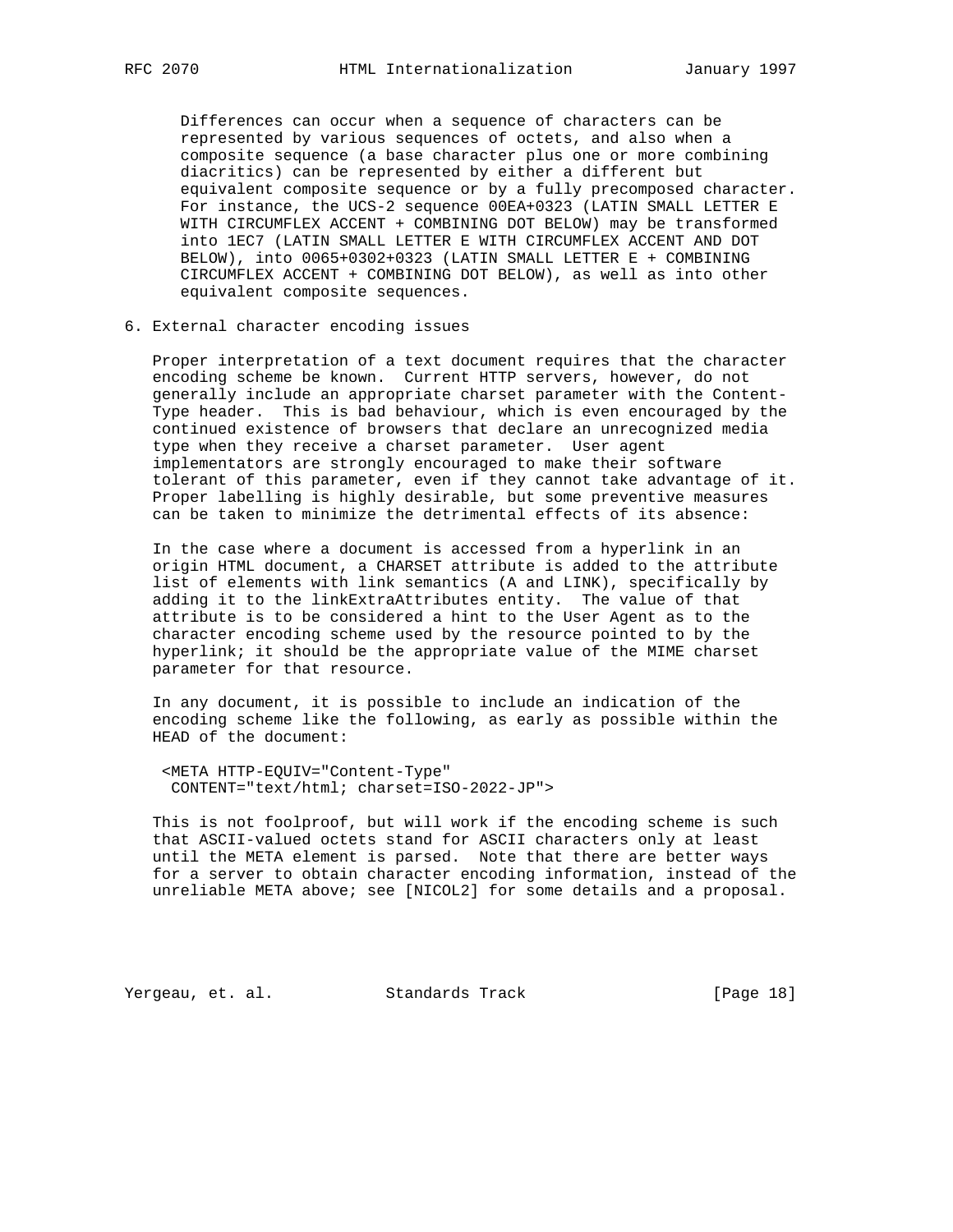For definiteness, the "charset" parameter received from the source of the document should be considered the most authoritative, followed in order of preference by the contents of a META element such as the above, and finally the CHARSET parameter of the anchor that was followed (if any).

 When HTML text is transmitted directly in UCS-2 or UCS-4 form, the question of byte order arises: does the high-order byte of each multi-byte character come first or last? For definiteness, this specification recommends that UCS-2 and UCS-4 be transmitted in big endian byte order (high order byte first), which corresponds to the established network byte order for two- and four-byte quantities, to the ISO 10646 requirement and Unicode recommendation for serialized text data and to RFC 1641. Furthermore, to maximize chances of proper interpretation, it is recommended that documents transmitted as UCS-2 or UCS-4 always begin with a ZERO-WIDTH NON-BREAKING SPACE character (hexadecimal FEFF or 0000FEFF) which, when byte-reversed becomes number FFFE or FFFE0000, a character guaranteed to be never assigned. Thus, a user-agent receiving an FFFE as the first octets of a text would know that bytes have to be reversed for the remainder of the text.

 There exist so-called UCS Transformation Formats than can be used to transmit UCS data, in addition to UCS-2 and UCS-4. UTF-7 [RFC1642] and UTF-8 [UTF-8] have favorable properties (no byte-ordering problem, different flavours of ASCII compatibility) that make them worthy of consideration, especially for transmission of multilingual text. Another encoding scheme, MNEM [RFC1345], also has interesting properties and the capability to transmit the full UCS. The UTF-1 transformation format of ISO 10646:1993 (registered by IANA as ISO- 10646-UTF-1), has been removed from ISO 10646 by amendment 4, and should not be used.

Yergeau, et. al. Standards Track [Page 19]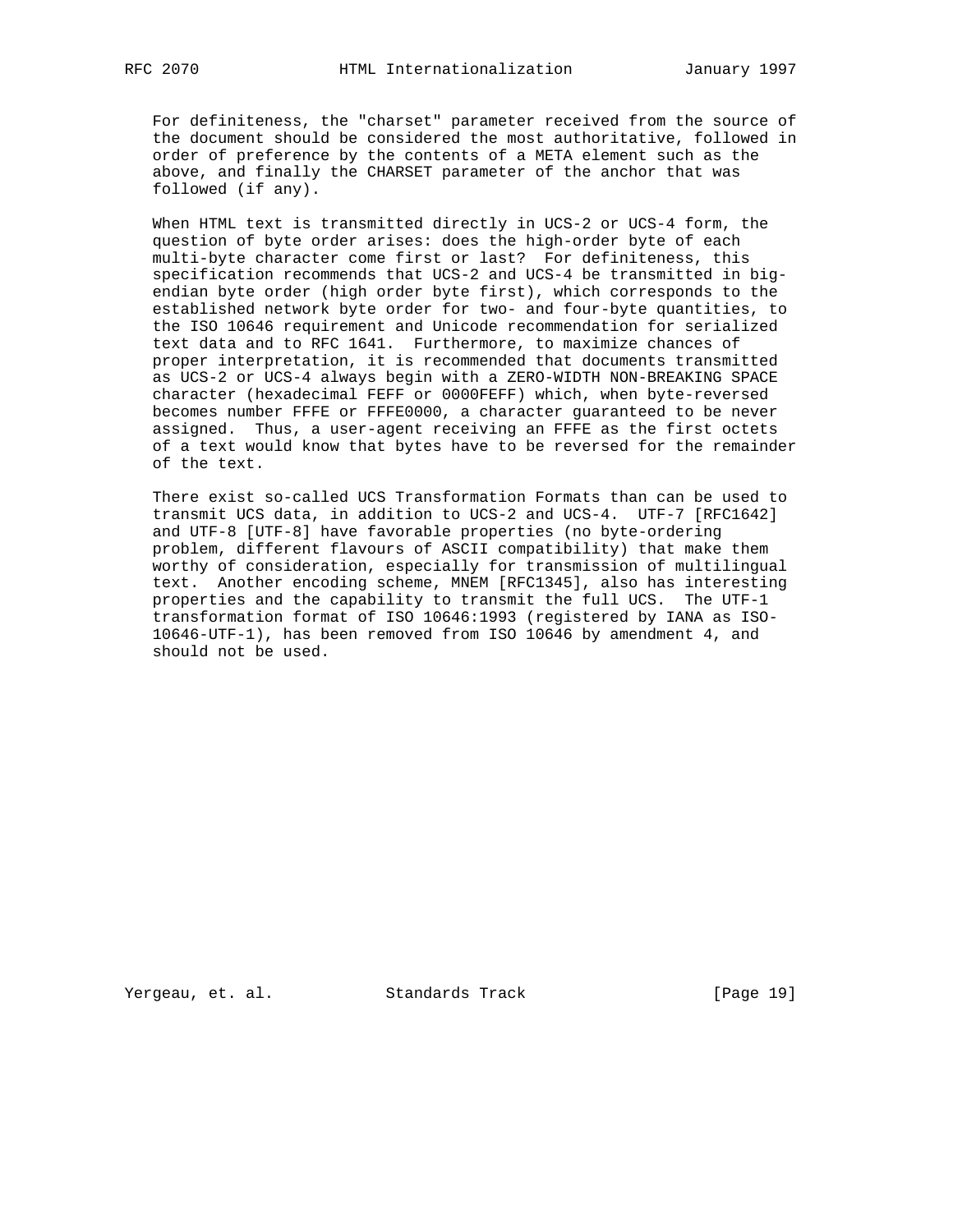7. HTML Public Text

7.1. HTML DTD

 This section contains a DTD for HTML based on the HTML 2.0 DTD of RFC 1866, incorporating the changes for file upload as specified in RFC 1867, and the changes deriving from this document.

<!-- html.dtd

 Document Type Definition for the HyperText Markup Language, extended for internationalisation (HTML DTD)

Last revised: 96/08/07

 Authors: Daniel W. Connolly <connolly@w3.org> Francois Yergeau <yergeau@alis.com> See Also:

http://www.w3.org/hypertext/WWW/MarkUp/MarkUp.html

 $--&$ 

 -- >

 <!ENTITY % HTML.Version "-//IETF//DTD HTML i18n//EN"

-- Typical usage:

 <!DOCTYPE HTML PUBLIC "-//IETF//DTD HTML i18n//EN"> <html> ... </html>

```
 <!--============ Feature Test Entities ========================-->
 <!ENTITY % HTML.Recommended "IGNORE"
      -- Certain features of the language are necessary for
        compatibility with widespread usage, but they may
         compromise the structural integrity of a document.
```
 This feature test entity enables a more prescriptive document type definition that eliminates those features. -->

 <![ %HTML.Recommended [ <!ENTITY % HTML.Deprecated "IGNORE">  $|$ ]  $>$ 

Yergeau, et. al. Standards Track [Page 20]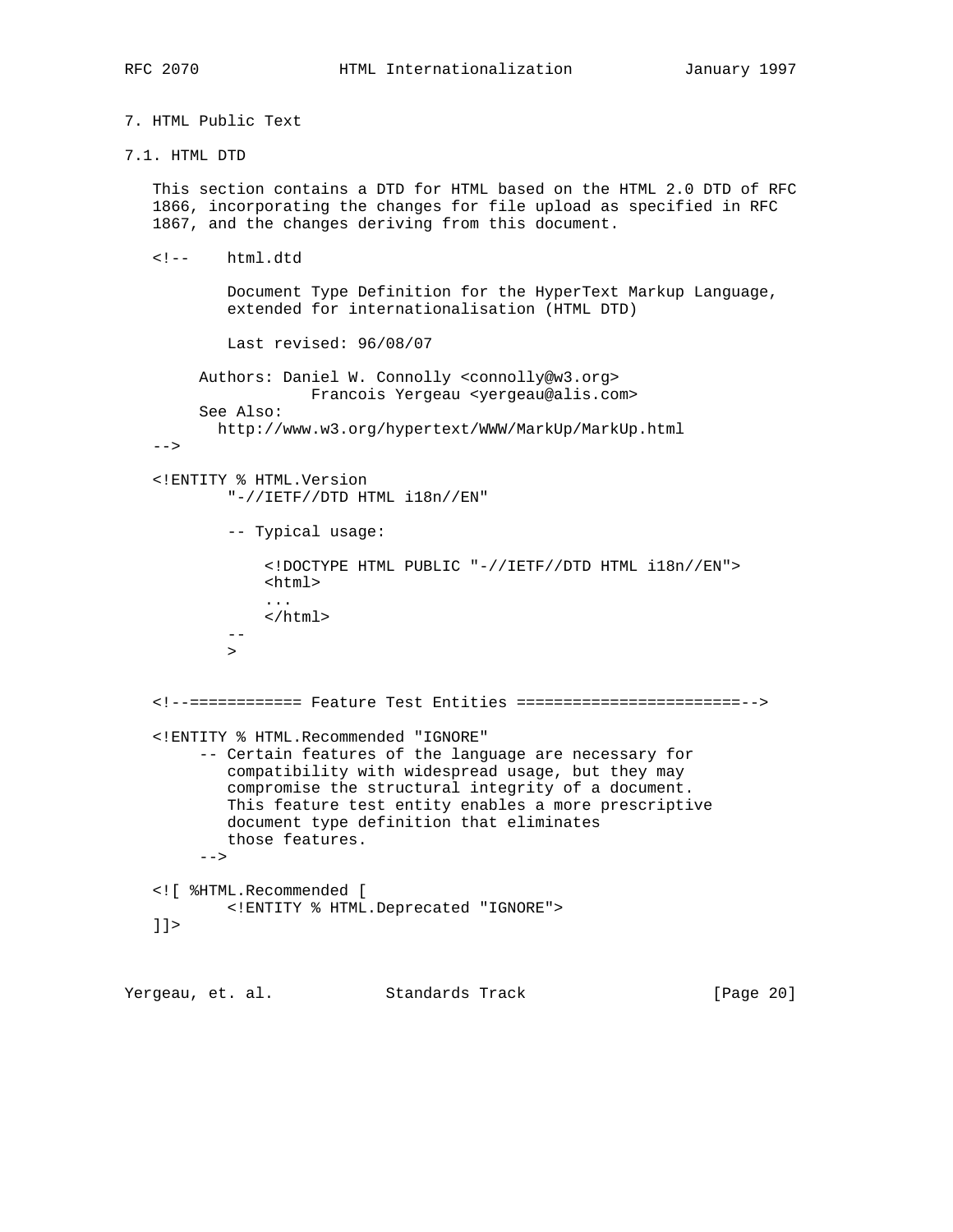<!ENTITY % HTML.Deprecated "INCLUDE" -- Certain features of the language are necessary for compatibility with earlier versions of the specification, but they tend to be used and implemented inconsistently, and their use is deprecated. This feature test entity enables a document type definition that eliminates these features.  $-->$  <!ENTITY % HTML.Highlighting "INCLUDE" -- Use this feature test entity to validate that a document uses no highlighting tags, which may be ignored on minimal implementations.  $-->$  <!ENTITY % HTML.Forms "INCLUDE" -- Use this feature test entity to validate that a document contains no forms, which may not be supported in minimal implementations  $-->$  <!--============== Imported Names ==============================--> <!ENTITY % Content-Type "CDATA" -- meaning an internet media type (aka MIME content type, as per RFC2045)  $-$  <!ENTITY % HTTP-Method "GET | POST" -- as per HTTP specification, RFC2068 --> <!--========= DTD "Macros" =====================--> <!ENTITY % heading "H1|H2|H3|H4|H5|H6"> <!ENTITY % list " UL | OL | DIR | MENU " > <!ENTITY % attrs -- common attributes for elements -- "LANG NAME #IMPLIED -- RFC 1766 language tag -- DIR (ltr|rtl) #IMPLIED -- text directionnality -- ID ID #IMPLIED -- element identifier (from RFC1942) -- CLASS NAMES #IMPLIED -- for subclassing elements (from RFC1942) --"> <!ENTITY % just -- an attribute for text justification -- "ALIGN (left|right|center|justify) #IMPLIED"

Yergeau, et. al. Standards Track [Page 21]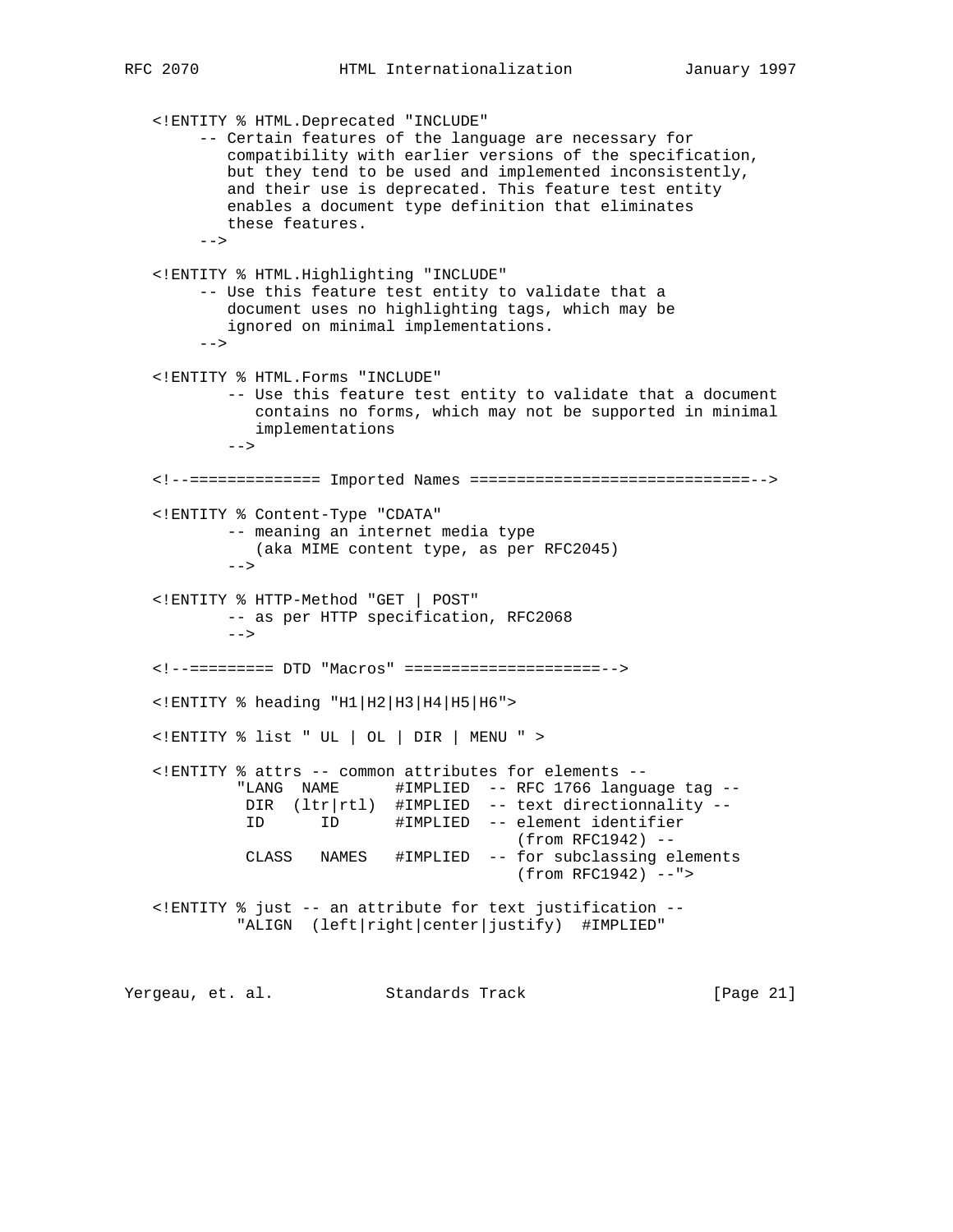-- default is left for ltr paragraphs, right for rtl -- > <!--======= Character mnemonic entities =================--> <!ENTITY % ISOlat1 PUBLIC "ISO 8879-1986//ENTITIES Added Latin 1//EN//HTML"> %ISOlat1; <!ENTITY amp CDATA "&#38;" -- ampersand --> <!ENTITY gt CDATA "&#62;" -- greater than --> <!ENTITY 1t CDATA "&#60;" -- less than --> <!ENTITY quot CDATA "&#34;" -- double quote --> <!--Entities for language-dependent presentation (BIDI and contextual analysis) --> <! ENTITY zwnj CDATA "&#8204; "-- zero width non-joiner--> <! ENTITY zwj CDATA "&#8205; "-- zero width joiner--> <! ENTITY lrm CDATA "&#8206; "-- left-to-right mark--> <! ENTITY rlm CDATA "&#8207; "-- right-to-left mark--> <!--========= SGML Document Access (SDA) Parameter Entities =====--> <!-- HTML contains SGML Document Access (SDA) fixed attributes in support of easy transformation to the International Committee for Accessible Document Design (ICADD) DTD "-//EC-USA-CDA/ICADD//DTD ICADD22//EN". ICADD applications are designed to support usable access to structured information by print-impaired individuals through Braille, large print and voice synthesis. For more information on SDA & ICADD: - ISO 12083:1993, Annex A.8, Facilities for Braille, large print and computer voice - ICADD ListServ <ICADD%ASUACAD.BITNET@ARIZVM1.ccit.arizona.edu> - Usenet news group bit.listserv.easi - Recording for the Blind, +1 800 221 4792  $--&>$  <!ENTITY % SDAFORM "SDAFORM CDATA #FIXED" -- one to one mapping --> <!ENTITY % SDARULE "SDARULE CDATA #FIXED" -- context-sensitive mapping --> <!ENTITY % SDAPREF "SDAPREF CDATA #FIXED" -- generated text prefix --> <!ENTITY % SDASUFF "SDASUFF CDATA #FIXED" -- generated text suffix --> <!ENTITY % SDASUSP "SDASUSP NAME #FIXED"

Yergeau, et. al. Standards Track [Page 22]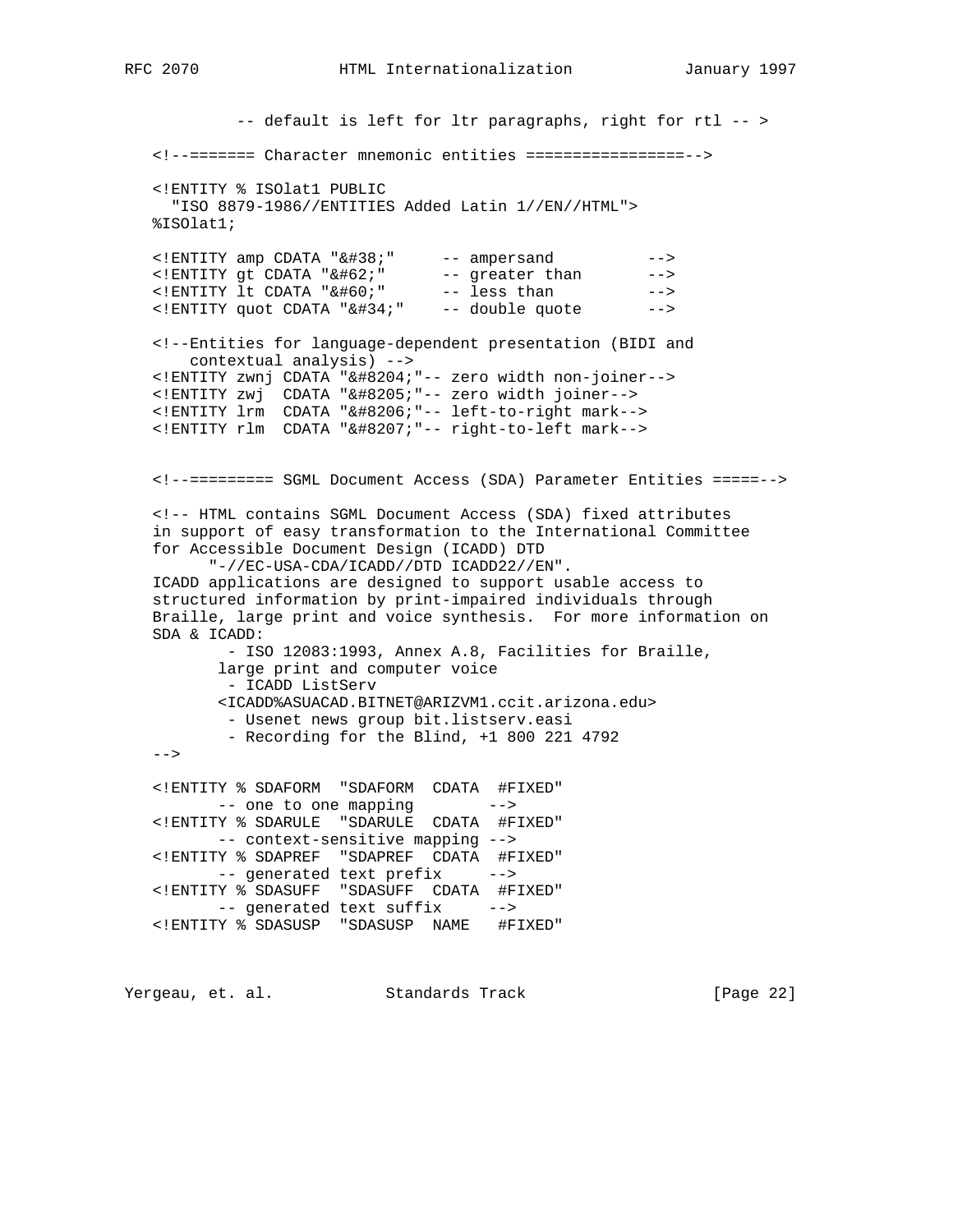```
 -- suspend transform process -->
   <!--========== Text Markup =====================-->
   <![ %HTML.Highlighting [
   <!ENTITY % font " TT | B | I ">
   <!ENTITY % phrase "EM | STRONG | CODE | SAMP | KBD | VAR | CITE ">
   <!ENTITY % text "#PCDATA|A|IMG|BR|%phrase|%font|SPAN|Q|BDO|SUP|SUB">
  \langle:ELEMENT (%font; |%phrase) - - (%text)*>
   <!ATTLIST ( TT | CODE | SAMP | KBD | VAR )
         %attrs;
         %SDAFORM; "Lit"
 >
   <!ATTLIST ( B | STRONG )
         %attrs;
         %SDAFORM; "B"
 >
   <!ATTLIST ( I | EM | CITE )
         %attrs;
         %SDAFORM; "It"
 >
 <!-- <TT> Typewriter text -->
<!-- <B> Bold text -->
 <!-- <I> Italic text -->
 <!-- <EM> Emphasized phrase -->
 <!-- <STRONG> Strong emphasis -->
 <!-- <CODE> Source code phrase -->
 <!-- <SAMP> Sample text or characters -->
 <!-- <KBD> Keyboard phrase, e.g. user input -->
 <!-- <VAR> Variable phrase or substitutable -->
 <!-- <CITE> Name or title of cited work -->
   <!ENTITY % pre.content "#PCDATA|A|HR|BR|%font|%phrase|SPAN|BDO">
  ]] >
   <!ENTITY % text "#PCDATA|A|IMG|BR|SPAN|Q|BDO|SUP|SUB">
  <!ELEMENT BR - O EMPTY>
   <!ATTLIST BR
```
Yergeau, et. al. Standards Track [Page 23]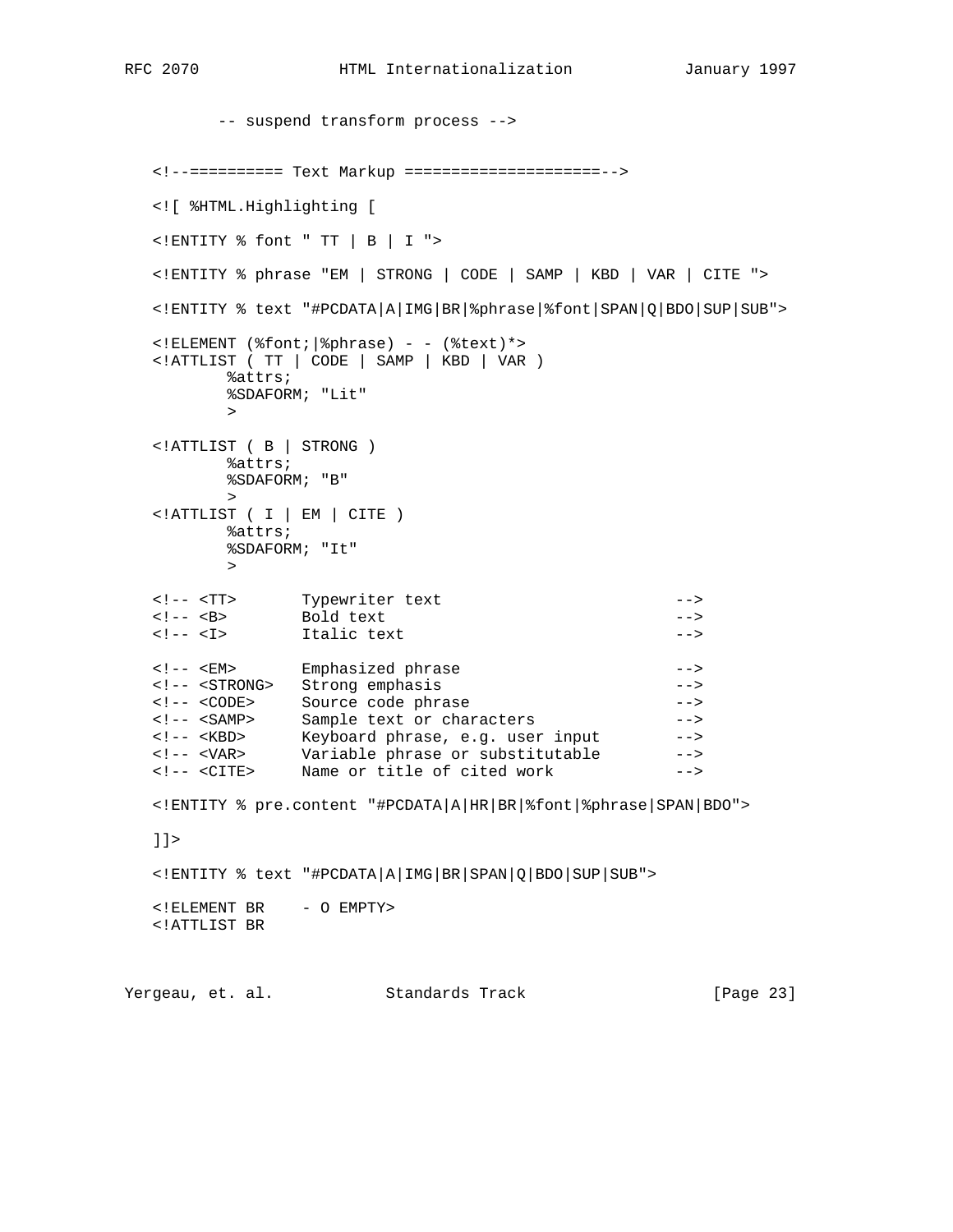%SDAPREF; "&#RE;" > <!-- <BR> Line break -->  $\leq$ !ELEMENT SPAN - - (%text)\*> <!ATTLIST SPAN %attrs; %SDAFORM; "other #Attlist"  $\geq$  <!-- <SPAN> Generic inline container --> <!-- <SPAN DIR=...> New counterflow embedding --> <!-- <SPAN LANG="..."> Language of contents -->  $\langle$ !ELEMENT Q - - (%text) \*> <!ATTLIST Q %attrs; %SDAPREF; '"' %SDASUFF; '"' > <!-- <Q> Short quotation --> <!-- <Q LANG=xx> Language of quotation is xx --> <!-- <Q DIR=...> New conterflow embedding -->  $\langle$ !ELEMENT BDO - - (%text)+> <!ATTLIST BDO LANG NAME #IMPLIED DIR (ltr|rtl) #REQUIRED ID ID #IMPLIED CLASS NAMES #IMPLIED %SDAPREF "Bidi Override #Attval(DIR): " %SDASUFF "End Bidi" > <!-- <BDO DIR=...> Override directionality of text to value of DIR --> <!-- <BDO LANG=...> Language of contents -->  $\langle$  : ELEMENT (SUP | SUB) - - (#PCDATA) > <!ATTLIST (SUP) %attrs; %SDAPREF "Superscript(#content)" > <!ATTLIST (SUB) %attrs; %SDAPREF "Subscript(#content)" >

Yergeau, et. al. Standards Track [Page 24]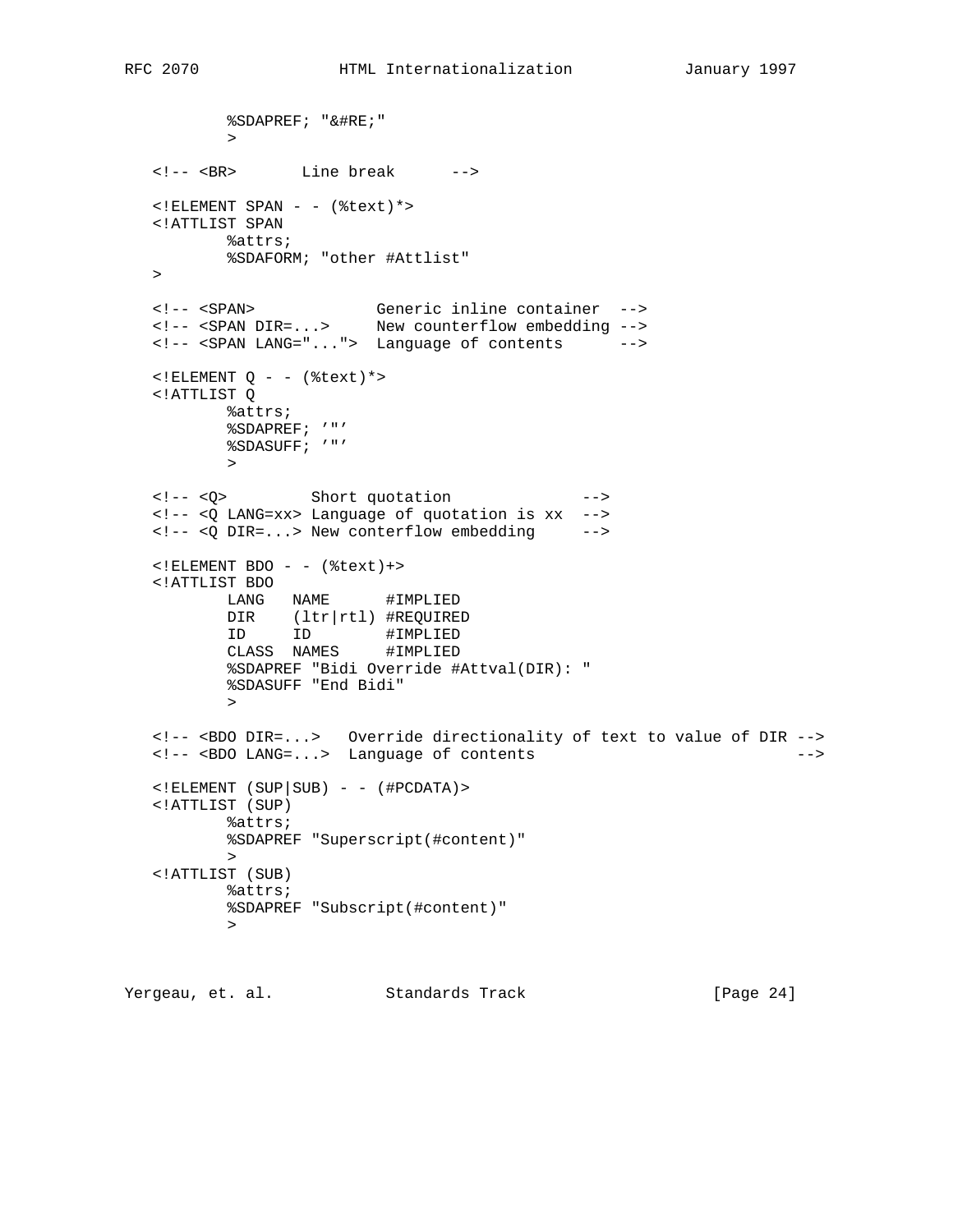<!-- <SUP> Superscript --> <!-- <SUB> Subscript --> <!--========= Link Markup ======================--> <!ENTITY % linkType "NAMES"> <!ENTITY % linkExtraAttributes "REL %linkType #IMPLIED REV %linkType #IMPLIED URN CDATA #IMPLIED TITLE CDATA #IMPLIED METHODS NAMES #IMPLIED CHARSET NAME #IMPLIED "> <![ %HTML.Recommended [ <!ENTITY % A.content "(%text)\*" -- <H1><a name="xxx">Heading</a></H1> is preferred to <a name="xxx"><H1>Heading</H1></a>  $--\rightarrow$  $|$ ] > <!ENTITY % A.content "(%heading|%text)\*">  $\leq$ !ELEMENT A  $\&$ A.content  $-(A)$ > <!ATTLIST A %attrs; HREF CDATA #IMPLIED NAME CDATA #IMPLIED %linkExtraAttributes; %SDAPREF; "<Anchor: #AttList>" > <!-- <A> Anchor; source/destination of link --> <!-- <A NAME="..."> Name of this anchor --> <!-- <A HREF="..."> Address of link destination --> <!-- <A URN="..."> Permanent address of destination --> <!-- <A REL=...> Relationship to destination --> <!-- <A REV=...> Relationship of destination to this --> <!-- <A TITLE="..."> Title of destination (advisory) --> <!-- <A METHODS="..."> Operations on destination (advisory) --> <!-- <A CHARSET="..."> Charset of destination (advisory) --> <!-- <A LANG="..."> Language of contents btw <A> and </A> --> <!-- <A DIR=...> Contents is a new counterflow embedding --> <!--========== Images ==========================-->

Yergeau, et. al. Standards Track [Page 25]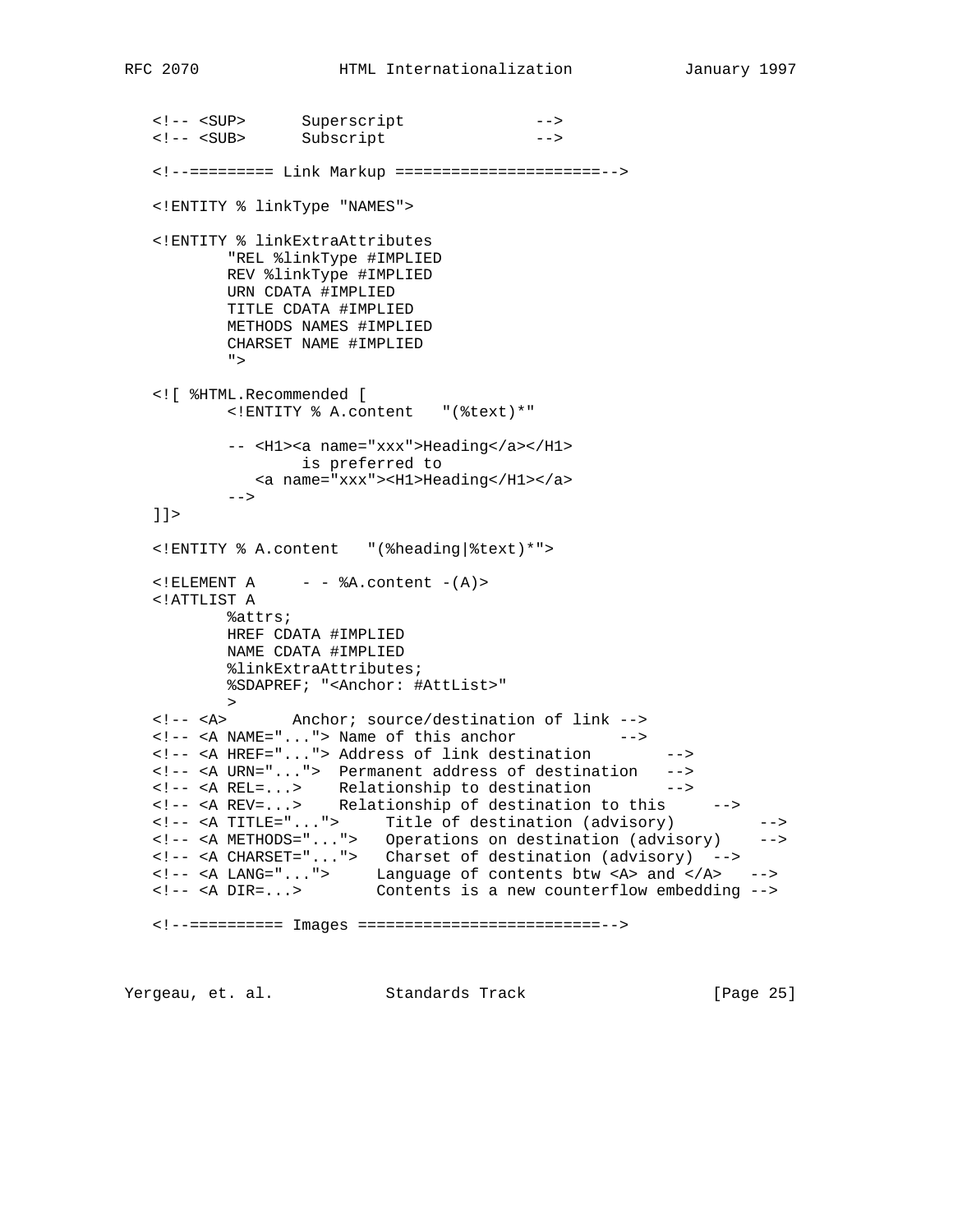<!ELEMENT IMG - O EMPTY> <!ATTLIST IMG %attrs; SRC CDATA #REQUIRED ALT CDATA #IMPLIED ALIGN (top|middle|bottom) #IMPLIED ISMAP (ISMAP) #IMPLIED %SDAPREF; "<Fig><?SDATrans Img: #AttList>#AttVal(Alt)</Fig>" > <!-- <IMG> Image; icon, glyph or illustration --> <!-- <IMG SRC="..."> Address of image object --> <!-- <IMG ALT="..."> Textual alternative --> <!-- <IMG ALIGN=...> Position relative to text --> <!-- <IMG LANG=...> Image contains "text" in that language --> <!-- <IMG DIR=...> Inline image acts as a RTL or LTR embedding w/r to BIDI algorithm --> <!-- <IMG ISMAP> Each pixel can be a link --> <!--========== Paragraphs=======================-->  $\leq$ !ELEMENT P - O (%text) \*> <!ATTLIST P %attrs; %just; %SDAFORM; "Para" > <!-- <P> Paragraph --> <!-- <P LANG="..."> Language of paragraph text --> <!-- <P DIR=...> Base directionality of paragraph --> <!-- <P ALIGN=...> Paragraph alignment (justification) --> <!--========== Headings, Titles, Sections ===============--> <!ELEMENT HR - O EMPTY> <!ATTLIST HR %just; %SDAPREF; "&#RE;&#RE;" > <!-- <HR> Horizontal rule -->  $\leq$ !ELEMENT ( %heading ) - - (%text; )\*> <!ATTLIST H1 %attrs; %just; %SDAFORM; "H1"

Yergeau, et. al. Standards Track [Page 26]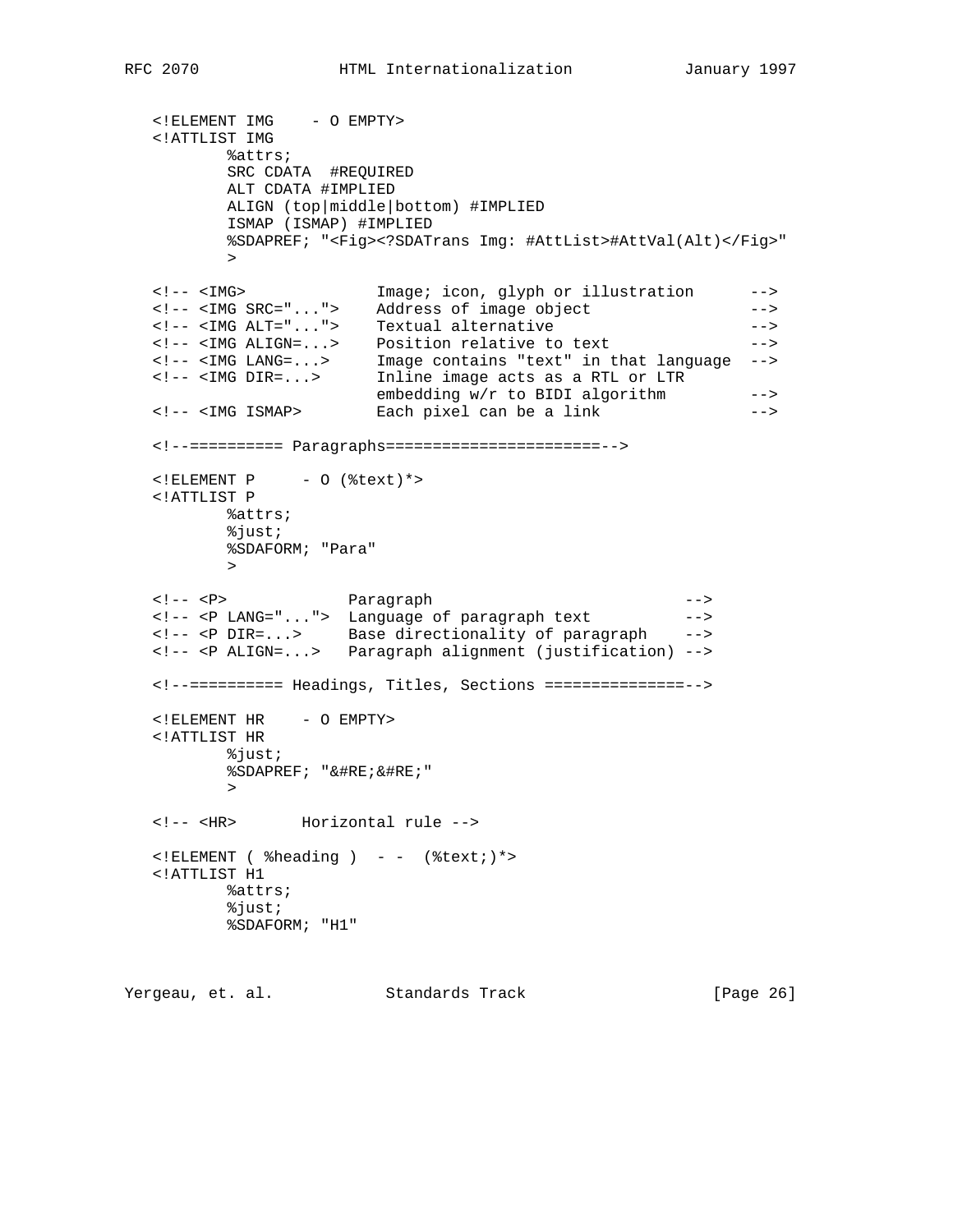> <!ATTLIST H2 %attrs; %just; %SDAFORM; "H2" > <!ATTLIST H3 %attrs; %just; %SDAFORM; "H3" > <!ATTLIST H4 %attrs; %just; %SDAFORM; "H4" > <!ATTLIST H5 %attrs; %just; %SDAFORM; "H5" > <!ATTLIST H6 %attrs; %just; %SDAFORM; "H6" > <!-- <H1> Heading, level 1 --> <!-- <H2> Heading, level 2 --> <!-- <H3> Heading, level 3 --> <!-- <H4> Heading, level 4 --> <!-- <H5> Heading, level 5 --> <!-- <H6> Heading, level 6 --> <!--========== Text Flows ======================--> <![ %HTML.Forms [ <!ENTITY % block.forms "BLOCKQUOTE | FORM | ISINDEX">  $]$ ] > <!ENTITY % block.forms "BLOCKQUOTE"> <![ %HTML.Deprecated [ <!ENTITY % preformatted "PRE | XMP | LISTING">  $]$ ] > <!ENTITY % preformatted "PRE">

Yergeau, et. al. Standards Track [Page 27]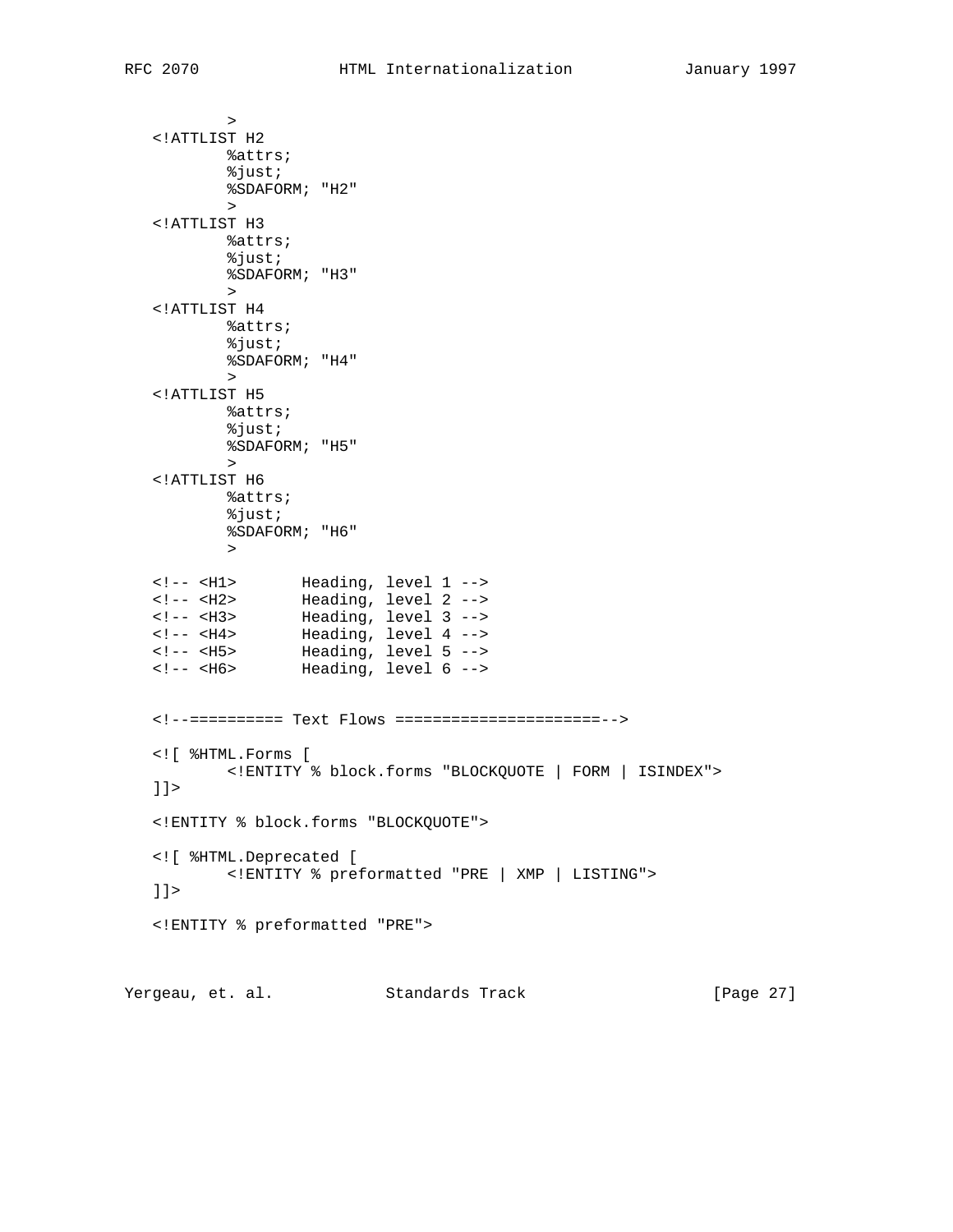```
 <!ENTITY % block "P | %list | DL
          | %preformatted
           | %block.forms">
   <!ENTITY % flow "(%text|%block)*">
   <!ENTITY % pre.content "#PCDATA | A | HR | BR | SPAN | BDO">
  \leq!ELEMENT PRE - - (%pre.content) *>
   <!ATTLIST PRE
          %attrs;
          WIDTH NUMBER #implied
          %SDAFORM; "Lit"
 >
 <!-- <PRE> Preformatted text -->
 <!-- <PRE WIDTH=...> Maximum characters per line -->
 <!-- <PRE DIR=...> Base direction of preformatted block -->
 <!-- <PRE LANG=...> Language of contents -->
   <![ %HTML.Deprecated [
   <!ENTITY % literal "CDATA"
          -- historical, non-conforming parsing mode where
            the only markup signal is the end tag
            in full
         --> <!ELEMENT (XMP|LISTING) - - %literal>
   <!ATTLIST XMP
          %attrs;
          %SDAFORM; "Lit"
          %SDAPREF; "Example:&#RE;"
 >
   <!ATTLIST LISTING
          %attrs;
          %SDAFORM; "Lit"
          %SDAPREF; "Listing:&#RE;"
 >
 <!-- <XMP> Example section -->
 <!-- <LISTING> Computer listing -->
   <!ELEMENT PLAINTEXT - O %literal>
   <!-- <PLAINTEXT> Plain text passage -->
   <!ATTLIST PLAINTEXT
          %attrs;
          %SDAFORM; "Lit"
```
Yergeau, et. al. Standards Track [Page 28]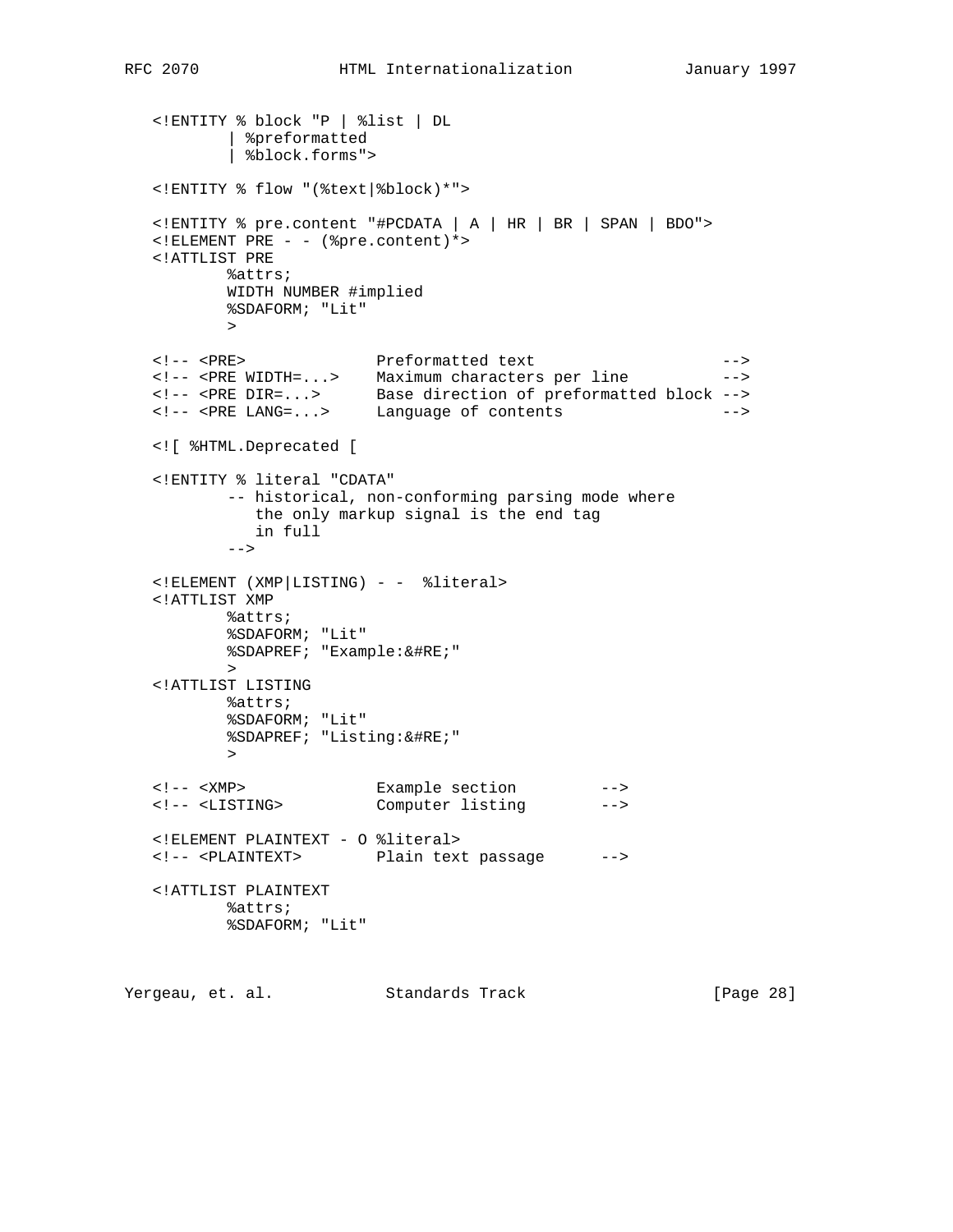> ]]> <!--========== Lists ==================-->  $\leq$ !ELEMENT DL  $- -$  (DT | DD) +> <!ATTLIST DL %attrs; COMPACT (COMPACT) #IMPLIED %SDAFORM; "List" %SDAPREF; "Definition List:" > <!ELEMENT DT - O (%text)\*> <!ATTLIST DT %attrs; %SDAFORM; "Term" > <!ELEMENT DD - O %flow> <!ATTLIST DD %attrs; %SDAFORM; "LItem" > <!-- <DL> Definition list, or glossary --> <!-- <DL COMPACT> Compact style list --> <!-- <DT> Term in definition list --> <!-- <DD> Definition of term -->  $\langle$  : ELEMENT  $(OL|UL)$  - -  $(LI)$  +> <!ATTLIST OL %attrs; %just; COMPACT (COMPACT) #IMPLIED %SDAFORM; "List" > <!ATTLIST UL %attrs; %just; COMPACT (COMPACT) #IMPLIED %SDAFORM; "List" > <!-- <UL> Unordered list --> <!-- <UL COMPACT> Compact list style --> <!-- <OL> Ordered, or numbered list --> <!-- <OL COMPACT> Compact list style -->

Yergeau, et. al. Standards Track [Page 29]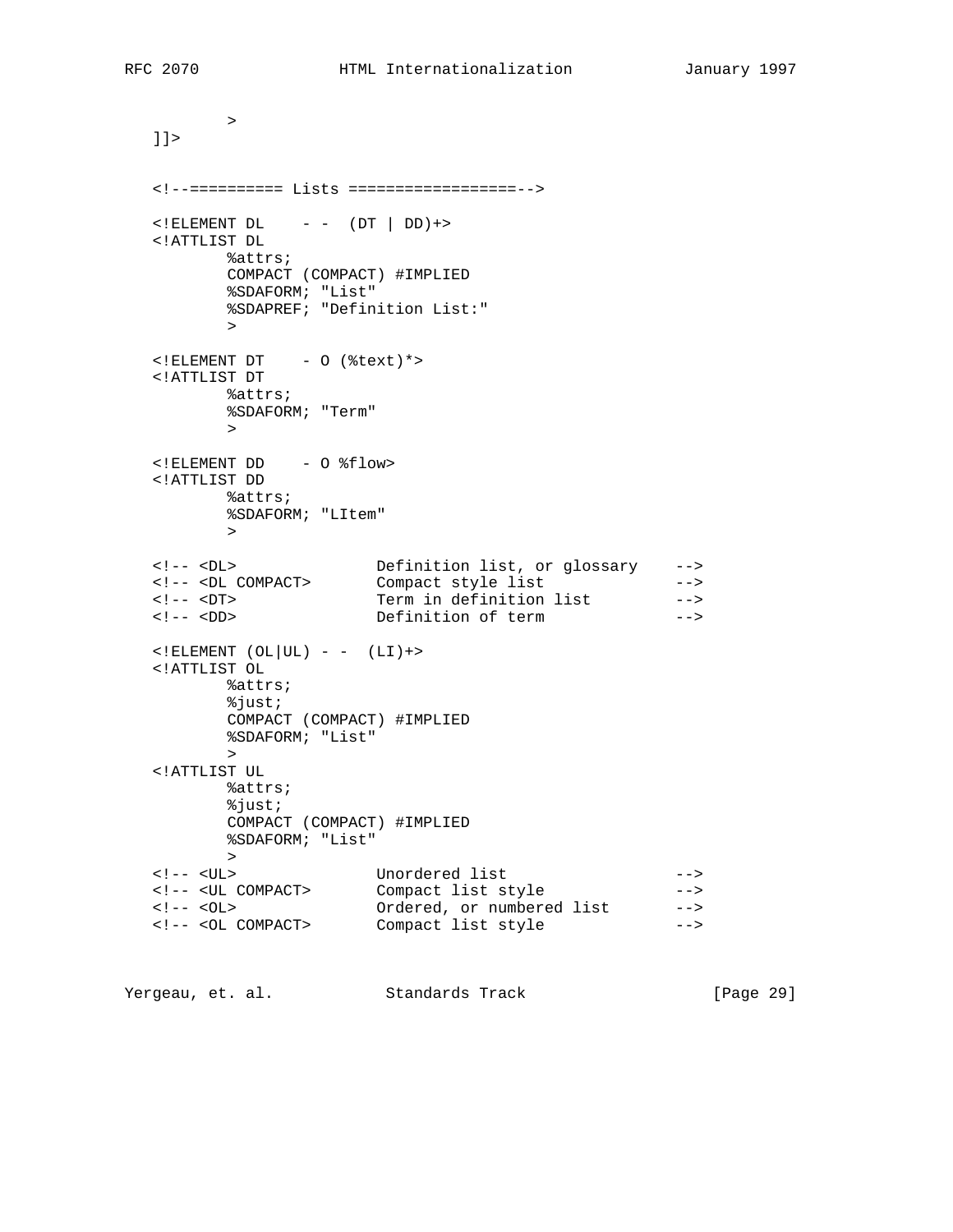```
\langle:ELEMENT (DIR|MENU) - - (LI)+ -(%block)>
   <!ATTLIST DIR
          %attrs;
          %just;
          COMPACT (COMPACT) #IMPLIED
          %SDAFORM; "List"
          %SDAPREF; "<LHead>Directory</LHead>"
 >
   <!ATTLIST MENU
          %attrs;
          %just;
          COMPACT (COMPACT) #IMPLIED
          %SDAFORM; "List"
          %SDAPREF; "<LHead>Menu</LHead>"
 >
 <!-- <DIR> Directory list -->
 <!-- <DIR COMPACT> Compact list style -->
 <!-- <MENU> Menu list -->
   <!-- <MENU COMPACT> Compact list style -->
   <!ELEMENT LI - O %flow>
   <!ATTLIST LI
          %attrs;
          %just;
          %SDAFORM; "LItem"
 >
   <!-- <LI> List item -->
   <!--========== Document Body ===================-->
   <![ %HTML.Recommended [
       <!ENTITY % body.content "(%heading|%block|HR|ADDRESS|IMG)*"
       -- <h1>Heading</h1>
          <p>Text ...
           is preferred to
          <h1>Heading</h1>
          Text ...
      --&]] >
   <!ENTITY % body.content "(%heading | %text | %block |
                     HR | ADDRESS)*">
   <!ELEMENT BODY O O %body.content>
   <!ATTLIST BODY
          %attrs;
```
Yergeau, et. al. Standards Track [Page 30]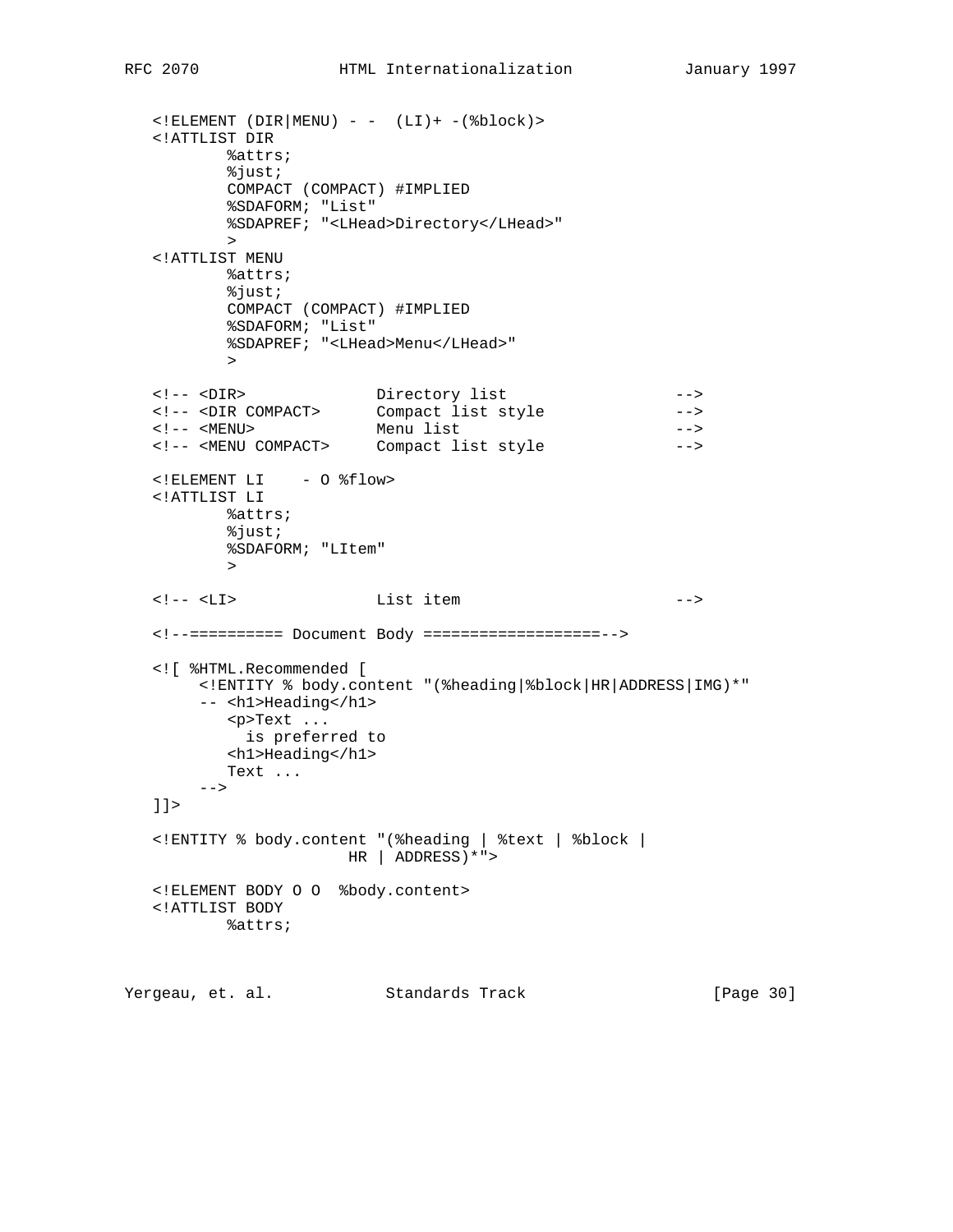```
 >
 <!-- <BODY> Document body -->
 <!-- <BODY DIR=...> Base direction of whole body -->
   <!-- <BODY LANG=...> Language of contents -->
   <!ELEMENT BLOCKQUOTE - - %body.content>
   <!ATTLIST BLOCKQUOTE
          %attrs;
          %just;
          %SDAFORM; "BQ"
 >
   <!-- <BLOCKQUOTE> Quoted passage -->
  \leq!ELEMENT ADDRESS - - (%text|P) *>
   <!ATTLIST ADDRESS
          %attrs;
          %just;
          %SDAFORM; "Lit"
          %SDAPREF; "Address:&#RE;"
 >
   <!-- <ADDRESS> Address, signature, or byline -->
   <!--======= Forms ====================-->
   <![ %HTML.Forms [
   <!ELEMENT FORM - - %body.content -(FORM) +(INPUT|SELECT|TEXTAREA)>
   <!ATTLIST FORM
          %attrs;
          ACTION CDATA #IMPLIED
          METHOD (%HTTP-Method) GET
          ENCTYPE %Content-Type; "application/x-www-form-urlencoded"
          %SDAPREF; "<Para>Form:</Para>"
          %SDASUFF; "<Para>Form End.</Para>"
 >
 <!-- <FORM> Fill-out or data-entry form -->
 <!-- <FORM ACTION="..."> Address for completed form -->
 <!-- <FORM METHOD=...> Method of submitting form -->
 <!-- <FORM ENCTYPE="..."> Representation of form data -->
 <!-- <FORM DIR=...> Base direction of form -->
 <!-- <FORM LANG=...> Language of contents -->
   <!ENTITY % InputType "(TEXT | PASSWORD | CHECKBOX |
```
Yergeau, et. al. Standards Track [Page 31]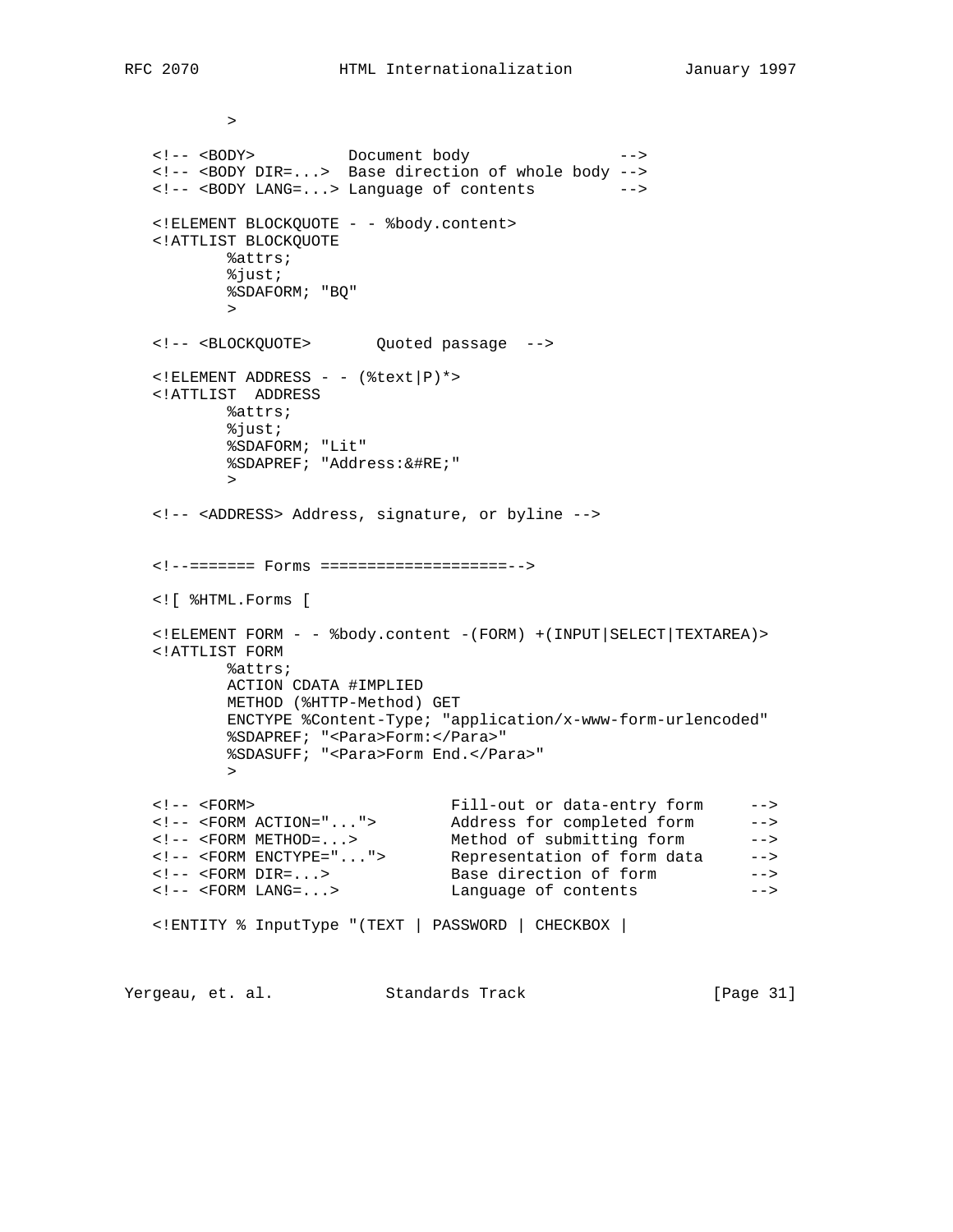RADIO | SUBMIT | RESET | IMAGE | HIDDEN | FILE )"> <!ELEMENT INPUT - O EMPTY> <!ATTLIST INPUT %attrs; TYPE %InputType TEXT NAME CDATA #IMPLIED VALUE CDATA #IMPLIED SRC CDATA #IMPLIED CHECKED (CHECKED) #IMPLIED SIZE CDATA #IMPLIED MAXLENGTH NUMBER #IMPLIED ALIGN (top|middle|bottom) #IMPLIED ACCEPT CDATA #IMPLIED --list of content types -- ACCEPT-CHARSET CDATA #IMPLIED --list of charsets accepted -- %SDAPREF; "Input: "  $\rightarrow$  <!-- <INPUT> Form input datum --> <!-- <INPUT TYPE=...> Type of input interaction --> <!-- <INPUT NAME=...> Name of form datum --> <!-- <INPUT VALUE="..."> Default/initial/selected value --> <!-- <INPUT SRC="..."> Address of image --> <!-- <INPUT CHECKED> Initial state is "on" --> <!-- <INPUT SIZE=...> Field size hint --> <!-- <INPUT MAXLENGTH=...> Data length maximum --> <!-- <INPUT ALIGN=...> Image alignment --> <!-- <INPUT ACCEPT="..."> List of desired media types --> <!-- <INPUT ACCEPT-CHARSET="..."> List of acceptable charsets --> <!ELEMENT SELECT - - (OPTION+) -(INPUT|SELECT|TEXTAREA)> <!ATTLIST SELECT %attrs; NAME CDATA #REQUIRED SIZE NUMBER #IMPLIED MULTIPLE (MULTIPLE) #IMPLIED %SDAFORM; "List" %SDAPREF; "<LHead>Select #AttVal(Multiple)</LHead>" > <!-- <SELECT> Selection of option(s) --> <!-- <SELECT NAME=...> Name of form datum --> <!-- <SELECT SIZE=...> Options displayed at a time --> <!-- <SELECT MULTIPLE> Multiple selections allowed --> <!ELEMENT OPTION - O (#PCDATA)\*> <!ATTLIST OPTION

Yergeau, et. al. Standards Track [Page 32]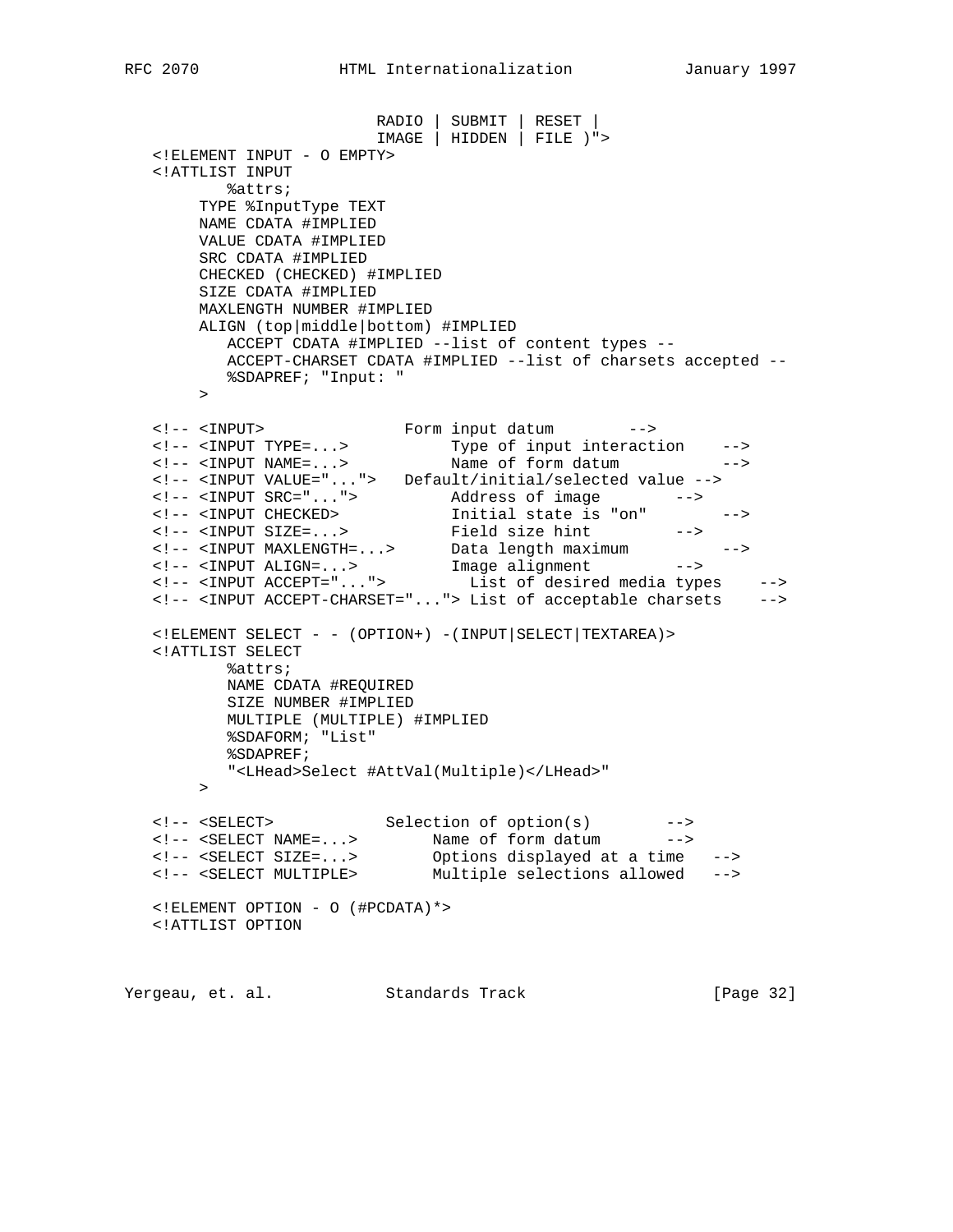%attrs; SELECTED (SELECTED) #IMPLIED VALUE CDATA #IMPLIED %SDAFORM; "LItem" %SDAPREF; "Option: #AttVal(Value) #AttVal(Selected)"  $\rightarrow$  <!-- <OPTION> A selection option --> <!-- <OPTION SELECTED> Initial state --> <!-- <OPTION VALUE="..."> Form datum value for this option--> <!ELEMENT TEXTAREA - - (#PCDATA)\* -(INPUT|SELECT|TEXTAREA)> <!ATTLIST TEXTAREA %attrs; NAME CDATA #REQUIRED ROWS NUMBER #REQUIRED COLS NUMBER #REQUIRED ACCEPT-CHARSET CDATA #IMPLIED -- list of charsets accepted -- %SDAFORM; "Para" %SDAPREF; "Input Text -- #AttVal(Name): " > <!-- <TEXTAREA> An area for text input --> <!-- <TEXTAREA NAME=...> Name of form datum --> <!-- <TEXTAREA ROWS=...> Height of area --> <!-- <TEXTAREA COLS=...> Width of area ]]> <!--======= Document Head ======================--> <![ %HTML.Recommended [ <!ENTITY % head.extra "">  $|$ ]  $>$  <!ENTITY % head.extra "& NEXTID?"> <!ENTITY % head.content "TITLE & ISINDEX? & BASE? %head.extra"> <!ELEMENT HEAD O O (%head.content) +(META|LINK)> <!ATTLIST HEAD %attrs; > <!-- <HEAD> Document head -->  $\langle$ !ELEMENT TITLE - - (#PCDATA)\* -(META LINK)> <!ATTLIST TITLE

Yergeau, et. al. Standards Track [Page 33]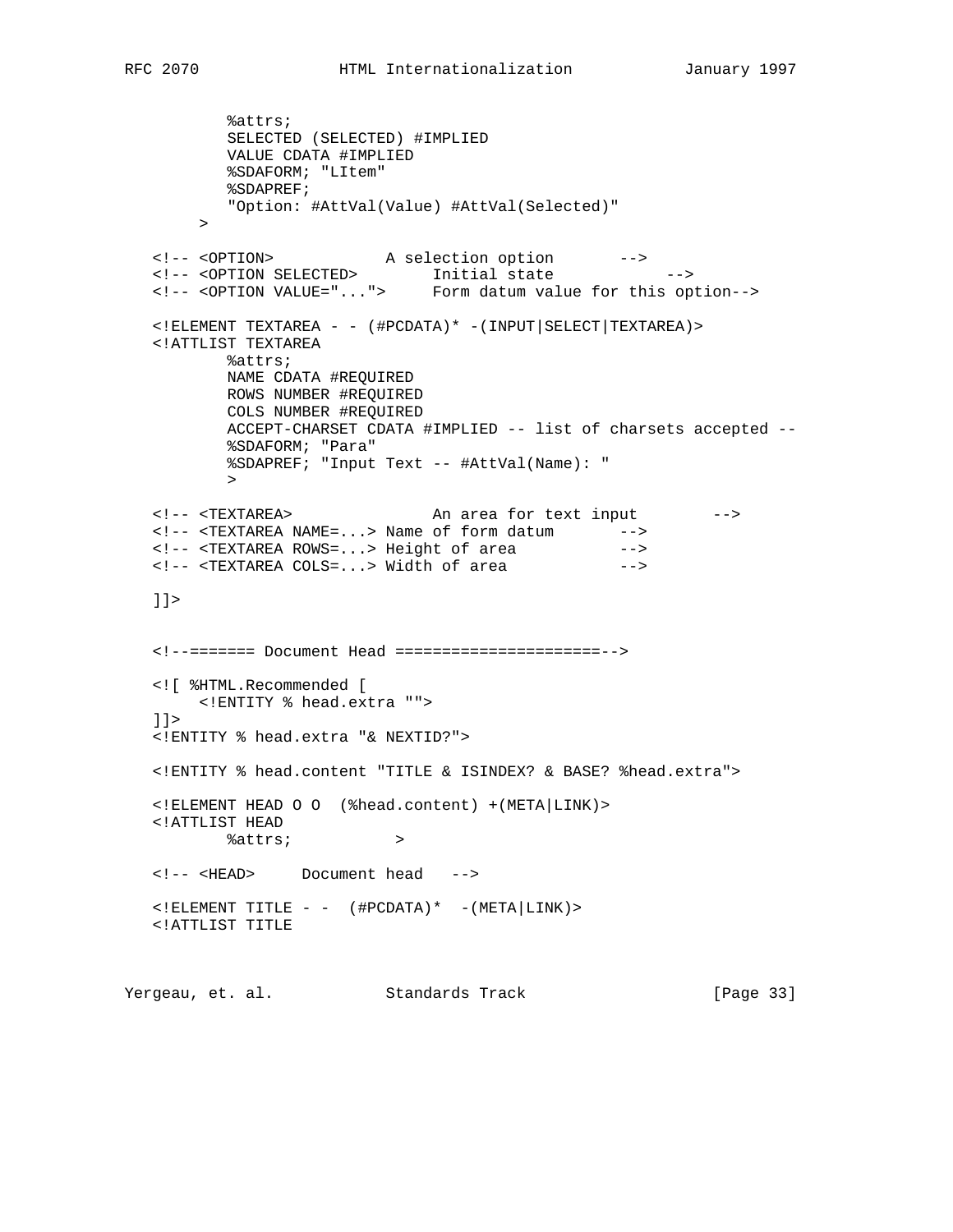%attrs; %SDAFORM; "Ti" > <!-- <TITLE> Title of document --> <!ELEMENT LINK - O EMPTY> <!ATTLIST LINK %attrs; HREF CDATA #REQUIRED %linkExtraAttributes; %SDAPREF; "Linked to : #AttVal (TITLE) (URN) (HREF)>" > <!-- <LINK> Link from this document --> <!-- <LINK HREF="..."> Address of link destination --> <!-- <LINK URN="..."> Lasting name of destination --> <!-- <LINK REL=...> Relationship to destination --> <!-- <LINK REV=...> Relationship of destination to this --> <!-- <LINK TITLE="..."> Title of destination (advisory) --> <!-- <LINK CHARSET="..."> Charset of destination (advisory) --> <!-- <LINK METHODS="..."> Operations allowed (advisory) --> <!ELEMENT ISINDEX - O EMPTY> <!ATTLIST ISINDEX %attrs; %SDAPREF; "<Para>[Document is indexed/searchable.]</Para>"> <!-- <ISINDEX> Document is a searchable index --> <!ELEMENT BASE - O EMPTY> <!ATTLIST BASE HREF CDATA #REQUIRED > <!-- <BASE> Base context document --> <!-- <BASE HREF="..."> Address for this document --> <!ELEMENT NEXTID - O EMPTY> <!ATTLIST NEXTID N CDATA #REQUIRED > <!-- <NEXTID> Next ID to use for link name --> <!-- <NEXTID N=...> Next ID to use for link name --> <!ELEMENT META - O EMPTY> <!ATTLIST META HTTP-EQUIV NAME #IMPLIED NAME NAME #IMPLIED CONTENT CDATA #REQUIRED >

Yergeau, et. al. Standards Track [Page 34]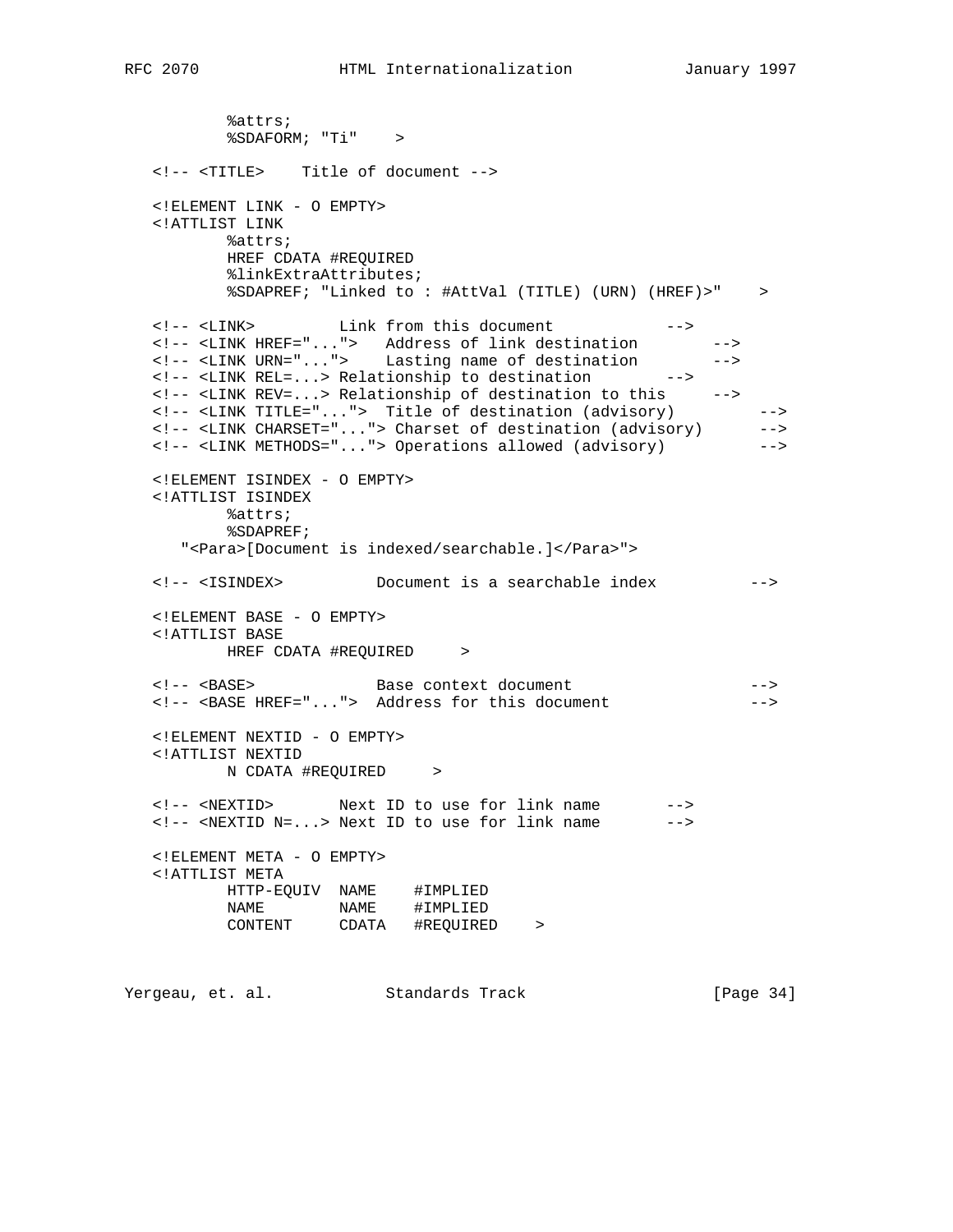```
 <!-- <META> Generic Meta-information -->
 <!-- <META HTTP-EQUIV=...> HTTP response header name -->
 <!-- <META NAME=...> Meta-information name -->
 <!-- <META CONTENT="..."> Associated information -->
   <!--======= Document Structure =================-->
   <![ %HTML.Deprecated [
         <!ENTITY % html.content "HEAD, BODY, PLAINTEXT?">
  ]] >
   <!ENTITY % html.content "HEAD, BODY">
   <!ELEMENT HTML O O (%html.content)>
   <!ENTITY % version.attr "VERSION CDATA #FIXED '%HTML.Version;'">
   <!ATTLIST HTML
         %attrs;
         %version.attr;
         %SDAFORM; "Book"
 >
   <!-- <HTML> HTML Document -->
7.2. SGML Declaration for HTML
   <!SGML "ISO 8879:1986"
- SGML Declaration for HyperText Markup Language version 2.x
        (HTML 2.x = HTML 2.0 + i18n).- CHARSET
          BASESET "ISO Registration Number 177//CHARSET
                 ISO/IEC 10646-1:1993 UCS-4 with
                 implementation level 3//ESC 2/5 2/15 4/6"
          DESCSET 0 9 UNUSED
 9 2 9
 11 2 UNUSED
 13 1 13
 14 18 UNUSED
 32 95 32
 127 1 UNUSED
 128 32 UNUSED
                 160 2147483486 160
 --
      In ISO 10646, the positions with hexadecimal
      values 0000D800 - 0000DFFF, used in the UTF-16
Yergeau, et. al. Standards Track [Page 35]
```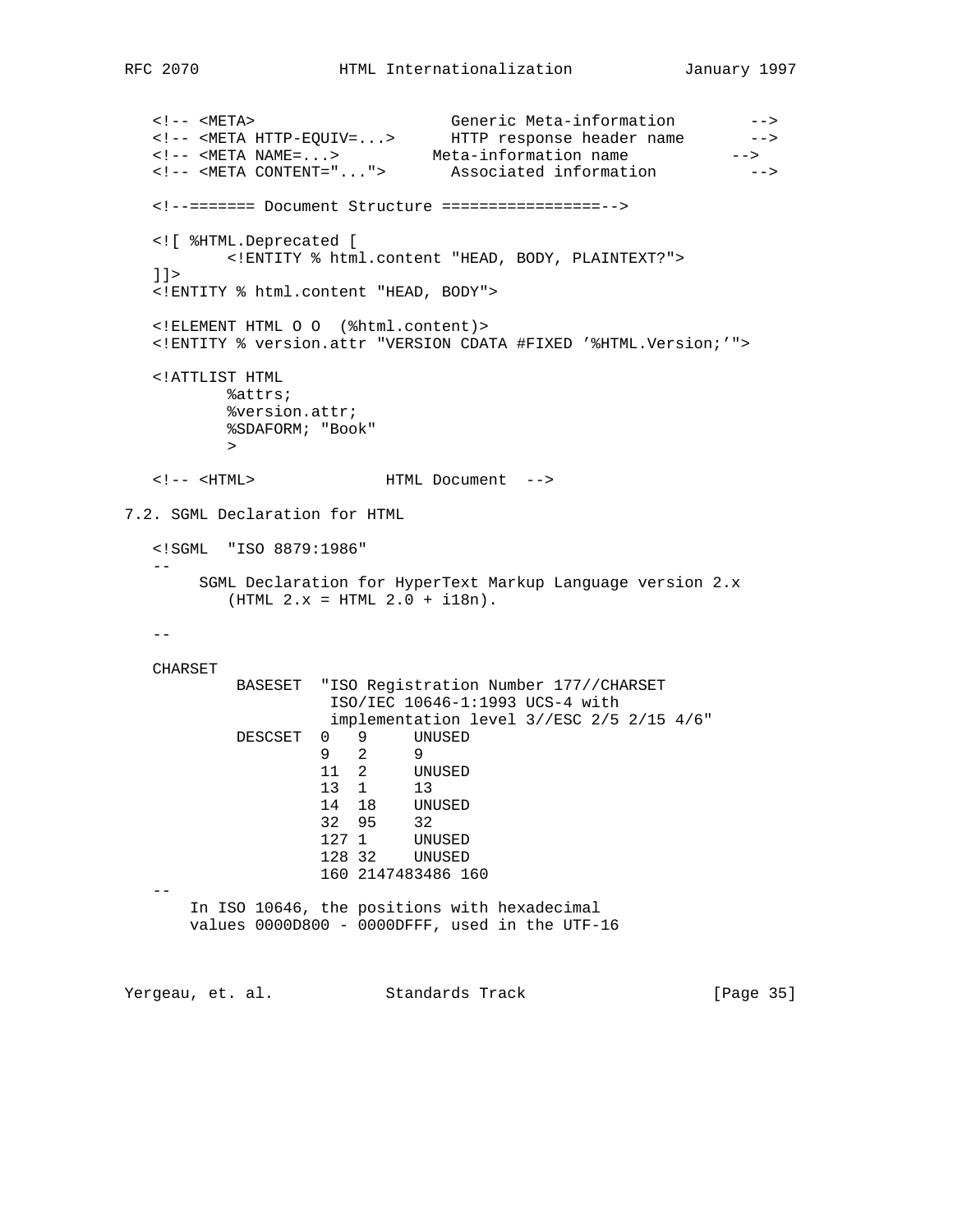encoding of UCS-4, are reserved, as well as the last two code values in each plane of UCS-4, i.e. all values of the hexadecimal form xxxxFFFE or xxxxFFFF. These code values or the corresponding numeric character references must not be included when generating a new HTML document, and they should be ignored if encountered when processing a HTML document.

 $-$ 

| SGMLREF  |        |        |
|----------|--------|--------|
| TOTALCAP |        | 150000 |
| GRPCAP   |        | 150000 |
| FNTCAP   | 150000 |        |
|          |        |        |

SCOPE DOCUMENT

SYNTAX

 SHUNCHAR CONTROLS 0 1 2 3 4 5 6 7 8 9 10 11 12 13 14 15 16 17 18 19 20 21 22 23 24 25 26 27 28 29 30 31 127

| BASESET "ISO 646IRV:1991//CHARSET |
|-----------------------------------|
| International Reference Version   |
| $(IRV) // ESC$ 2/8 4/2"           |

DESCSET 0 128 0

| FUNCTION                |                      |        |    |    |                                     |  |  |
|-------------------------|----------------------|--------|----|----|-------------------------------------|--|--|
|                         | RE                   |        | 13 |    |                                     |  |  |
|                         | RS                   |        | 10 |    |                                     |  |  |
|                         | SPACE                |        | 32 |    |                                     |  |  |
|                         | TAB SEPCHAR          |        | 9  |    |                                     |  |  |
| NAMING                  | LCNMSTRT ""          |        |    |    |                                     |  |  |
|                         | UCNMSTRT ""          |        |    |    |                                     |  |  |
|                         | LCNMCHAR $".-"$      |        |    |    |                                     |  |  |
|                         | UCNMCHAR ".-"        |        |    |    |                                     |  |  |
|                         | NAMECASE GENERAL YES |        |    |    |                                     |  |  |
|                         |                      | ENTITY |    | NO |                                     |  |  |
| DELIM                   | GENERAL SGMLREF      |        |    |    |                                     |  |  |
|                         | SHORTREF SGMLREF     |        |    |    |                                     |  |  |
| NAMES                   | SGMLREF              |        |    |    |                                     |  |  |
| <b>QUANTITY SGMLREF</b> |                      |        |    |    |                                     |  |  |
|                         | ATTSPLEN 2100        |        |    |    |                                     |  |  |
|                         | LITLEN               | 1024   |    |    |                                     |  |  |
|                         | NAMELEN              | 72     |    |    | -- somewhat arbitrary; taken from   |  |  |
|                         |                      |        |    |    | internet line length conventions -- |  |  |
|                         | PILEN                | 1024   |    |    |                                     |  |  |
|                         | TAGLVL               | 100    |    |    |                                     |  |  |

Yergeau, et. al. Standards Track [Page 36]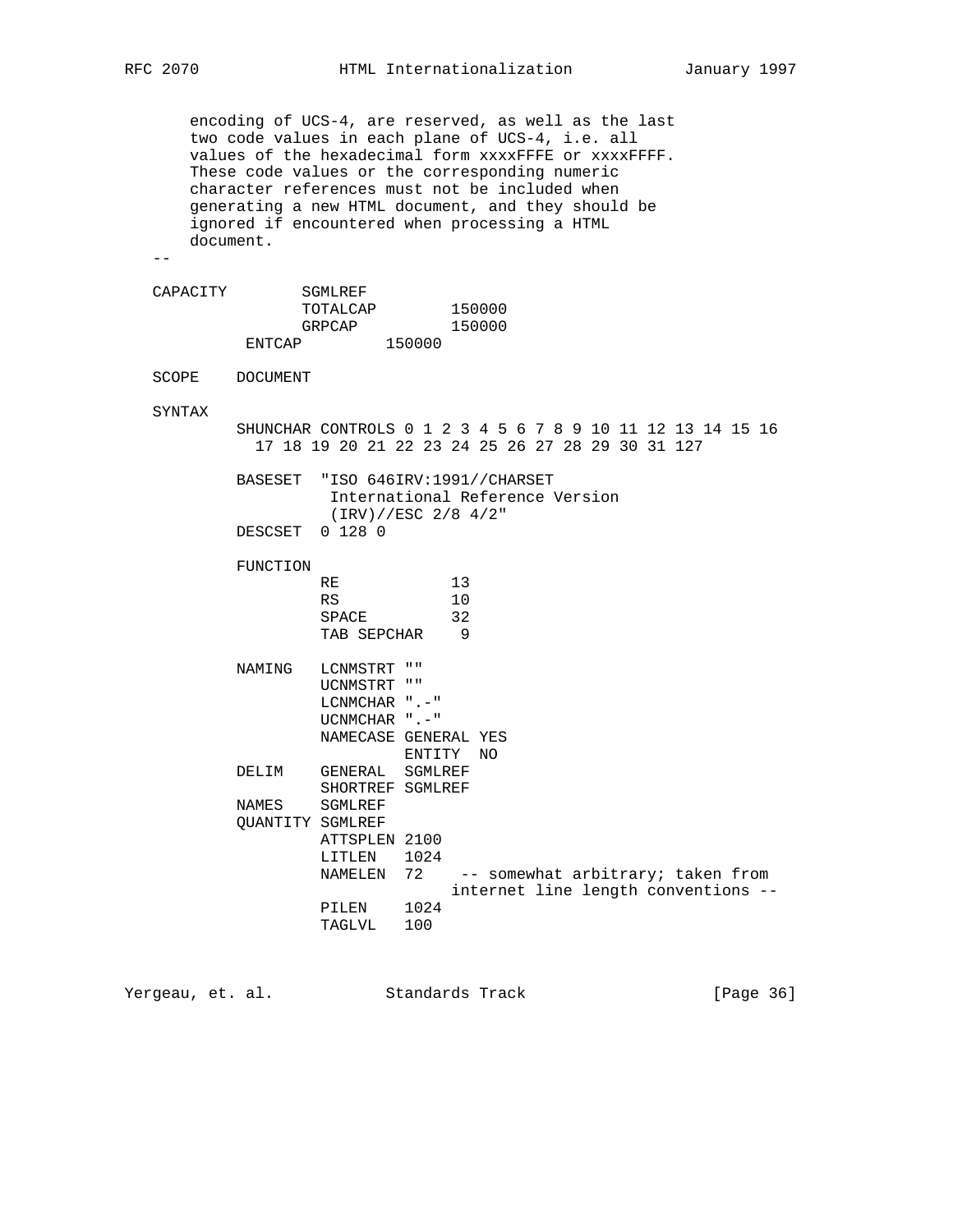TAGLEN 2100 GRPGTCNT 150 GRPCNT 64 FEATURES MINIMIZE DATATAG NO OMITTAG YES RANK NO SHORTTAG YES LINK SIMPLE NO IMPLICIT NO EXPLICIT NO OTHER CONCUR NO SUBDOC NO FORMAL YES APPINFO "SDA" -- conforming SGML Document Access application --

 $\rightarrow$ 

7.3. ISO Latin 1 entity set

 The following public text lists each of the characters specified in the Added Latin 1 entity set, along with its name, syntax for use, and description. This list is derived from ISO Standard 8879:1986//ENTITIES Added Latin 1//EN. HTML includes the entire entity set, and adds entities for all missing characters in the right part of ISO-8859-1.

 <!-- (C) International Organization for Standardization 1986 Permission to copy in any form is granted for use with conforming SGML systems and applications as defined in ISO 8879, provided this notice is included in all copies. --> <!-- Character entity set. Typical invocation: <!ENTITY % ISOlat1 PUBLIC "ISO 8879-1986//ENTITIES Added Latin 1//EN//HTML"> %ISOlat1;  $--&>$  <!ENTITY nbsp CDATA "&#160;" -- no-break space --> <! ENTITY iexcl CDATA "&#161; " -- inverted exclamation mark -->  $\le$ ! ENTITY cent CDATA "¢" -- cent sign --> <!ENTITY pound CDATA "&#163;" -- pound sterling sign --> <!ENTITY curren CDATA "&#164;" -- general currency sign --> <!ENTITY yen CDATA "&#165;" -- yen sign --> <!ENTITY brvbar CDATA "&#166;" -- broken (vertical) bar -->

Yergeau, et. al. Standards Track [Page 37]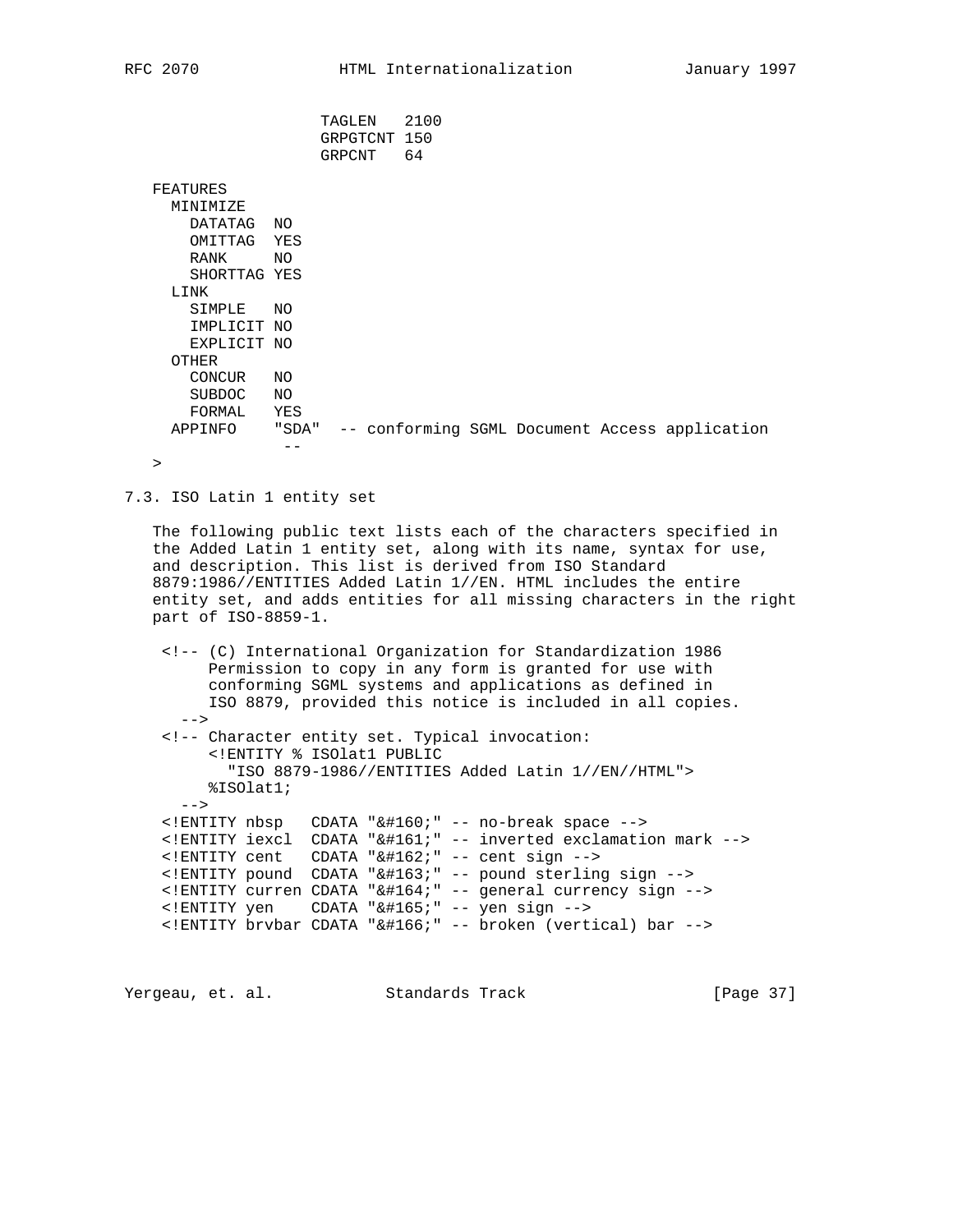| ENTITY sect</th <th></th> <th></th> <th>CDATA "<math>&amp;\#167</math>;" -- section sign --&gt;</th>   |  |  | CDATA " $&\#167$ ;" -- section sign -->                           |
|--------------------------------------------------------------------------------------------------------|--|--|-------------------------------------------------------------------|
| ENTITY uml</td <td></td> <td></td> <td>CDATA "¨" -- umlaut (dieresis) --&gt;</td>                      |  |  | CDATA "¨" -- umlaut (dieresis) -->                                |
| ENTITY copy</td <td></td> <td></td> <td>CDATA "©" -- copyright sign --&gt;</td>                        |  |  | CDATA "©" -- copyright sign -->                                   |
| ENTITY ordf</td <td></td> <td></td> <td>CDATA "ª" -- ordinal indicator, feminine --&gt;</td>           |  |  | CDATA "ª" -- ordinal indicator, feminine -->                      |
| ENTITY laquo</td <td></td> <td></td> <td>CDATA "«" -- angle quotation mark, left --&gt;</td>           |  |  | CDATA "«" -- angle quotation mark, left -->                       |
| ENTITY not</td <td></td> <td></td> <td>CDATA "¬" -- not sign --&gt;</td>                               |  |  | CDATA "¬" -- not sign -->                                         |
| ENTITY shy</td <td></td> <td></td> <td>CDATA "<math>&amp;\#173</math>;" -- soft hyphen --&gt;</td>     |  |  | CDATA " $&\#173$ ;" -- soft hyphen -->                            |
| ENTITY reg</td <td></td> <td></td> <td>CDATA "®" -- registered sign --&gt;</td>                        |  |  | CDATA "®" -- registered sign -->                                  |
| ENTITY macr</td <td></td> <td></td> <td>CDATA "<math>&amp;\#175;</math>" -- macron --&gt;</td>         |  |  | CDATA " $&\#175;$ " -- macron -->                                 |
| ENTITY deg</td <td></td> <td></td> <td>CDATA "<math>&amp;\#176</math>; " -- degree sign --&gt;</td>    |  |  | CDATA " $&\#176$ ; " -- degree sign -->                           |
|                                                                                                        |  |  | ENTITY plusmn CDATA "&#177;" -- plus-or-minus sign --             |
| ENTITY sup2</td <td></td> <td></td> <td>CDATA "²" -- superscript two --&gt;</td>                       |  |  | CDATA "²" -- superscript two -->                                  |
| ENTITY sup3</td <td></td> <td></td> <td>CDATA "³" -- superscript three --&gt;</td>                     |  |  | CDATA "³" -- superscript three -->                                |
| ENTITY acute</td <td></td> <td></td> <td>CDATA "<math>&amp;\#180</math>; " -- acute accent --&gt;</td> |  |  | CDATA " $&\#180$ ; " -- acute accent -->                          |
| ENTITY micro</td <td></td> <td></td> <td>CDATA "µ" -- micro sign --&gt;</td>                           |  |  | CDATA "µ" -- micro sign -->                                       |
| ENTITY para</td <td></td> <td></td> <td>CDATA "¶" -- pilcrow (paragraph sign) --&gt;</td>              |  |  | CDATA "¶" -- pilcrow (paragraph sign) -->                         |
|                                                                                                        |  |  | ENTITY middot CDATA "&#183;" -- middle dot --                     |
|                                                                                                        |  |  | ENTITY cedil CDATA "&#184;" -- cedilla --                         |
|                                                                                                        |  |  |                                                                   |
|                                                                                                        |  |  |                                                                   |
|                                                                                                        |  |  | ENTITY raquo CDATA "&#187;" -- angle quotation mark, right --     |
|                                                                                                        |  |  | ENTITY frac14 CDATA "&#188;" -- fraction one-quarter --           |
|                                                                                                        |  |  | ENTITY frac12 CDATA "&#189;" -- fraction one-half --              |
|                                                                                                        |  |  | ENTITY frac34 CDATA "&#190;" -- fraction three-quarters --        |
|                                                                                                        |  |  | ENTITY iquest CDATA "&#191; " -- inverted question mark --        |
|                                                                                                        |  |  | ENTITY Agrave CDATA "&#192;" -- capital A, grave accent --        |
|                                                                                                        |  |  | ENTITY Aacute CDATA "&#193;" -- capital A, acute accent --        |
|                                                                                                        |  |  | ENTITY Acirc CDATA "&#194;" -- capital A, circumflex accent --    |
|                                                                                                        |  |  | ENTITY Atilde CDATA "&#195;" -- capital A, tilde --               |
|                                                                                                        |  |  | ENTITY Auml  CDATA "&#196;" -- capital A, dieresis or umlaut --   |
|                                                                                                        |  |  | ENTITY Aring CDATA "&#197;" -- capital A, ring --                 |
|                                                                                                        |  |  | ENTITY AElig CDATA "&#198;" -- capital AE diphthong (ligature) -- |
|                                                                                                        |  |  | ENTITY Ccedil CDATA "&#199;" -- capital C, cedilla --             |
|                                                                                                        |  |  | ENTITY Egrave CDATA "&#200;" -- capital E, grave accent --        |
|                                                                                                        |  |  | ENTITY Eacute CDATA "&#201;" -- capital E, acute accent --        |
|                                                                                                        |  |  | ENTITY Ecirc CDATA "&#202;" -- capital E, circumflex accent --    |
|                                                                                                        |  |  | ENTITY Euml CDATA "&#203;" -- capital E, dieresis or umlaut --    |
|                                                                                                        |  |  | ENTITY Igrave CDATA "&#204;" -- capital I, grave accent --        |
|                                                                                                        |  |  | ENTITY Iacute CDATA "&#205;" -- capital I, acute accent --        |
|                                                                                                        |  |  | ENTITY Icirc CDATA "&#206;" -- capital I, circumflex accent --    |
| ENTITY Iuml</td <td></td> <td></td> <td>CDATA "Ï" -- capital I, dieresis or umlaut --&gt;</td>         |  |  | CDATA "Ï" -- capital I, dieresis or umlaut -->                    |
| ENTITY ETH</td <td></td> <td></td> <td>CDATA "Ð" -- capital Eth, Icelandic --&gt;</td>                 |  |  | CDATA "Ð" -- capital Eth, Icelandic -->                           |
|                                                                                                        |  |  | ENTITY Ntilde CDATA "&#209;" -- capital N, tilde --               |
|                                                                                                        |  |  | ENTITY Ograve CDATA "&#210;" -- capital O, grave accent --        |
|                                                                                                        |  |  | ENTITY Oacute CDATA "&#211;" -- capital O, acute accent --        |
|                                                                                                        |  |  | ENTITY Ocirc CDATA "&#212;" -- capital 0, circumflex accent --    |
|                                                                                                        |  |  | ENTITY Otilde CDATA "&#213;" -- capital 0, tilde --               |
|                                                                                                        |  |  |                                                                   |
|                                                                                                        |  |  | ENTITY Ouml CDATA "&#214;" -- capital O, dieresis or umlaut --    |

Yergeau, et. al. Standards Track [Page 38]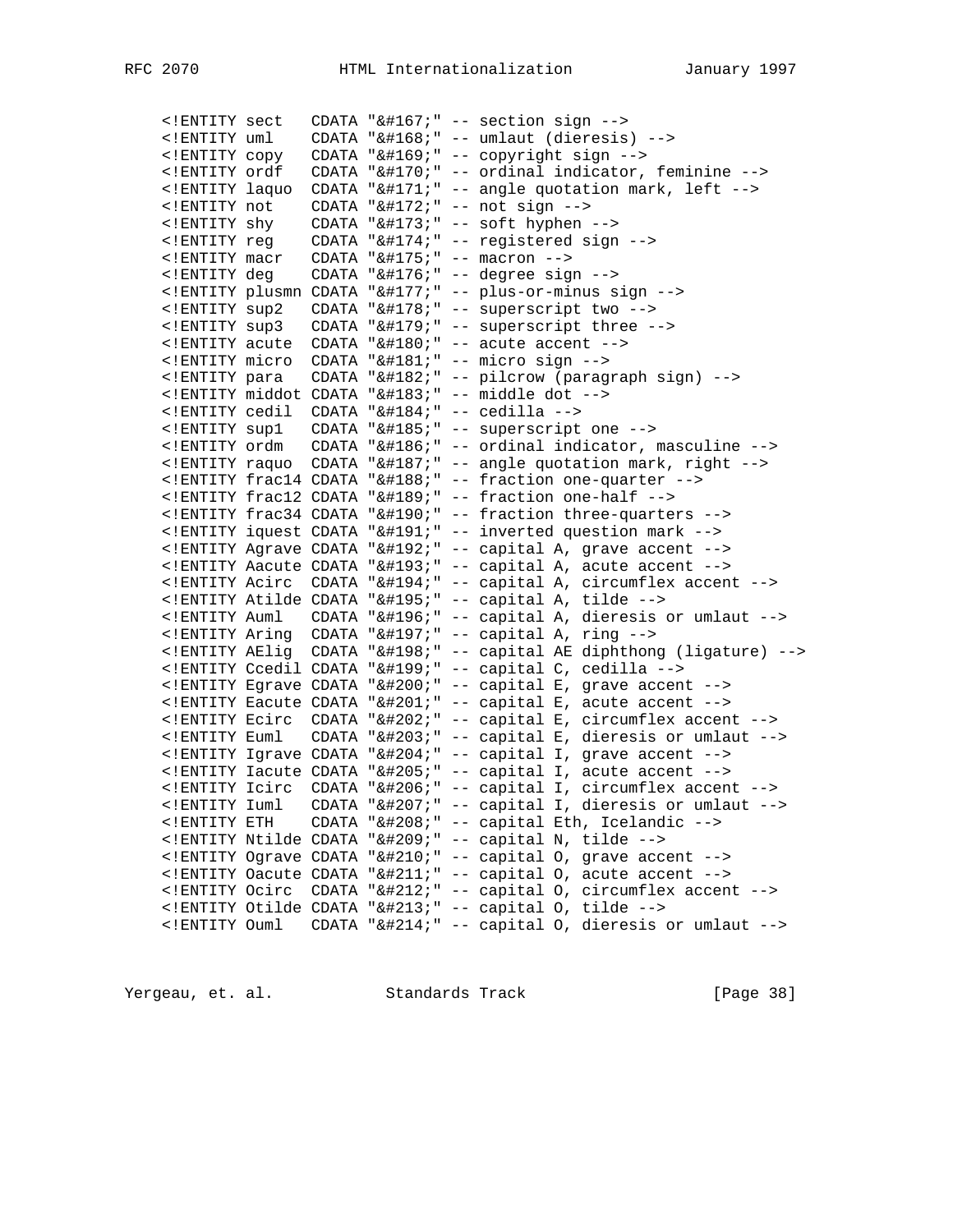|  |  |  | ENTITY times CDATA "&#215;" -- multiply sign --                       |
|--|--|--|-----------------------------------------------------------------------|
|  |  |  | ENTITY Oslash CDATA "&#216;" -- capital O, slash --                   |
|  |  |  | ENTITY Ugrave CDATA "&#217;" -- capital U, grave accent --            |
|  |  |  | ENTITY Uacute CDATA "&#218;" -- capital U, acute accent --            |
|  |  |  | ENTITY Ucirc CDATA "&#219;" -- capital U, circumflex accent --        |
|  |  |  | ENTITY Uuml  CDATA "&#220;" -- capital U, dieresis or umlaut --       |
|  |  |  | ENTITY Yacute CDATA "&#221;" -- capital Y, acute accent --            |
|  |  |  | ENTITY THORN CDATA "&#222;" -- capital Thorn, Icelandic --            |
|  |  |  | ENTITY szlig CDATA "&#223;" -- small sharp s, German (sz ligature) -- |
|  |  |  | ENTITY agrave CDATA "&#224; " -- small a, grave accent --             |
|  |  |  | ENTITY aacute CDATA "&#225;" -- small a, acute accent --              |
|  |  |  | ENTITY acirc CDATA "&#226;" -- small a, circumflex accent --          |
|  |  |  | ENTITY atilde CDATA "&#227;" -- small a, tilde --                     |
|  |  |  | ENTITY auml CDATA "&#228;" -- small a, dieresis or umlaut --          |
|  |  |  | ENTITY aring CDATA "&#229;" -- small a, ring --                       |
|  |  |  | ENTITY aelig CDATA "&#230;" -- small ae diphthong (ligature) --       |
|  |  |  | ENTITY ccedil CDATA "&#231;" -- small c, cedilla --                   |
|  |  |  | ENTITY egrave CDATA "&#232;" -- small e, grave accent --              |
|  |  |  | ENTITY eacute CDATA "&#233;" -- small e, acute accent --              |
|  |  |  | ENTITY ecirc CDATA "&#234; " -- small e, circumflex accent --         |
|  |  |  | ENTITY euml CDATA "&#235;" -- small e, dieresis or umlaut --          |
|  |  |  | ENTITY igrave CDATA "&#236;" -- small i, grave accent --              |
|  |  |  | ENTITY iacute CDATA "&#237;" -- small i, acute accent --              |
|  |  |  | ENTITY icirc CDATA "&#238;" -- small i, circumflex accent --          |
|  |  |  | ENTITY iuml  CDATA "&#239;" -- small i, dieresis or umlaut --         |
|  |  |  |                                                                       |
|  |  |  | ENTITY ntilde CDATA "&#241;" -- small n, tilde --                     |
|  |  |  | ENTITY ograve CDATA "&#242;" -- small o, grave accent --              |
|  |  |  | ENTITY oacute CDATA "&#243;" -- small o, acute accent --              |
|  |  |  | ENTITY ocirc CDATA "&#244;" -- small o, circumflex accent --          |
|  |  |  | ENTITY otilde CDATA "&#245;" -- small o, tilde --                     |
|  |  |  | ENTITY ouml CDATA "&#246;" -- small o, dieresis or umlaut --          |
|  |  |  | ENTITY divide CDATA "&#247;" -- divide sign --                        |
|  |  |  | ENTITY oslash CDATA "&#248;" -- small o, slash --                     |
|  |  |  | ENTITY ugrave CDATA "&#249; " -- small u, grave accent --             |
|  |  |  | ENTITY uacute CDATA "&#250;" -- small u, acute accent --              |
|  |  |  | ENTITY ucirc CDATA "&#251;" -- small u, circumflex accent --          |
|  |  |  | ENTITY uuml CDATA "&#252;" -- small u, dieresis or umlaut --          |
|  |  |  | ENTITY yacute CDATA "&#253; " -- small y, acute accent --             |
|  |  |  | ENTITY thorn CDATA "&#254;" -- small thorn, Icelandic --              |
|  |  |  | ENTITY yuml  CDATA "&#255;" -- small y, dieresis or umlaut --         |
|  |  |  |                                                                       |

Yergeau, et. al. Standards Track [Page 39]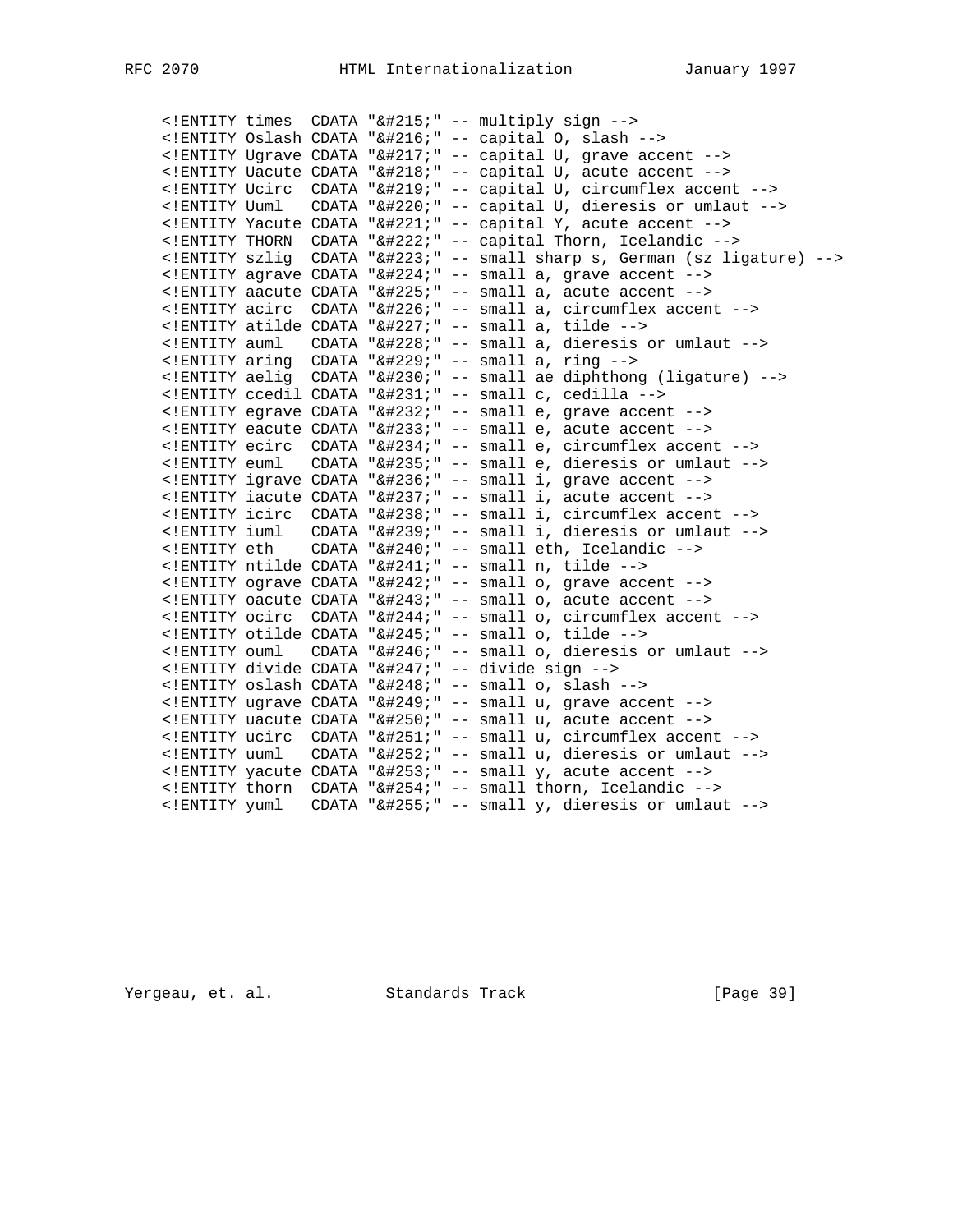8. Security Considerations

 Anchors, embedded images, and all other elements which contain URIs as parameters may cause the URI to be dereferenced in response to user input. In this case, the security considerations of [RFC1738] apply.

 The widely deployed methods for submitting form requests -- HTTP and SMTP -- provide little assurance of confidentiality. Information providers who request sensitive information via forms -- especially by way of the 'PASSWORD' type input field (see section 8.1.2 in [RFC1866]) -- should be aware and make their users aware of the lack of confidentiality.

#### Bibliography

- [BRYAN88] M. Bryan, "SGML -- An Author's Guide to the Standard Generalized Markup Language", Addison-Wesley, Reading, 1988.
- [ERCS] Extended Reference Concrete Syntax for SGML. <http://www.sgmlopen.org/sgml/docs/ercs/ercs home.html>
- [GOLD90] C. F. Goldfarb, "The SGML Handbook", Y. Rubinsky, Ed., Oxford University Press, 1990.
- [HTTP-1.1] Fielding, R., Gettys, J., Mogul, J., Frystyk, H., and T. Berners-Lee, "Hypertext Transfer Protocol -- HTTP/1.1", RFC 2068, January 1997.
- [ISO-639] ISO 639:1988. International standard -- Code for the representation of the names of languages. Technical content in <http://www.sil.org/sgml/iso639a.html>
- [ISO-8859] ISO 8859. International standard -- Information pro cessing -- 8-bit single-byte coded graphic character sets -- Part 1: Latin alphabet No. 1 (1987) -- Part 2: Latin alphabet No. 2 (1987) -- Part 3: Latin alphabet No. 3 (1988) -- Part 4: Latin alphabet No. 4 (1988) -- Part 5: Latin/Cyrillic alphabet (1988) -- Part 6: Latin/Arabic alphabet (1987) -- Part : Latin/Greek alphabet (1987) -- Part 8: Latin/Hebrew alphabet (1988) -- Part 9: Latin alphabet No. 5 (1989) -- Part 10: Latin alphabet No. 6 (1992)

Yergeau, et. al. Standards Track [Page 40]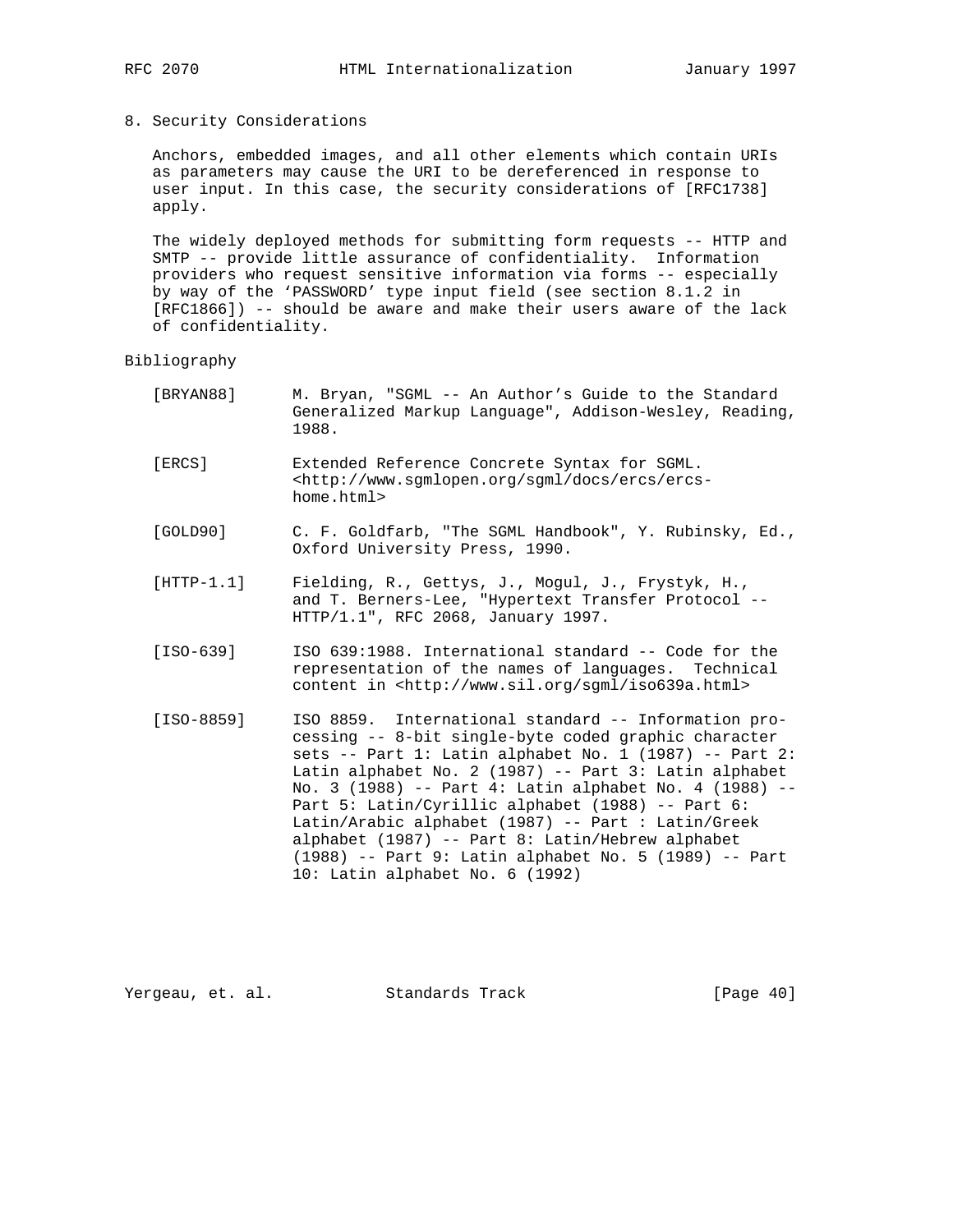[ISO-8879] ISO 8879:1986. International standard -- Information processing -- Text and office systems -- Standard gen eralized markup language (SGML).

 [ISO-10646] ISO/IEC 10646-1:1993. International standard -- Infor mation technology -- Universal multiple-octet coded character Sset (UCS) -- Part 1: Architecture and basic multilingual plane.

- [NICOL] G.T. Nicol, "The Multilingual World Wide Web", Electronic Book Technologies, 1995, <http://www.ebt.com/docs/multling.html>
- [NICOL2] G.T. Nicol, "MIME Header Supplemented File Type", Work in Progress, EBT, October 1995.
	- [RFC1345] Simonsen, K., "Character Mnemonics & Character Sets", RFC 1345, Rationel Almen Planlaegning, June 1992.

 [RFC1468] Murai, J., Crispin M., and E. van der Poel, "Japanese Character Encoding for Internet Messages", RFC 1468, Keio University, Panda Programming, June 1993.

- [RFC2045] Freed, N., and N. Borenstein, "Multipurpose Internet Mail Extensions (MIME) Part One: Format of Internet Message Bodies", RFC 2045, Innosoft, First Virtual, November 1996.
- [RFC1641] Goldsmith, D., and M.Davis, "Using Unicode with MIME", RFC 1641, Taligent inc., July 1994.
- [RFC1642] Goldsmith, D., and M. Davis, "UTF-7: A Mail-safe Transformation Format of Unicode", RFC 1642, Taligent, Inc., July 1994.
- [RFC1738] Berners-Lee, T., Masinter, L., and M. McCahill, "Uniform Resource Locators (URL)", RFC 1738, CERN, Xerox PARC, University of Minnesota, October 1994.
- [RFC1766] Alverstrand, H., "Tags for the Identification of Languages", RFC 1766, UNINETT, March 1995.
- [RFC1866] Berners-Lee, T., and D. Connolly, "Hypertext Markup Language - 2.0", RFC 1866, MIT/W3C, November 1995.
- [RFC1867] Nebel, E., and L. Masinter, "Form-based File Upload in HTML", RFC 1867, Xerox Corporation, November 1995.

Yergeau, et. al. Standards Track [Page 41]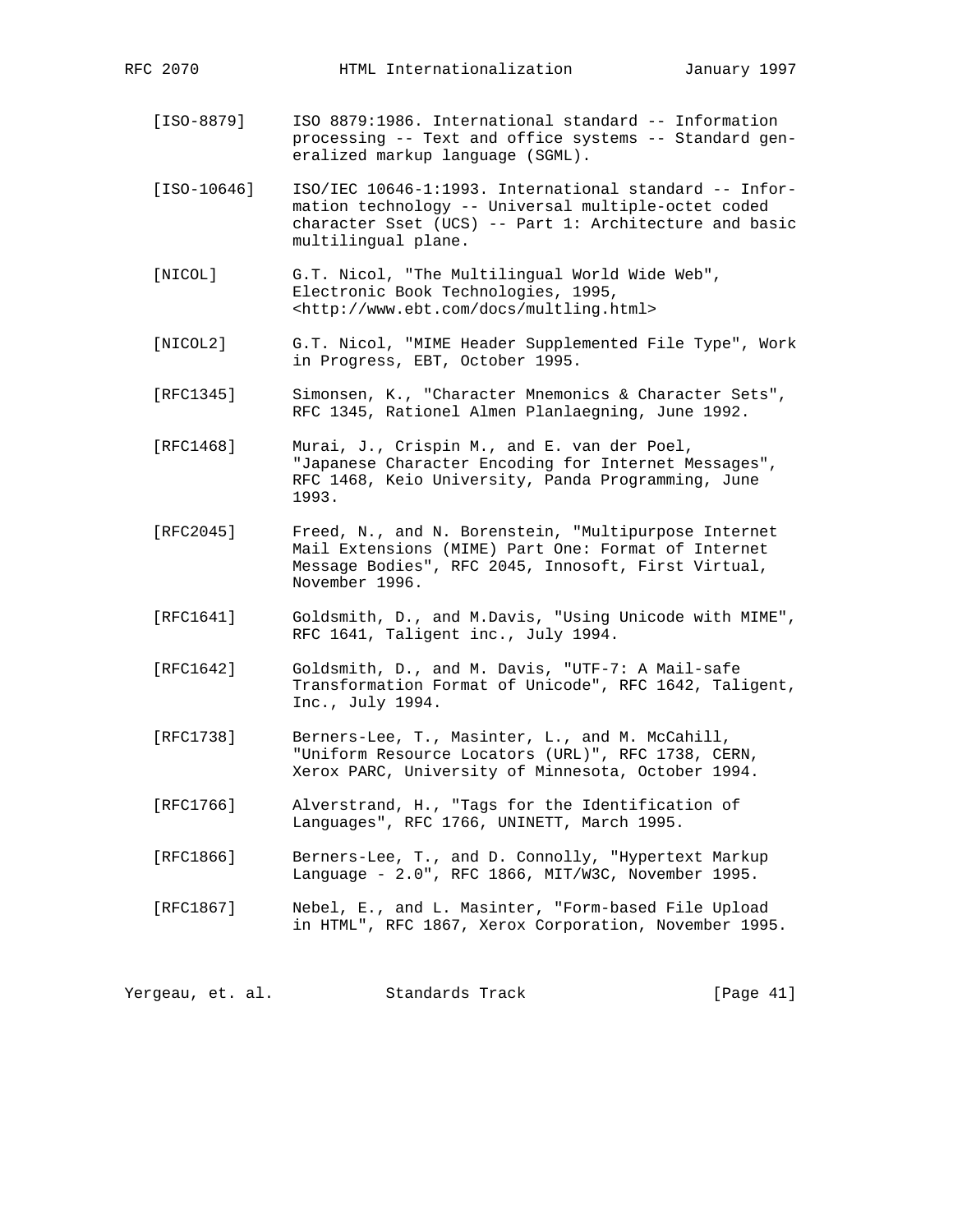- [RFC1942] Raggett, D., "HTML Tables", RFC 1942, W3C, May 1996.
- [RFC2068] Fielding, R., Gettys, J., Mogul, J., Frystyk, H., and T. Berners-Lee, "Hypertext Transfer Protocol -- HTTP/1.1", RFC 2068, January 1997.
- [SQ91] SoftQuad, "The SGML Primer", 3rd ed., SoftQuad Inc., 1991.
- [TAKADA] Toshihiro Takada, "Multilingual Information Exchange through the World-Wide Web", Computer Networks and ISDN Systems, Vol. 27, No. 2, Nov. 1994 , p. 235-241.
- [TEI] TEI Guidelines for Electronic Text Encoding and Inter change. <http://etext.virgina.edu/TEI.html>
- [UNICODE] The Unicode Consortium, "The Unicode Standard -- Worldwide Character Encoding -- Version 1.0", Addison- Wesley, Volume 1, 1991, Volume 2, 1992, and Technical Report #4, 1993. The BIDI algorithm is in appendix A of volume 1, with corrections in appendix D of volume  $2.2$ 
	- [UTF-8] ISO/IEC 10646-1:1993 AMENDMENT 2 (1996). UCS Transfor mation Format 8 (UTF-8).
	- [VANH90] E. van Hervijnen, "Practical SGML", Kluwer Academicq Publishers Group, Norwell and Dordrecht, 1990.

Yergeau, et. al. Standards Track [Page 42]